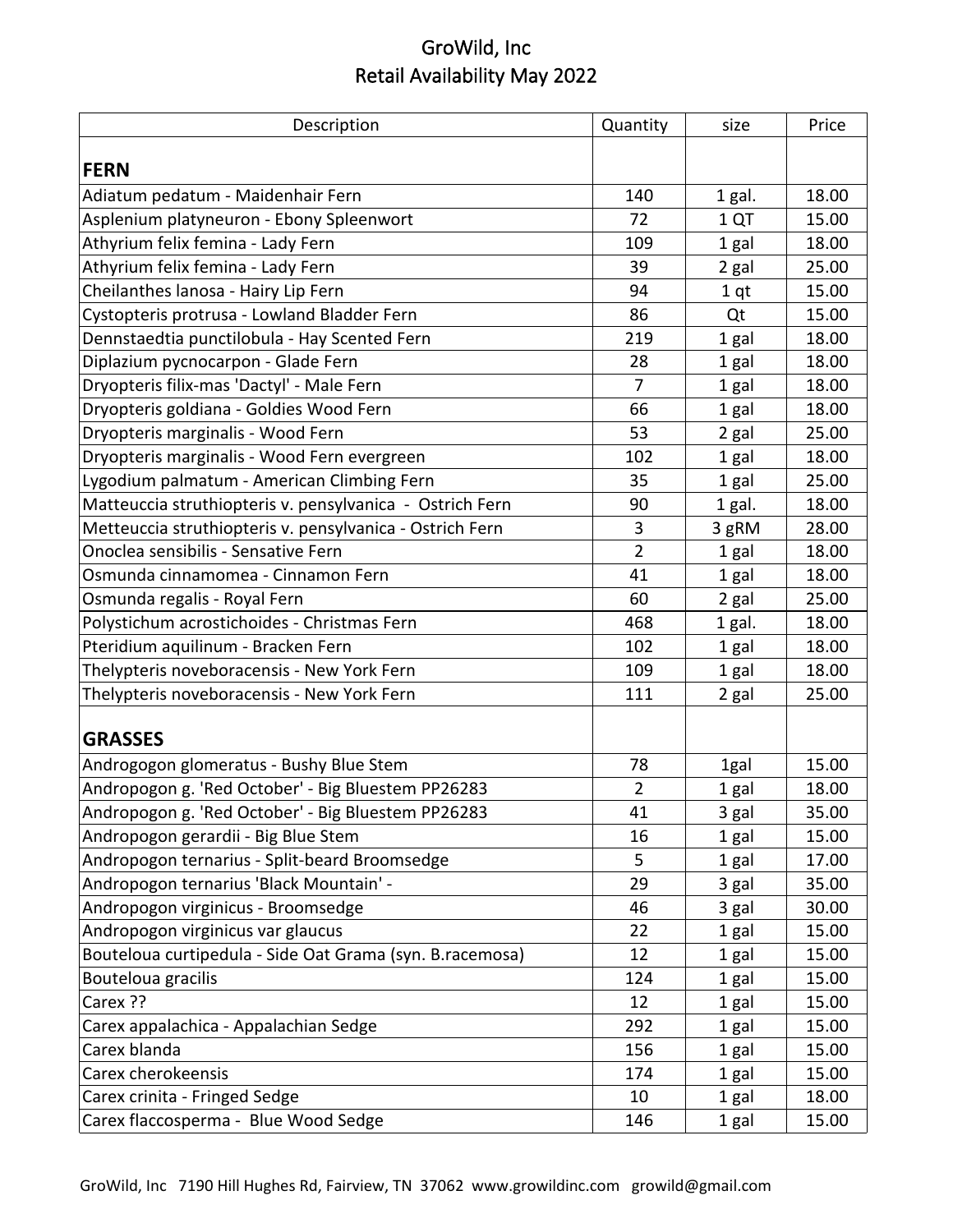| Description                                                      | Quantity       | size   | Price |
|------------------------------------------------------------------|----------------|--------|-------|
| Carex grayii - Gray's Sedge                                      | 20             | 1 gal  | 15.00 |
| Carex grayii 'New Moon Mighty' - Gray's Sedge                    | 175            | 1 gal  | 17.00 |
| Carex laxiculmis - Creeping Sedge                                | 56             | 1 gal  | 15.00 |
| Carex leavenworthii - Lawn Sedge                                 | 138            | 1 gal  | 15.00 |
| Carex meadii - Mead's Sedge                                      | 15             | 1 gal  | 15.00 |
| Carex muskingumensis - Palm Sedge                                | 97             | 1 gal. | 15.00 |
| Carex muskingumensis 'Little Midge' - Dwarf Palm Sedge           | 109            | 1 gal  | 17.00 |
| Carex muskingumensis 'Oehme' - Palm Sedge                        | 6              | 1 gal  | 17.00 |
| Carex pensylvanica - Mountain Sedge                              | 153            | 1 gal  | 15.00 |
| Carex pensylvanica x digitalis                                   | 48             | 1 gal  | 17.00 |
| Carex plantaginea - Seersucker Sedge                             | 40             | 1 gal. | 15.00 |
| Carex radiata                                                    | 57             | 1 gal  | 15.00 |
| Carex rigida                                                     | 35             | 1 gal  | 15.00 |
| Carex sprengelii - Long Beaked Sedge                             | 77             | 1 gal  | 15.00 |
| Carex stricta - Tussock Sedge                                    | 294            | 1 gal  | 15.00 |
| Carex swanii - Swan's Sedge                                      | 20             |        | 15.00 |
| Carex texensis                                                   | 314            | 1 gal  | 15.00 |
| Carex vulpinoidea - Fox Sedge                                    | 121            | 1 gal  | 15.00 |
| Carex woodii - Pretty Sedge                                      | 116            | 1 gal  | 15.00 |
| Chasmantheum sessiflorum - Longleaf Woodoats                     | 10             | 1 gal  | 13.00 |
| Chasmanthium latifolium - River Oats                             | 171            | 1 gal  | 13.00 |
| Danthonia spicata - Poverty Grass                                | 30             | Qt     | 11.50 |
| Danthonia spicata - Poverty Oats Grass                           | 39             | 1 gal  | 17.00 |
| Deschampsia cespitosa 'Pixie Fountain' - Dwarf Tufted Hair Grass | 40             | 1 gal  | 17.00 |
| Diarrhena americana - American Beak Grass                        | 60             | 1 gal  | 13.00 |
| Elymus (Hystrix) patula - Bottle Brush Grass                     | 221            | 1 gal  | 13.00 |
| Elymus curvatus                                                  | 85             | 1 gal  | 13.00 |
| Elymus glabrifloris - Southeastern Wildrye                       | 87             | 1 gal  | 13.00 |
| Elymus virginicus - Virginia Wild Rye                            | 127            | 1 gal  | 13.00 |
| Eragrostis spectabilis - Love Grass                              | 94             | 1 gal  | 13.00 |
| Eragrostis trichodes - Sand Lovegrass                            | 149            | 1 gal  | 13.00 |
| Juncus brachycephalus - Smallhead Rush                           | 20             | 1 gal  | 13.50 |
| Juncus effusus -                                                 | $\overline{2}$ | 2 gal  | 25.00 |
| Juncus effusus - Soft Rush                                       | 84             | 1 gal  | 13.50 |
| Luzula acuminata - Wood Rush                                     | 71             | 3.5"   | 10.00 |
| Luzula acuminata - Wood Rush                                     | 30             | quart  | 11.00 |
| Muhlenbergia capillaris - Pink Muhly Grass                       | 3              | 3 gal  | 35.00 |
| Muhlenbergia lindheimeri -                                       | 67             | 1 gal  | 15.00 |
| Muhlenbergia lindheimeri -                                       | 14             | 3 gal  | 35.00 |
| Nasella (Stipa) tenuissa - Mexican Feather Grass                 | 89             | 1 gal  | 15.00 |
| Panicum amarum 'Dewey Blue'                                      | 20             | 1 gal  | 18.00 |
| Panicum virgatum - Red Switchgrass                               | 10             | 3 gal. | 25.00 |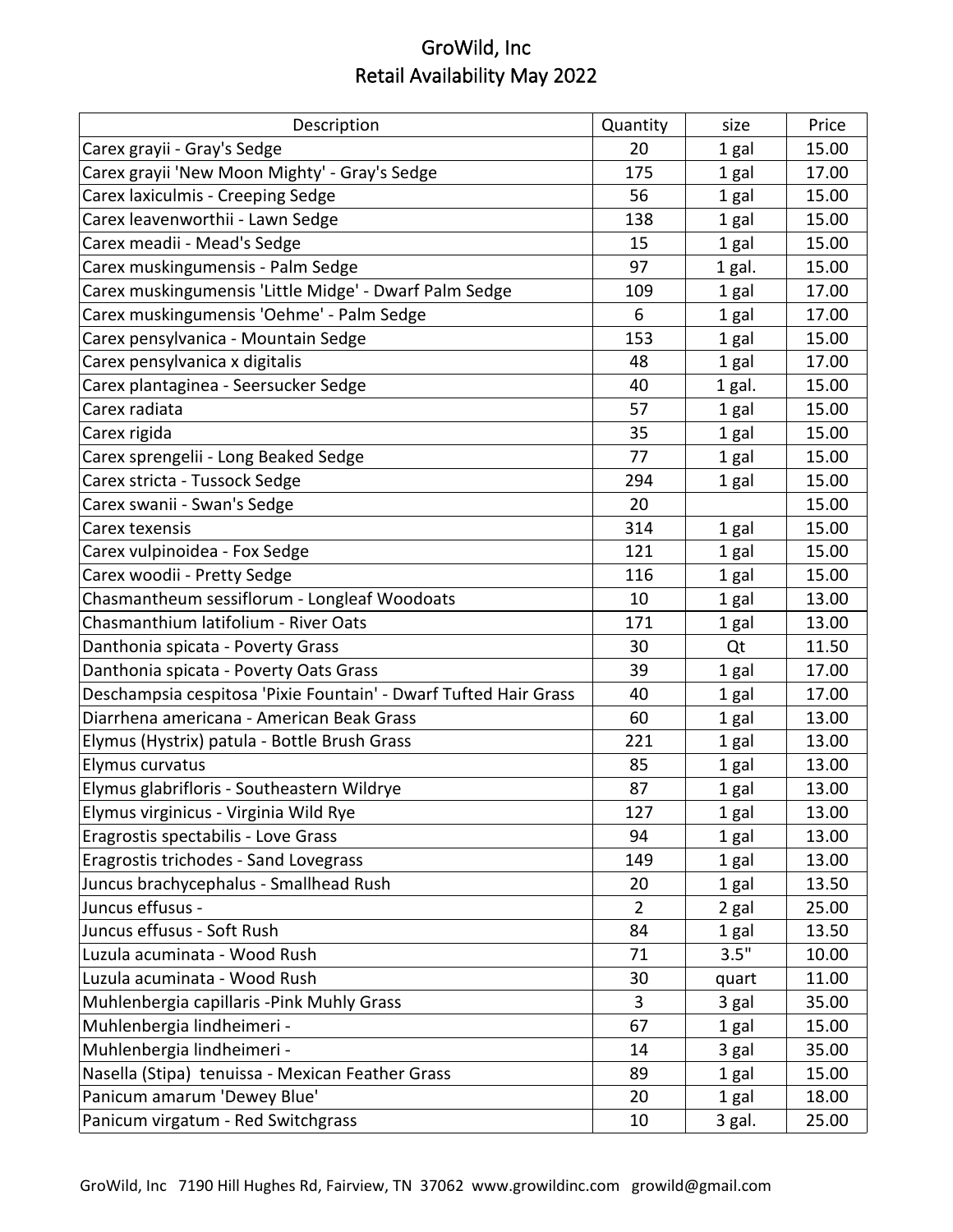| Description                                                   | Quantity     | size   | Price |
|---------------------------------------------------------------|--------------|--------|-------|
| Panicum virgatum 'Cape Breeze' PP24895- Red Switchgrass       | 7            | 3 gal  | 35.00 |
| Panicum virgatum 'Cloud Nine' - Switchgrass                   | 95           | 1 gal  | 18.00 |
| Panicum virgatum 'Cloud Nine' - Switchgrass                   | 24           | 3 gal. | 35.00 |
| Panicum virgatum 'Northwind' - Switchgrass                    | 279          | 1 gal  | 18.00 |
| Panicum virgatum 'Northwind' - Switchgrass                    | 6            | 3 gal  | 35.00 |
| Panicum virgatum 'Prairie Sky'                                | 40           | 1 gal  | 18.00 |
| Panicum virgatum 'Prairie Sky'                                | 79           | 3 gal  | 35.00 |
| Panicum virgatum 'Purple Tears' PP28518                       | 192          | 1 gal  | 20.00 |
| Panicum virgatum 'Shenandoah' - Red Switch Grass              | 211          | 1 gal  | 18.00 |
| Panicum virgatum 'Shenandoah' - Red Switch Grass              | 65           | 3 gal  | 35.00 |
| Panicum virgatum 'Summer Sunrise' - Red Switchgrass           | 58           | 3 gal  | 35.00 |
| Panicum virgatum 'Thundercloud' PP20665                       | 72           | 1 gal  | 20.00 |
| Panicum virgatum 'Thundercloud' PP20665                       | 48           | 3 gal  | 38.00 |
| Saccharum (Erianthus) giganteum - Sugarcane Plume Grass       | 35           | 1 gal  | 13.00 |
| Schizachyrium scoparium - Little Blue Stem                    | 27           | 3 gal  | 35.00 |
| Schizachyrium scoparium 'Carousel' PP20948 - Little Bluestem  | 19           | 1 gal  | 20.00 |
| Schizachyrium scoparium 'Carousel' PP20948 - Little Bluestem  | 86           | 3 gal  | 38.00 |
| Schizachyrium scoparium 'Prairie Blues' - Little Blue Stem    | 213          | 1 gal  | 18.00 |
| Schizachyrium scoparium 'Standing Ovation' - Little Blue Stem | 211          | 1 gal  | 18.00 |
| Schizachyrium scoparium 'Standing Ovation' - Little Blue Stem | 323          | 3 gal  | 35.00 |
| Schizachyrium scoparium 'The Blues' - Little Blue Stem        | 36           | 3 gal  | 18.00 |
| Schizachyrium scopatium 'The Blues'                           | 131          | 1 gal  | 18.00 |
| Scirpus cyperinus - Woolgrass                                 | 18           | 1 gal  | 15.00 |
| Sorghastrum nutans- Indiangrass                               | 25           | 3 gal  | 30.00 |
| Sorghastrum nutans'Indian Steel' - Indiangrass                | 16           | 1 gal  | 18.00 |
| Sporabolus heterolipsis - Prairie Drop Seed                   | $\mathbf{1}$ | 3 gal  | 35.00 |
| Sporobolus heterolepsis - Prairie Drop Seed                   | 304          | 1 gal  | 18.00 |
| Sporobolus wrightii - Giant Sacaton                           | 64           | 1 gal  | 18.00 |
| Stipa (Piptochaetium) avenacea - Black Oat Grass              | 10           | 1 gal  | 15.00 |
| Typha latifolia - Cattails                                    | $\mathbf{1}$ | 3 gal  | 25.00 |
| <b>VINES</b>                                                  |              |        |       |
| Aristolochia tomentosa - Pipe Vine                            | 10           | 1 gal  | 17.50 |
| Berchemia scandens - Rattan Vine / Supplejack Vine            | 5            | 1 gal  | 17.50 |
| Berchemia scandens - Rattan Vine / Supplejack Vine            | $\mathbf{1}$ | 3 gal  | 35.00 |
| Bignonia capreolata - Crossvine                               | 1            | 1 gal  | 17.50 |
| Bignonia capreolata 'Dragon lady' - Crossvine                 | 13           | 1 gal  | 20.00 |
| Bignonia capreolata 'Tangerine Beauty' - Crossvine            | 20           | 1 gal  | 20.00 |
| Celastrus scandens - American Bittersweet                     | 31           | 3 gal  | 40.00 |
| Clematis 'coosa'                                              | 14           | 1 gal  | 20.00 |
| Clematis glaucophylla - Leather Flower                        | 13           | 1 gal  | 20.00 |
| Clematis pitcheri - Purple Leather flower (rare)              | 7            | 1 gal  | 20.00 |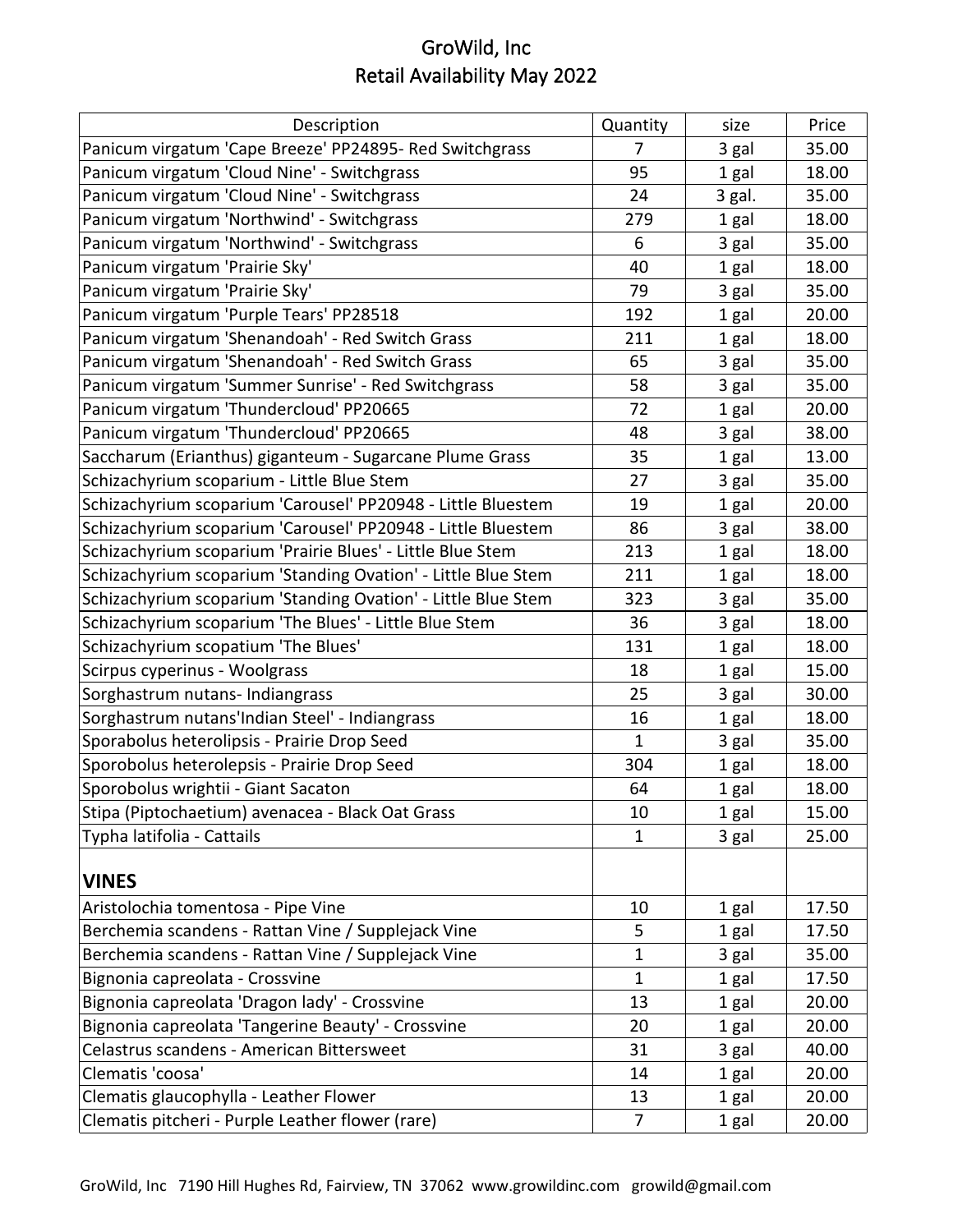| Description                                                           | Quantity       | size   | Price  |
|-----------------------------------------------------------------------|----------------|--------|--------|
| Clematis species ??                                                   | 26             | 1 gal  | 18.00  |
| Clematis versicolor - Pale Leatherflower                              | $\overline{2}$ | 1 gal  | 20.00  |
| Clematis viorna - Leather Vase Vine                                   | 39             | 1 gal  | 18.00  |
| Clematis virginiana -                                                 | $\overline{2}$ | 1 gal  | 15.00  |
| Clematis warei - Leatherflower (Genie Brennon)                        | 23             | 1 gal  | 20.00  |
| Decumaria barbara 'Chattooga' - Climbing Hydrangea                    | 11             | 1 gal  | 20.00  |
| Decumaria barbara 'Chattooga' - Climbing Hydrangea                    | 13             | 3 gal  | 40.00  |
| Gelsemium rankinii 'Butterscotch' - Swamp Jasmine                     | 39             | 1 gal  | 20.00  |
| Gelsemium rankinii 'Butterscotch' - Swamp Jasmine                     | 5              | 3 gal  | 40.00  |
| Gelsemium semp. 'Margarita Cline' - Carolina Jasmine                  | 71             | 1 gal  | 20.00  |
| Gelsemium semp. 'Margarita Cline' - Carolina Jasmine                  | 3              | 3 gal  | 40.00  |
| Lonicera semp. 'Blanche Sandman' Honeysuckle                          | 11             | 1 gal  | 20.00  |
| Lonicera semp. 'Cedar Lane' - Honeysuckle                             | 42             | 1 gal  | 20.00  |
| Lonicera semp. 'Major Wheeler'                                        | 60             | 1 gal  | 20.00  |
| Lonicera semp. 'Major Wheeler'                                        | 5              | 3 gal  | 35.00  |
| Lonicera sempervirens - Coral Honeysuckle                             | 126            | 1 gal. | 17.50  |
| Parthenocissus 'Yellow' - Yellow Virginia Creeper                     | 17             | 3 gal  | 45.00  |
| Parthenocissus 'Red Wall' - Red Virginia Creeper                      | 27             | 3 gal  | 45.00  |
| Passiflora incarnata - Passionvine                                    | 14             | 1 gal  | 17.50  |
| Passiflora lutea - Yellow Passionflower                               | 15             | 1 gal  | 17.50  |
| Smilax smallii - Jackson Vine                                         | 6              | 1 gal  | 30.00  |
| Smilax smallii - Jackson Vine                                         | $\overline{2}$ | 3 gal  | 55.00  |
| Vitis r. 'Cowart Black' - Muscadine                                   | 5              | 3 gal  | 40.00  |
| Vitis rotundifolia 'Fry Bronze' - Female Muscadine scuppernong        | 24             | 3 gal  | 40.00  |
| Vitis rotundifolia 'Nesbitt' - Black Muscadine scuppernong self ferti | $\overline{2}$ | 3 gal  | 40.00  |
| Vitis rotundifolia 'Tara Bronze' - Muscadine scuppernong              | 5              | 3 gal  | 40.00  |
| Wisteria fruitescens 'Dam B'                                          | 4              | 1 gal  | 17.50  |
| Wisteria frutescens 'Amethyst Falls' - American Wisteria              | 1              | 1 gal  | 20.00  |
| Wisteria frutescens 'Amethyst Falls' - American Wisteria              | 12             | 3 gal  | 40.00  |
| Wisteria macro. 'Clara Mack' - White KY Wisteria                      | 1              | 1 gal  | 20.00  |
| Wisteria macrostachya - KY Wisteria                                   | 6              | 1 gal  | 17.50  |
| Wisteria macrostachys 'Aunt Dee' - Kentucky Wisteria                  | 8              | 15 gal | 125.00 |
| Wisteria macrostachys 'Aunt Dee' - Kentucky Wisteria                  | 4              | 3 gal  | 45.00  |
| Wisteria macrostachys 'Blue Moon' - KY Wisteria                       | 19             | 1 gal  | 20.00  |
| Wisteria macrostachys 'Blue Moon' - KY Wisteria                       | $\overline{2}$ | 3 gal  | 45.00  |
| <b>WILDFLOWERS &amp; PERENNIALS</b>                                   |                |        |        |
| Actea (Cimicifuga) racemosa - Black Cohosh                            | $\overline{2}$ | 1 gal  | 15.50  |
| Agastache foeniculum - Anise Hissop                                   | 136            | 1 gal  | 13.50  |
| Ageratina altissima (Eupatorium rugosum) - White Snakeroot            | 4              | 1 gal  | 13.50  |
| Allium cernium 'Hidcote'                                              | 19             | 1 Qt   | 11.00  |
| Allium cernum - Nodding Pink Onion                                    | 75             | 1 gal  | 13.50  |
|                                                                       |                |        |        |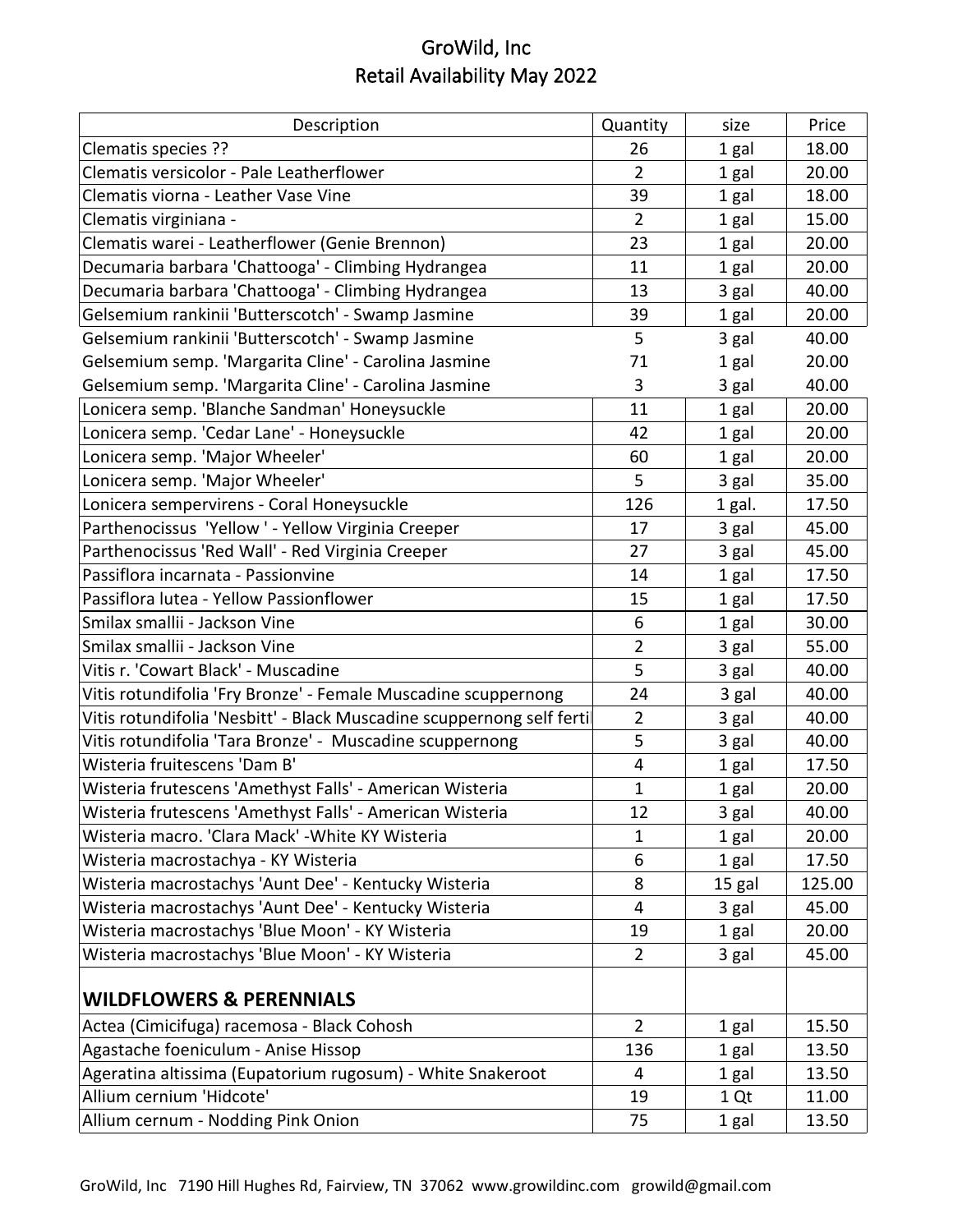| Description                                                          | Quantity       | size   | Price |
|----------------------------------------------------------------------|----------------|--------|-------|
| Amsonia 'Grande'                                                     | 44             | 1 gal  | 15.50 |
| Amsonia hubrectii - Arkansas Bluestar                                | 149            | 1 gal  | 15.50 |
| Amsonia hubrectii 'Butterscotch'                                     | 17             | 1 gal  | 18.00 |
| Amsonia tabernaemontana - Bluestar                                   | 56             | 1 gal  | 14.50 |
| Amsonia tabernaemontana v. montana - Dwarf Blue Star                 | 12             | 1 gal  | 14.50 |
| Amsonia tabernaemontana var. gattingeri - Glade Bluestar             | 45             | 1 gal  | 14.50 |
| Anemone canadensis -                                                 | 81             | 1 gal  | 13.50 |
| Anemone virginiana - Thimbleweed                                     | $\overline{2}$ | 1 gal  | 13.50 |
| Angelica atropurpurea - Purplestem Angelica                          | 3              | 1 gal  | 13.50 |
| Angelica triquinata - Mountain Angelica, Filmy Angelica              | 48             | 1 gal  | 13.50 |
| Aquilegia caerulea - Colorado Blue Columbine                         | 40             | 1 Qt   | 10.50 |
| Aquilegia canadensis - Columbine                                     | 59             | 1 QT   | 10.50 |
| Aquilegia canadensis 'Corbett' - Yellow Columbine                    | 218            | 1 Qt   | 11.50 |
| Aquilegia canadensis 'Little Lanterns' - Dwarf Columbine             | 102            | 1 Qt   | 11.50 |
| Arisaema?                                                            | 135            | 1 Qt   | 11.50 |
| Arisaema dracontium - Green Dragon                                   | 86             | 1 QT   | 12.50 |
| Aruncus diocus - Goatsbeard                                          | 60             | 1 gal  | 13.50 |
| Aruncus diocus - Goatsbeard                                          | 49             | Qt     | 11.50 |
| Asarum canadense - Wild Ginger                                       | 351            | 1 QT   | 11.50 |
| Asclepias incarnata - Swamp Milkweed                                 | 143            | 1 gal  | 14.50 |
| Asclepias incarnata 'Ice Ballet' - Swamp Milkweed                    | 84             | 1 gal  | 16.50 |
| Asclepias syriaca - Common Milkweed                                  | 38             | 1 gal  | 13.50 |
| Asclepias tuberosa - Butterfly Weed                                  | 331            | 1 gal. | 17.50 |
| Asclepias variegata - White Milkweed                                 | 47             | 1 gal  | 20.00 |
| Asclepias verticillata - Whorled Milkweed                            | 7              | 1 gal  | 17.50 |
| Asclepias viridis - Antelope-Horn Milkweed                           | 45             | 1 gal  | 20.00 |
| Aster - Eurybia divaricata 'Eastern Star' - White Wood Aster         | 25             | 1 gal  | 14.50 |
| Aster - Eurybia divaricata - White Wood Aster                        | $\overline{7}$ | 1 gal  | 13.50 |
| Aster - Eurybia hemispherica - Southern Aster                        | 73             | 1 gal  | 13.50 |
| Aster - Eurybia macrophylla 'Twilight' - Big-Leaf Aster              | 77             | 1 gal  | 13.50 |
| Aster - Symphyorichum ericoides 'Snow Flurry'                        | 19             | 1 gal  | 14.50 |
| Aster - Symphyotrichum cordifolium 'Avondale'                        | 54             | 1 gal  | 14.50 |
| Aster - Symphyotrichum georgianum - Georgia Aster                    | 15             | 1 gal  | 15.50 |
| Aster - Symphyotrichum laeve - Smooth Aster                          | 20             | 1 gal  | 13.50 |
| Aster - Symphyotrichum laeve 'Blue Bird'                             | 55             | 1 gal. | 13.50 |
| Aster - Symphyotrichum lateriflorum 'Lady in Black'                  | 72             | 1 gal  | 13.50 |
| Aster - Symphyotrichum lateriflorum var. horizontalis - Calico Aster | 55             | 1 gal  | 13.50 |
| Aster - Symphyotrichum novae-angliae - New England Aster             | 52             | 1 gal. | 13.50 |
| Aster - Symphyotrichum o. 'October Skies' - Aromatic Aster           | 54             | 1 gal  | 14.50 |
| Aster - Symphyotrichum o. 'Raydon's Favorite'                        | 132            | 1 gal  | 14.50 |
| Aster - Symphyotrichum patens - Spreading Aster                      | 13             | 1 gal  | 13.50 |
| Aster - Symphyotrichum praealtum - Willowleaf Aster                  | 53             | 1 gal  | 13.50 |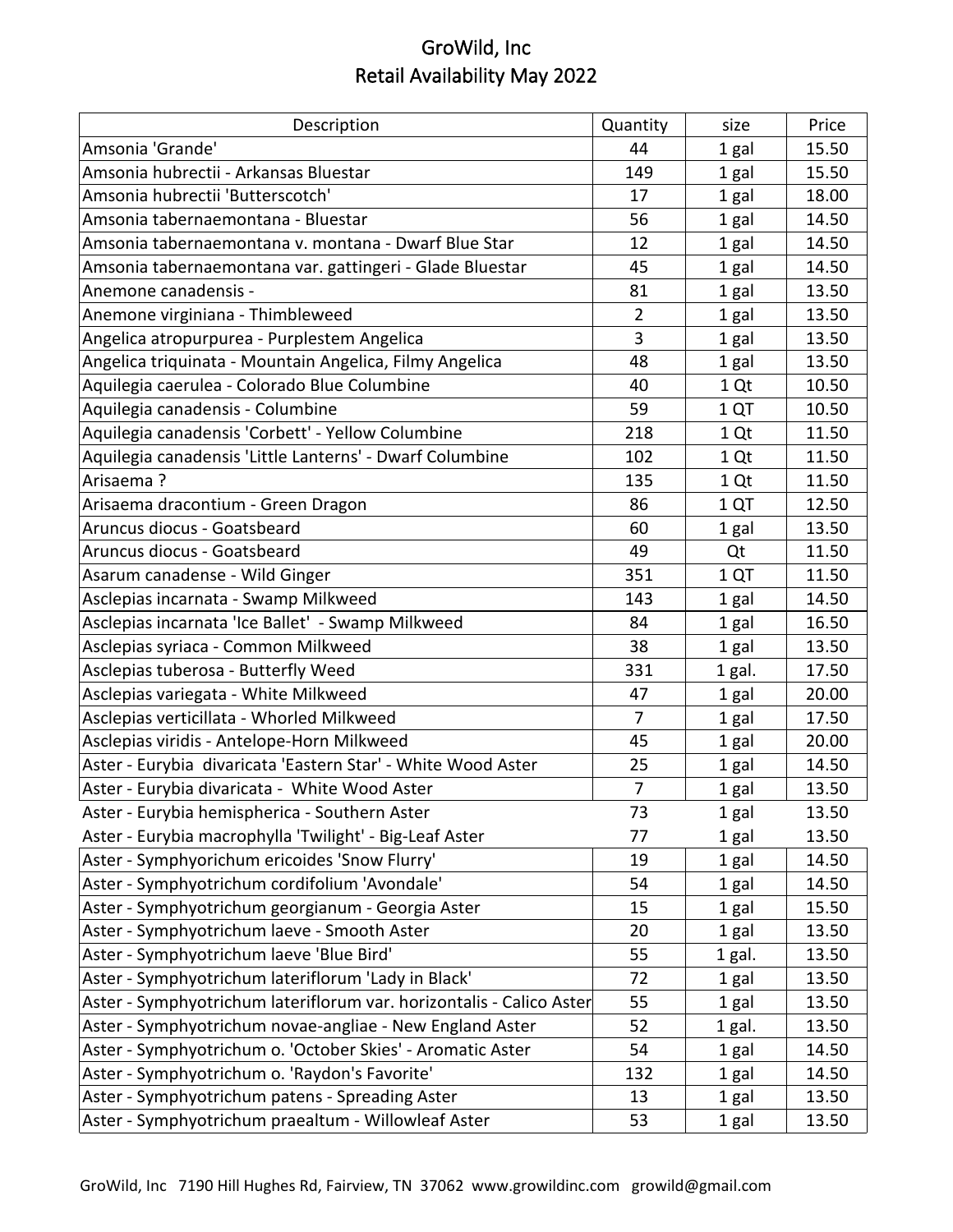| Description                                              | Quantity       | size   | Price |
|----------------------------------------------------------|----------------|--------|-------|
| Aster - Symphyotrichum priceae - Lavender Oldfield Aster | 14             | 1 gal  | 13.50 |
| Aster -Symphyotrichum cordifolius - Blue Wood Aster      | 273            | Qt     | 11.00 |
| <b>Baptisia?</b>                                         | 7              | 1 gal  |       |
| Baptisia alba - White False Indigo                       | 9              | 1 gal  | 19.50 |
| Baptisia australis - False Blue Indigo                   | 20             | 1 gal  | 15.50 |
| Baptisia pendula - White False Indigo                    | 85             | 1 gal. | 15.50 |
| Baptisia s. 'Screaming Yellow' - Yellow False Indigo     | 43             | 1 gal  | 21.50 |
| Baptisia sphaerocarpa- Yellow False Indigo               | $\mathbf{1}$   | 1 gal  | 15.50 |
| Baptisia 'Sunny Morning' PP#25                           | 70             | 1 gal  | 19.50 |
| Baptisia x 'Carolina Moonlight' - False Indigo           | 9              | 1 gal  | 19.50 |
| Baptisia x 'Purple Smoke' - False Indigo                 | 26             | 1 gal  | 19.50 |
| Baptisia x 'Twilite Prairieblues' - False Indigo         | 38             | 1 gal  | 19.50 |
| Bigelowia nuttallii - Nuttall's Rayless-Goldenrod        | 37             | 1 gal  | 13.50 |
| Blephila subnuda - Cumberland Pagoda-plant               | 117            | 1 gal  | 13.50 |
| Blephilia ciliata - Woodmint                             | 10             | 1 gal  | 13.50 |
| <b>Boltonia asteroides</b>                               | 22             | 1 gal  | 13.50 |
| Callirhoe involucrata - Wine Cups                        | 22             | 1 gal  | 13.50 |
| Caltha palustris - Marsh Marigold                        | 102            | 1 gal  | 13.50 |
| Camassia scilloides - Wild Hyacinth                      | 89             | 1 gal  | 18.50 |
| Campanula divaricata - Southern Harebell                 | 74             | 1 gal  | 14.50 |
| Cardamine (Dentaria) multifida - Fineleaf Toothwort      | 4              | Qt     | 11.50 |
| Chelone glabra - White Turtlehead                        | 47             | 1 gal  | 13.50 |
| Chelone Iyonii 'Hot Lips' - Pink Turtlehead              | 45             | 1 gal  | 14.50 |
| Chelone Iyonii 'Pink Temptation' - Turtlehead            | 82             | 1 gal  | 14.50 |
| Chrysogonum s. 'Eco Laquered Spider' - Green and Gold    | 65             | 1 gal  | 13.50 |
| Chrysogonum virginianum 'Super Star' - Golden Star       | 66             | 1 gal  | 13.50 |
| Cirsium muticum - Swamp Thistle                          | 8              | 1 gal  | 13.50 |
| Cirsum discolor - Field Thistle                          | $\overline{2}$ | 1 gal  | 13.50 |
| Clinopodium (Calamintha) glabella - Glade Savory         | 138            | 1 QT   | 10.50 |
| Collinsea verna - Blue-eyed Mary                         | 63             | Qt     | 10.50 |
| Coreopsis grandiflora 'Heliot' - Largeflower Tickseed    | 42             | 1 gal  | 14.50 |
| Coreopsis 'Jethro Tull' PP18789                          | 25             | 1 gal  | 14.50 |
| Coreopsis lanc. 'Sterntaler'                             | 17             | 1 gal  | 13.50 |
| Coreopsis lanceolata - Lance-leaf Coreopsis              | 37             | 1 gal  | 13.50 |
| Coreopsis pubescens 'Sunshine Superman' - Tickseed       | 46             | 1 gal  | 13.50 |
| Coreopsis tripteris - Tall Coreopsis                     | 67             | 1 gal  | 13.50 |
| Coreopsis verticillata 'Moonbeam'                        | 102            | 1 gal. | 13.50 |
| Coreopsis verticillata 'Zagreb'                          | 43             | 1 gal  | 13.50 |
| Corydalis flavula - Yellow Corydalis                     | $\overline{2}$ | 1 gal  | 13.50 |
| Cunila origanoides - Common Dittany                      | 7              | 1 gal  | 13.50 |
| Dalea (Petalostemum) purpureum - Purple Prairie Clover   | 42             | 1 gal  | 13.50 |
| Dalea (Petulostem) foliosa - Leafy Prairie Clover        | 92             | 1 gal  | 14.50 |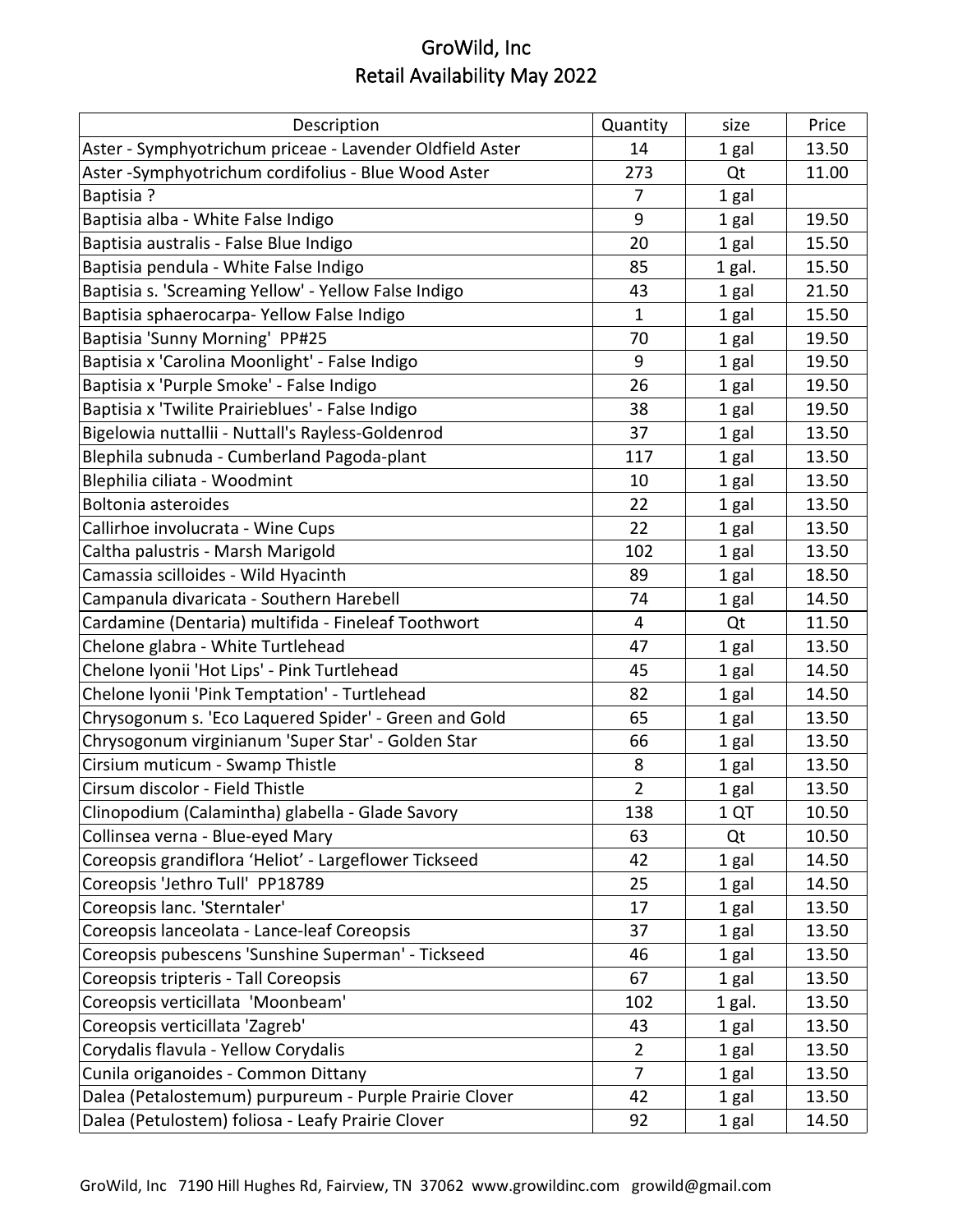| Description                                                    | Quantity       | size   | Price |
|----------------------------------------------------------------|----------------|--------|-------|
| Dalea (Petulostemum) greggii                                   | 21             | 1 gal  | 18.50 |
| Dalea candida - White Prairie Clover                           | $\overline{7}$ | 1 gal  | 14.50 |
| Delphinium exaltatum - Tall Larkspur                           | 48             | 1 gal  | 15.50 |
| Delphinium tricorne - Dwarf Larkspur                           | 128            | Qt     | 12.50 |
| Dicentra cucullaria - Dutchman's Breeches                      | 3              | 1 QT   | 16.50 |
| Dicentra eximia - Bleeding Heart                               | 123            | 1 gal. | 14.50 |
| Dodecatheon media - Shooting Star                              | 159            | 1 QT   | 12.50 |
| Echinacea paradoxa - Yellow Coneflower                         | 94             | 1 gal  | 15.50 |
| Echinacea purpurea 'Magnus' - Purple Coneflower                | 206            | 1 gal  | 14.50 |
| Echinacea purpurea 'Pow Wow Wildberry' - Dwarf Coneflower      | 114            | 1 gal  | 14.50 |
| Echinacea purpurea 'Powwow White' - White Dwarf Conefloer      | 45             | 1 gal  | 14.50 |
| Echinacea purpurea 'Rubinstern' - Purple Coneflower            | 71             | 1 gal  | 14.50 |
| Echinacea purpurea 'White Swan' - White Purple Coneflower      | 30             | 1 gal  | 14.50 |
| Echinacea sanguinea - Sanguine Purple Coneflower               | 34             | 1 gal  | 14.50 |
| Echinacea simulata - Prairie Purple Coneflower                 | 66             | 1 gal  | 14.50 |
| Echinacea tennesseensis - Tennessee Coneflower                 | 22             | 1 gal. | 15.50 |
| Elephantopus carolinianus - Leafy Elephant's Foot              | 26             | 1 gal  | 13.50 |
| Equisetum hyemale - Horsetail Reed                             | 31             | 3 gal  | 28.00 |
| Erigeron pulchellus - Robin's Plantain                         | 8              | 1 gal  | 13.50 |
| Eryngium yuccifolium - Rattlesnake Master                      | 49             | 1 gal  | 13.50 |
| Eupatoriadelphus (Eupatorium) dubius - Three-Nerved Joe-Pye We | 5              | 1 gal  | 13.50 |
| Eupatoriadelphus (Eupatorium) fistulosus - Joe-Pye Weed        | 112            | 1 gal  | 13.50 |
| Eupatoriadelphus (Eupatorium) maculatus - Spotted Joe-Pye Weed | 18             | 1 gal  | 13.50 |
| Eupatoriadelphus (Eupatorium) maculatus 'Gateway' - Joe Pye We | 26             | 1 gal  | 15.50 |
| Eupatoriadelphus dubius 'Little Joe' - Dwarf Joe-Pye Weed (PP) | 68             | 1 gal  | 15.50 |
| Eupatoriadelphus (Eupatorium) d. 'Baby Joe' - Dwarf Joe Pye    | 195            | 1 gal  | 15.50 |
| Eupatorium coelestinum - Mistflower Ageratum                   | 55             | 1 gal. | 13.50 |
| Eupatorium perfoliatum - Boneset                               | $\mathbf{1}$   | 1 gal  | 13.50 |
| Eupatorium purpureum - Joe-Pye Weed                            | $\overline{4}$ | 1 gal  | 13.50 |
| Eupatorium purpureum 'Euphoria Ruby' PPAF                      | 121            | 1 gal  | 16.50 |
| Eupatorium rotundilobum                                        | $\overline{2}$ | 1 gal  | 13.50 |
| Eupatorium serotinum - Lateflowering thoroughwort              | 11             | 1 gal  | 13.50 |
| Euphorbia corollata - Flowering Spurge                         | 98             | 1 gal  | 13.50 |
| Fragaria virginiana - Wild Strawberry                          | 18             | 1 gal  | 13.50 |
| Fragaria virginiana - Wild Strawberry                          | $\overline{2}$ | Qt     | 10.50 |
| Gaillardia aristata 'Arizona Red Shades' - Blanket Flower      | 11             | 1 gal  | 13.50 |
| Gaillardia x gr. "Mesa Red' - Blanket Flower                   | 8              | 1 gal  | 13.50 |
| Gaillardia x gr. 'Mesa Peach'                                  | 1              | 1 gal  | 13.50 |
| Gaultheria procumbens - Wintergreen                            | 26             | Flat   | 45.00 |
| Gaura lindheimer - Whirling Butterflies                        | 97             | 1 gal  | 13.50 |
| Gaura lindheimer 'Bride' - Whirling Butterfly                  | 64             | 1 gal  | 13.50 |
| Gaura lindheimer 'Siskiou Pink' - Whirling Butterfly           | 39             | 1 gal  | 13.50 |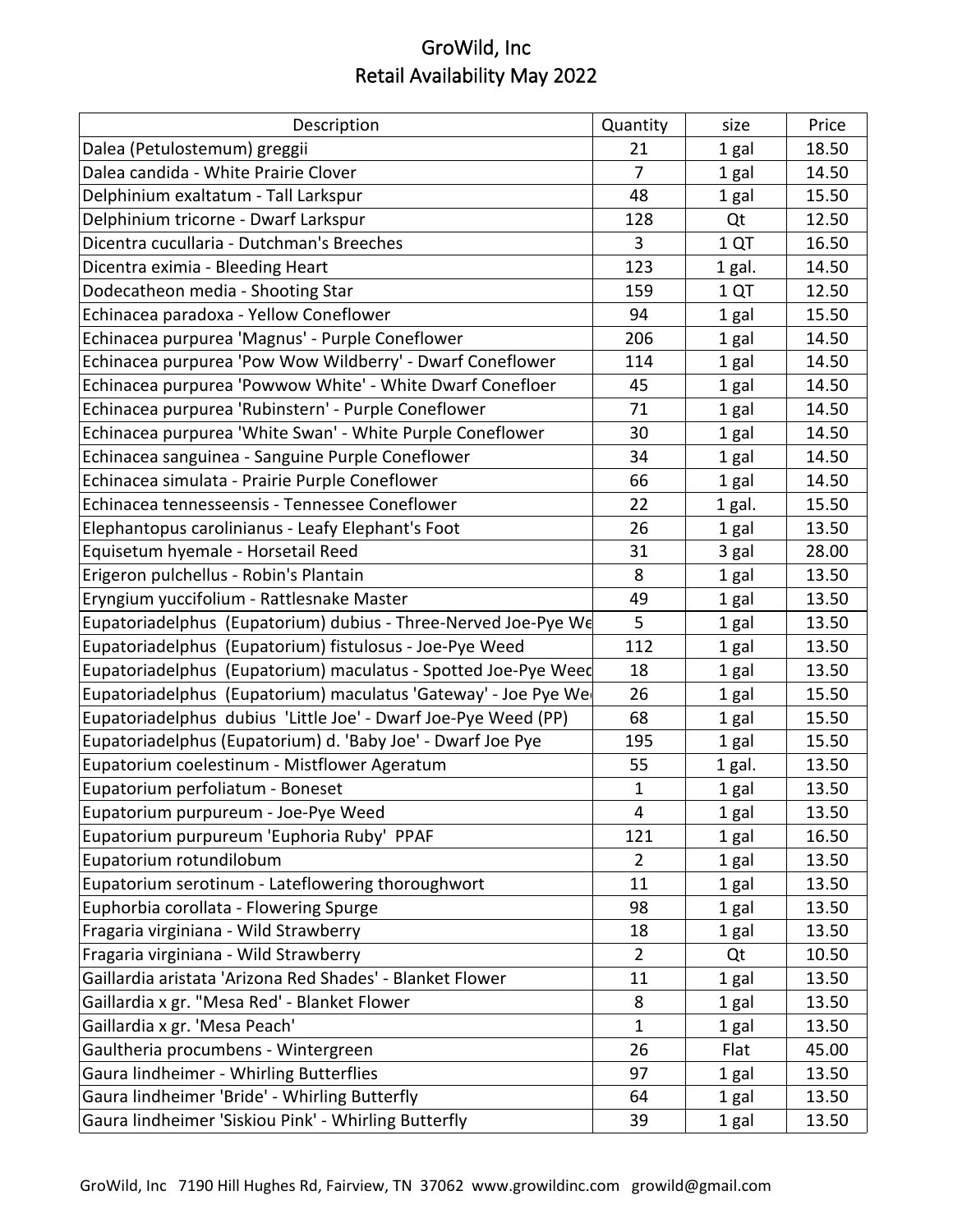| Description                                                | Quantity | size   | Price |
|------------------------------------------------------------|----------|--------|-------|
| Gaura lindheimeri 'Cool Breeze' - Whirling Butterflies     | 24       | 1 gal  | 13.50 |
| Geranium maculatum - Wild Geranium                         | 86       | Qt     | 10.50 |
| Geranium maculatum 'Espresso' - Wild Geranium              | 32       | 1 gal  | 16.50 |
| Geum vernum - Spring Avens                                 | 44       | 1 gal  | 13.50 |
| Geum vernum - Spring Avens                                 | 28       | 1 QT   | 10.50 |
| Helenium autumnale - Sneezeweed                            | 44       | 1 gal  | 13.50 |
| Helenium autumnale 'Helena Red Shades' - Sneezeweed        | 42       | 1 gal  | 13.50 |
| Helianthus angustifolius                                   | 21       | 1 gal  | 13.50 |
| Helianthus divaricatus - Woodland Sunflower                | 18       | 1 gal  | 13.50 |
| Helianthus eggertii - Eggert's Sunflower                   | 43       | 1 gal  | 13.50 |
| Helianthus silphioides - Ozark Sunflower                   | 20       | 1 gal  | 13.50 |
| Helianthus simulans - Tall Narrow-Leaved Sunflower         | 36       | 1 gal  | 13.50 |
| Helianthus verticilatus - Whorled Sunflower                | 71       | 1 gal  | 13.50 |
| Helianthus x 'Lemon Queen'                                 | 65       | 1 gal  | 15.50 |
| Heliopsis helianthoides 'Summer Nights' - False Sunflower  | 78       | 1 gal  | 13.50 |
| Heliopsis helianthoides var scabra 'Burning Hearts'        | 43       | 1 gal  | 13.50 |
| Heterotheca (Chrysopsis) mariana - Maryland Golden Aster   | 5        | 1 gal  | 13.50 |
| Heterotheca (Chrysopsis) villosa - Golden Aster            | 42       | 1 gal  | 13.50 |
| Heuchera americana 'Dale's Strain' - Alumroot              | 135      | 1 gal  | 13.50 |
| Heuchera americana 'Dale's Strain' - Alumroot              | 194      | Quart  | 10.50 |
| Heuchera macrorhiza 'Autumn Bride'                         | 124      | 1 gal  | 13.50 |
| Heuchera 'Palace Purple' - Alumroot                        | 221      | 1 gal. | 13.50 |
| Heuchera villosa - Hairy Alumroot                          | 89       | 1 gal  | 13.50 |
| Heuchera villosa 'Bronze Wave'                             | 24       | 1 gal  | 13.50 |
| Heuchera villosa 'Caramel' PP16560                         | 71       | 1 gal. | 17.50 |
| Heuchera villosa 'Citronelle' - PP17934 Golden Coral Bells | 162      | 1 gal  | 17.50 |
| Heuchera x 'Georgia Peach'                                 | 95       | 1 gal  | 15.00 |
| Heuchera x 'Southern Comfort'                              | 32       | 1 gal  | 17.50 |
| Heucherella x 'Sweet Tea'                                  | 36       | 1 gal  | 17.50 |
| Hibiscus laevis - Halberd Leaf Rose Mallow                 | 8        | 1 gal  | 13.50 |
| Hibiscus moscheutos - Rose Mallow                          | 45       | 1 gal  | 13.50 |
| Hydrastis canadensis - Goldenseal                          | 86       | Quart  | 13.50 |
| Hydrophyllum appendiculatum - Waterleaf                    | 36       | 1 gal  | 13.50 |
| Hymenocallis occ. var. eulae - Henry's Spiderlily          | 21       | 1 gal  | 15.50 |
| Hymenocallis occidentalis - Spider Lily                    | 12       | 1 gal  | 18.50 |
| Hymenocallis occidentalis - Spider Lily                    | 48       | Qt     | 15.50 |
| Iris cristata - Dwarf Crested Iris                         | 228      | 1 QT   | 10.50 |
| Iris cristata 'Tennessee White' - White Dwarf Crested Iris | 41       | 1 QT   | 13.50 |
| Iris fulva - Copper Iris                                   | 170      | 1 gal  | 13.50 |
| Iris fulva - Copper Iris                                   | 18       | 1 QT   | 10.50 |
| Iris prismatica - Slender Blue Flag Iris                   | 6        | 1 gal  | 15.50 |
| Iris versicolor -                                          | 150      | 1 gal  | 13.50 |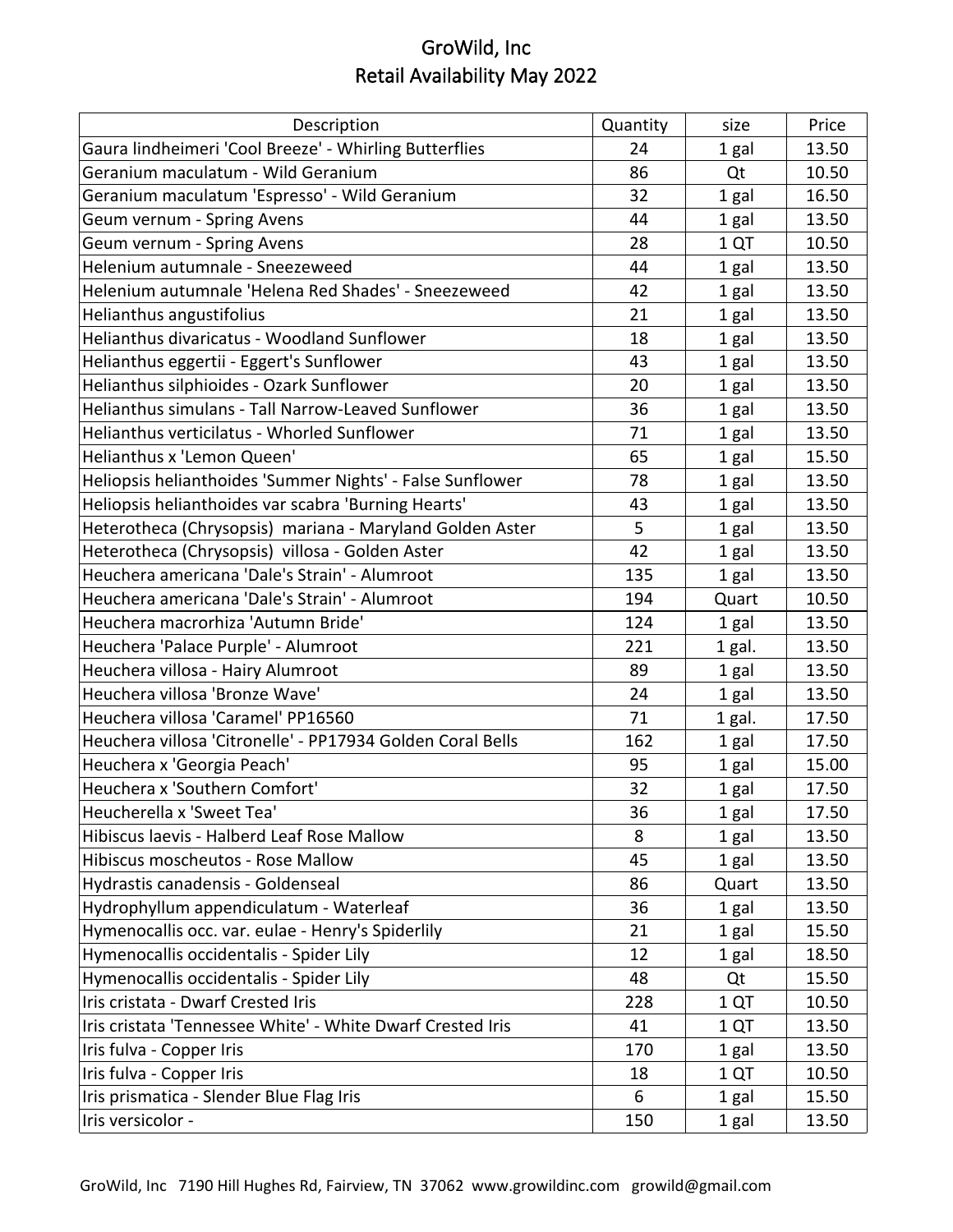| Description                                                       | Quantity     | size            | Price |
|-------------------------------------------------------------------|--------------|-----------------|-------|
| Iris versicolor 'Purple Flame'                                    | 51           | 1 gal           | 14.50 |
| Iris virginica - Southern Blue Flag                               | 93           | 1 gal           | 13.50 |
| Iris virginica 'Contraband Girl'                                  | 257          | 1 gal           | 13.50 |
| Iris virginica 'Contraband Girl'                                  | 35           | 3 gal           | 20.50 |
| Jeffersonia diphylla - Twin Leaf                                  | 20           | 1 gal           | 17.50 |
| Kosteletzkya virginica - Seashore Mallow                          | 16           | 1 gal           | 13.50 |
| Krigia biflora - Two-winged Cynthia                               | 5            | 1 <sub>qt</sub> | 10.50 |
| Liatris chapmanii                                                 | 1            | 1 gal           | 14.50 |
| Liatris cylindracea                                               | 51           | 1 gal           | 14.50 |
| Liatris ligulistylis - Meadow Blazing Star                        | 48           | 1 gal           | 14.50 |
| Liatris microcephela - Dwarf Blazing Star                         | 81           | 1 gal           | 14.50 |
| Liatris pycnostachya - Prairie Blazing Star                       | 9            | 1 gal           | 15.50 |
| Liatris scariosa - Savanna Blazing Star                           | 83           | 1 gal           | 14.50 |
| Liatris spicata - Gay-feather                                     | 20           | 1 gal           | 13.50 |
| Liatris spicata 'Kobold' - Blazing Star                           | 47           | 1 gal           | 15.50 |
| Liatris squarrosa var compacta - Arkansas Gayfeather              | $\mathbf{1}$ | 1 gal.          | 14.50 |
| Liatris squarrulosa - Southern Blazing Star                       | 42           | 1 gal           | 14.50 |
| Lobelia cardinalis - Cardinal Flower                              | 73           | 1 gal.          | 13.50 |
| Lobelia puberula - Downy Lobelia                                  | 65           | 1 gal           | 13.50 |
| Lobelia siphilitica - Big Blue Lobelia                            | 128          | 1 gal           | 13.50 |
| Lysimachia ciliata 'Firecracker' - Loosestrife                    | 12           | 1 gal           | 13.50 |
| Lysimachia lanceolata 'Burgundy Mist' - Lanced-leaved Loosestrife | 196          | 1 gal           | 13.50 |
| Maianthemum (Smilacina) racemosa - False Soloman's Seal           | 138          | 1 gal.          | 13.50 |
| Maianthemum stellatum - Starry False Lily of the Valley           | 65           | 1 gal           | 14.50 |
| Manfreda virginica (Agave) - False Aloe                           | 40           | 1 gal           | 13.50 |
| Marshallia trinerva - Broadleaf Barbara's Buttons                 | 51           | 1 gal           | 13.50 |
| Mertensia virginica - Virginia Bluebells                          | 84           | 1 gal           | 13.50 |
| Mertensia virginica - Virginia Bluebells                          | 41           | Qt              | 10.50 |
| Mimulus ringens - Square-Stemmed Monkey Flower                    | 20           | 1 gal           | 13.50 |
| Mint the Best'                                                    | 25           | 1 gal           | 11.50 |
| Mitella diphylla - Bishops Cap                                    | 74           | 1 QT            | 10.50 |
| Monarda bradburiana - Eastern Bergamot                            | 31           | 1 gal           | 13.50 |
| Monarda didima 'Judith's (Peter) Fancy Fuschia' - Beebalm         | 95           | 1 gal           | 13.50 |
| Monarda didyma - Beebalm                                          | 98           | 1 gal           | 13.50 |
| Monarda fistulosa - Wild Bergamot                                 | 106          | 1 gal           | 13.50 |
| Monarda punctata - Spotted Beebalm                                | 2            | 1 gal           | 13.50 |
| Monarda x 'Bearly Legal'                                          | 20           | 1 gal           | 13.50 |
| Monarda x 'Raspberry Wine' - Beebalm                              | 13           | 1 gal           | 13.50 |
| Oenothera fruticosa subsp glauca - Narrowleaf Evening-Primrose    | 95           | 1 gal           | 13.50 |
| Oenothera fruticosa 'Fireworks' - Fireworks Primrose              | 25           | 1 gal           | 13.50 |
| Oenothera macrocarpa - Missouri Primrose                          | 9            | 1 gal           | 13.50 |
| Oregano                                                           | 3            | Qt              | 10.00 |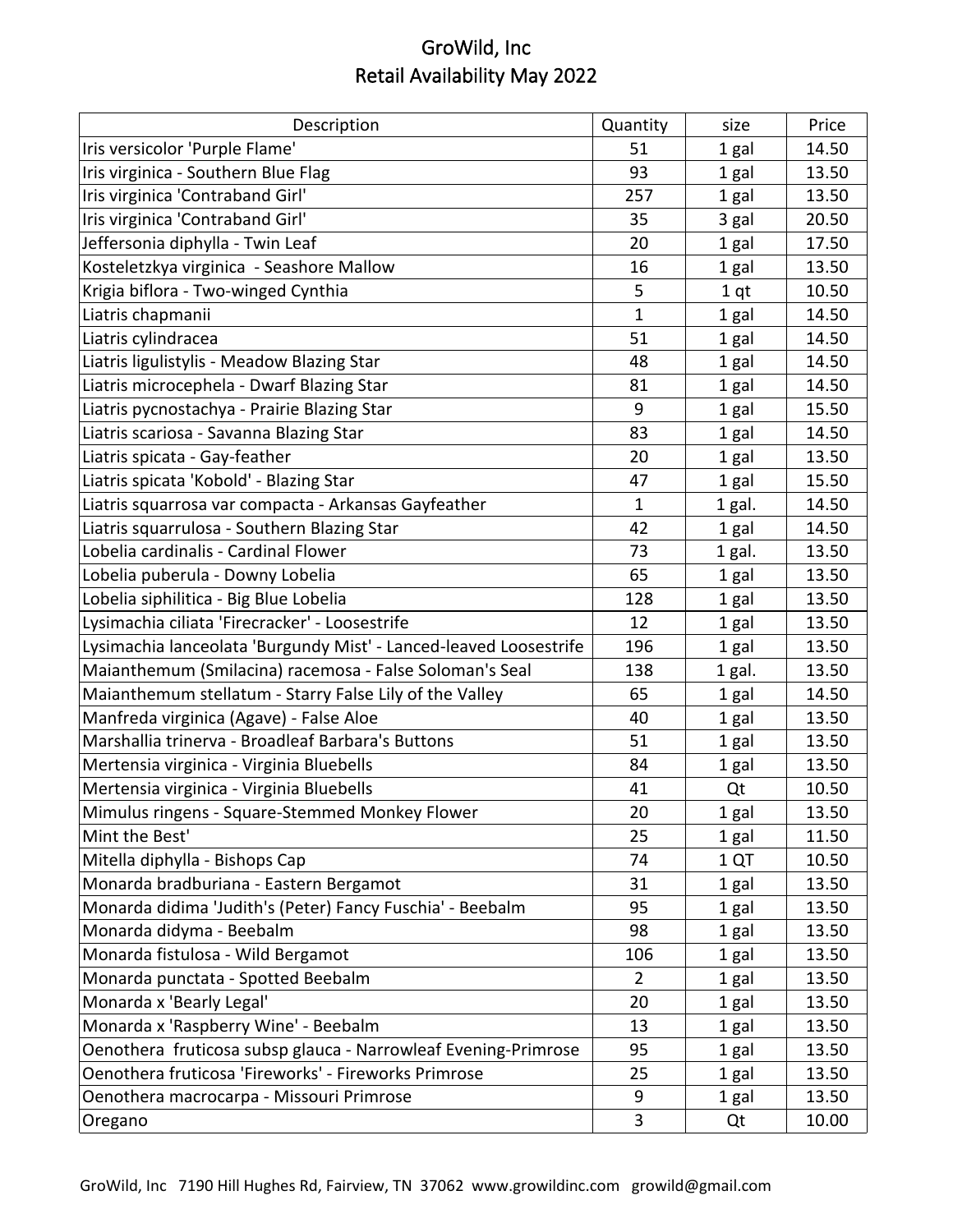| Description                                              | Quantity       | size   | Price |
|----------------------------------------------------------|----------------|--------|-------|
| Pachera (Senecio) obovatus - Roundleaf Ragwort           | 29             | 1 gal  | 13.50 |
| Pachera (Senecio) obovatus - Roundleaf Ragwort           | 18             | 1 Qt   | 10.50 |
| Pachysandra procumbens - Alleghany Pachysandra           | 315            | 1 gal  | 15.50 |
| Parnassia grandifolia - Largeleaf Grass-of-Parnasus      | 21             | 1 QT   | 11.50 |
| Parthenium integrifolium - Wild Quinine                  | 28             | 1 gal  | 13.50 |
| Penstemon calycosus - Hairy Beardtoungue                 | 159            | 1 gal  | 13.50 |
| Penstemon digitalis - Smooth White Beardtongue           | 75             | 1 gal  | 13.50 |
| Penstemon digitalis 'Huskers Red'                        | 94             | 1 gal  | 14.50 |
| Penstemon digitalis 'Pocahontas' PP24804 - Beardtongue   | 39             | 1 gal  | 14.50 |
| Penstemon hirsutus - Hairy Beardtongue                   | 99             | 1 gal  | 13.50 |
| Penstemon murrayanus - Murray's Scarlet Beardtongue      | 9              | 1 fal  | 13.50 |
| Penstemon smallii - Small's Beardtongue                  | 14             | 1 gal. | 13.50 |
| Phemeranthus (Talinum) calcaricum - Limestone Fameflower | 14             | 1 gal  | 13.50 |
| Phlox amoena - Chalice Phlox                             | $\overline{7}$ | 1 gal  | 13.50 |
| Phlox bifida - Glade Phlox                               | 99             | 1 QT   | 12.50 |
| Phlox divaricata - Wild Blue Phlox                       | 345            | 1 QT   | 10.50 |
| Phlox divaricata 'Blue Moon'                             | 39             | 1 gal  | 14.50 |
| Phlox divaricata 'Blue Moon'                             | 310            | Qt     | 11.50 |
| Phlox divaricata 'May Breeze' - Wild Blue Phlox          | 48             | 1 QT   | 11.50 |
| Phlox glaberrima 'Morris Berd' - Smooth Phlox            | 45             | 1 gal  | 13.50 |
| Phlox glaberrima 'Morris Berd' - Smooth Phlox            | 84             | 1 QT   | 10.50 |
| Phlox maculata - Wild Sweet William                      | 18             | 1 gal  | 13.50 |
| Phlox paniculata - Garden Phlox                          | 45             | 1 gal  | 13.50 |
| Phlox paniculata 'David' - White Garden Phlox            | 118            | 1 gal  | 13.50 |
| Phlox paniculata 'Delta Snow' - Garden Phlox             | 10             | 1 gal  | 13.50 |
| Phlox paniculata 'Eva Cullum' - Garden Phlox             | 33             | 1 gal  | 13.50 |
| Phlox paniculata 'Jeana' - Garden Phlox                  | 163            | 1 gal  | 13.50 |
| Phlox paniculata 'Robert Poore - garden Phlox            | 131            | 1 gal  | 13.50 |
| Phlox paniculata 'Robert Poore - garden Phlox            | $\overline{2}$ | 3 gal  | 21.50 |
| Phlox pilosa - Prairie Phlox                             | 191            | 1 gal  | 13.50 |
| Phlox pilosa 'Lavender Cloud' - Prairie Phlox            | 101            | 1 gal  | 13.50 |
| Phlox pilosa 'White' - Prairie Phlox                     | 1              | 1 gal  | 13.50 |
| Phlox stolinifera 'Sherwood Purple' - Creeping Phlox     | 228            | 1 Qt   | 11.50 |
| Phlox stolonifera - Creeping Phlox                       | 298            | 1 QT   | 10.50 |
| Phlox stolonifera 'Blue Ridge' - Creeping Phlox          | 88             | 1 QT   | 11.50 |
| Phlox stolonifera 'Bruce's White' - Creeping Phlox       | 55             | 1 QT   | 11.50 |
| Phlox sublulata - Moss Phlox                             | 44             | 1 gal  | 13.50 |
| Phlox sublulata - Moss Phlox                             | 100            | Qt     | 10.50 |
| Phlox subulata 'Emerald Blue' - Moss Phlox               | 146            | quart  | 10.50 |
| Phlox subulata 'Emerald Pink' - Moss Phlox               | 79             | Qt.    | 10.50 |
| Phlox subulata 'Fort Hill'                               | 140            | quart  | 10.50 |
| Phlox subulata 'Purple Beauty' - Moss Phlox              | 50             | 1 gal  | 13.50 |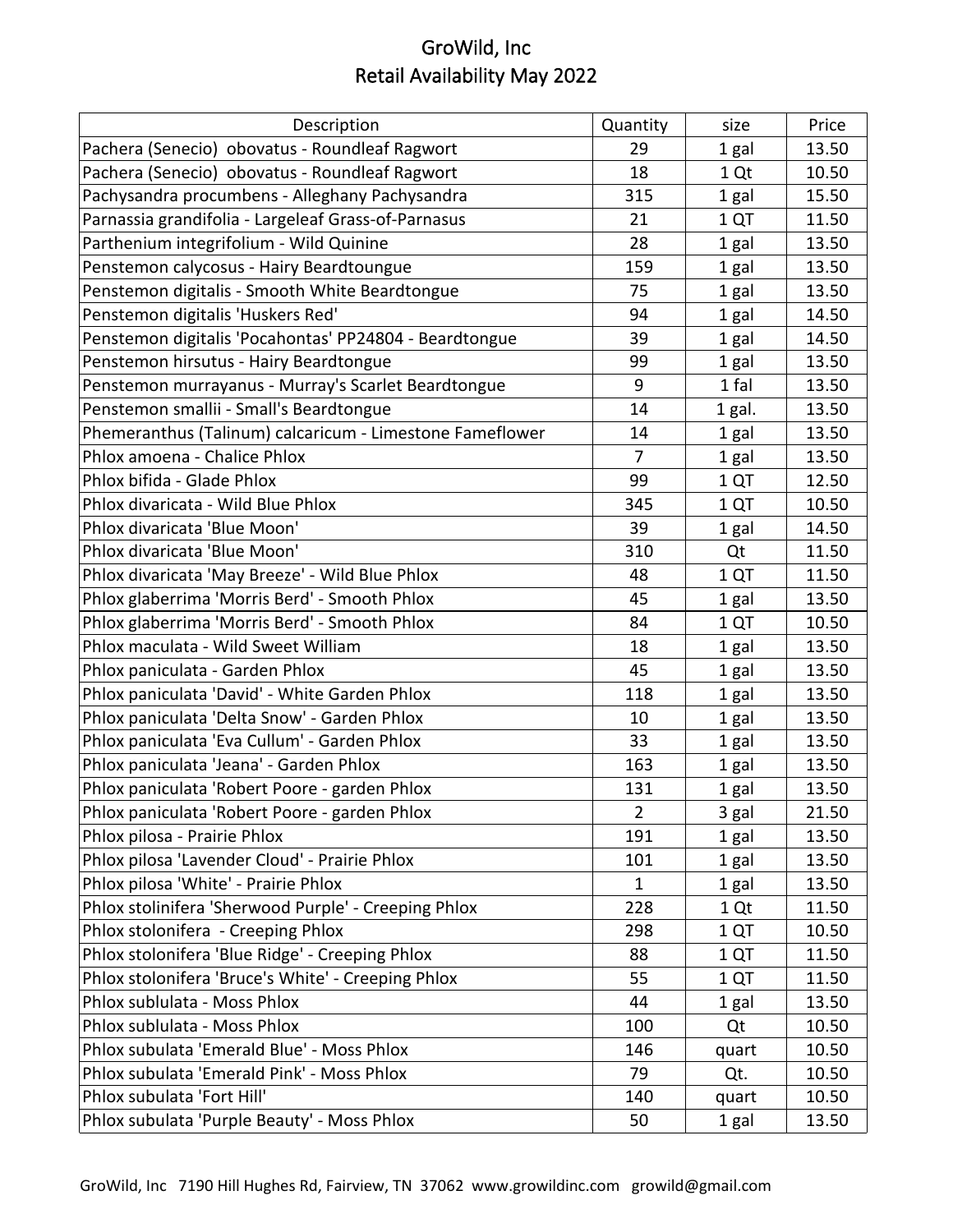| Description                                                     | Quantity       | size   | Price |
|-----------------------------------------------------------------|----------------|--------|-------|
| Phlox subulata 'Purple Beauty' - Moss Phlox                     | 10             | quart  | 10.50 |
| Phlox subulata 'Scarlet Flame' - Moss Phlox                     | 188            | Quart  | 10.50 |
| Phlox subulata 'Snowflake' - Moss Phlox                         | 128            | Quart  | 10.50 |
| Phlox x 'Minnie Pearl'                                          | 18             | 1 gal  | 13.50 |
| Phlox x 'Wanda'                                                 | 22             | 1 gal  | 13.50 |
| Physostegia v. 'Miss Manners' PPAF                              | 38             | 1 gal  | 13.50 |
| Physostegia virginicana - Obedient                              | 23             | 1 gal  | 13.50 |
| Podophyllum peltatum - Mayapple                                 | 202            | 1 gal  | 14.50 |
| Polemonium reptans - Jacob's Ladder                             | 101            | 1 gal  | 13.50 |
| Polygonatum biflorum - Solomon Seal                             | 84             | Qt     | 10.50 |
| Polygonatum biflorum - Smooth Solomon's Seal                    | 80             | 1 gal  | 13.50 |
| Porteranthus (Gillenia) stipulatus - Indian Physic              | 16             | 1 gal  | 13.50 |
| Porteranthus (Gillenia) trifoliatus - Bowman's Root             | 3              | 1 gal  | 13.50 |
| Potentilla simplex - Common Cinquefoil                          | 9              | 1 gal  | 13.50 |
| Pycnanthemum incanum- Mountain Mint                             | 44             | 1 gal  | 13.50 |
| Pycnanthemum muticum - Mountain Mint                            | 69             | 1 gal  | 13.50 |
| Pycnanthemum pilosum - Hairy Mountain Mint                      | 10             | 1 gal  | 13.50 |
| Pycnanthemum tenuifolium - Mountain Mint                        | 88             | 1 gal  | 13.50 |
| Pycnanthemum virginianum - American Mountain Mint               | 64             | 1 gal  | 13.50 |
| Ratibida columnifera - Mexican Hat                              | 10             | 1 gal  | 13.50 |
| Ratibida pinnata - Prairie Coneflower                           | 63             | 1 gal. | 13.50 |
| Rudbeckia auriculata - Eared Black-Eyed Susan                   | 11             | 1 gal  | 13.50 |
| Rudbeckia fulgida Flat Rock                                     | 120            | 1 gal  | 13.50 |
| Rudbeckia fulgida 'Goldstrum' - Blackeyed Susan                 | 54             | 1 gal  | 13.50 |
| Rudbeckia fulgida v deamii                                      | 78             | 1 gal  | 13.50 |
| Rudbeckia fulgida v. fulgida - Orange Coneflower                | 9              | 1 gal  | 13.50 |
| Rudbeckia fulgida var sullivantii - Sulivant's Blackeyed Susan  | 28             | 1 gal  | 13.50 |
| Rudbeckia grandiflora 'Sundance'                                | 28             | 1 gal  | 14.50 |
| Rudbeckia laciniata - Green-headed Coneflower                   | $\overline{4}$ | 1 gal  | 13.50 |
| Rudbeckia laciniata 'Autumn Sun' - Herbstonne Grenheaded Conefl | 17             | 1 gal  | 13.50 |
| Rudbeckia maxima - Tall Blackeyed Susan                         | 88             | 1 gal  | 13.50 |
| Rudbeckia scabrifolia - Roughleaf Coneflower                    | 22             | 1 gal  | 13.50 |
| Rudbeckia triloba 'Prairie Glow' - Brown-Eyed Susan             | 6              | 1 gal  | 13.50 |
| Rudbeckia x 'American Gold Rush' PP28498                        | 20             | 1 gal  | 14.50 |
| Ruellia caroliniensis - Hairy Ruellia                           | 12             | 1 gal  | 13.50 |
| Ruellia humilis - Wild Petunia                                  | 6              | 1 gal  | 13.50 |
| Salvia azurea - Azure Blue Sage                                 | 115            | 1 gal  | 15.50 |
| Salvia greggii 'Furman's Red'                                   | 76             | 1 gal  | 14.50 |
| Salvia greggii 'Mirage Hot Pink'                                | 75             | 1 gal  | 14.50 |
| Salvia greggii 'Ultra Violet' PP21411 - Autumn Sage             | 16             | 1 gal  | 14.50 |
| Salvia gregii 'Maraschino' - Autumn Sage                        | 161            | 1 gal  | 14.50 |
| Salvia lyrata - Lyre-leaf Sage                                  | 18             | 1 QT   | 10.50 |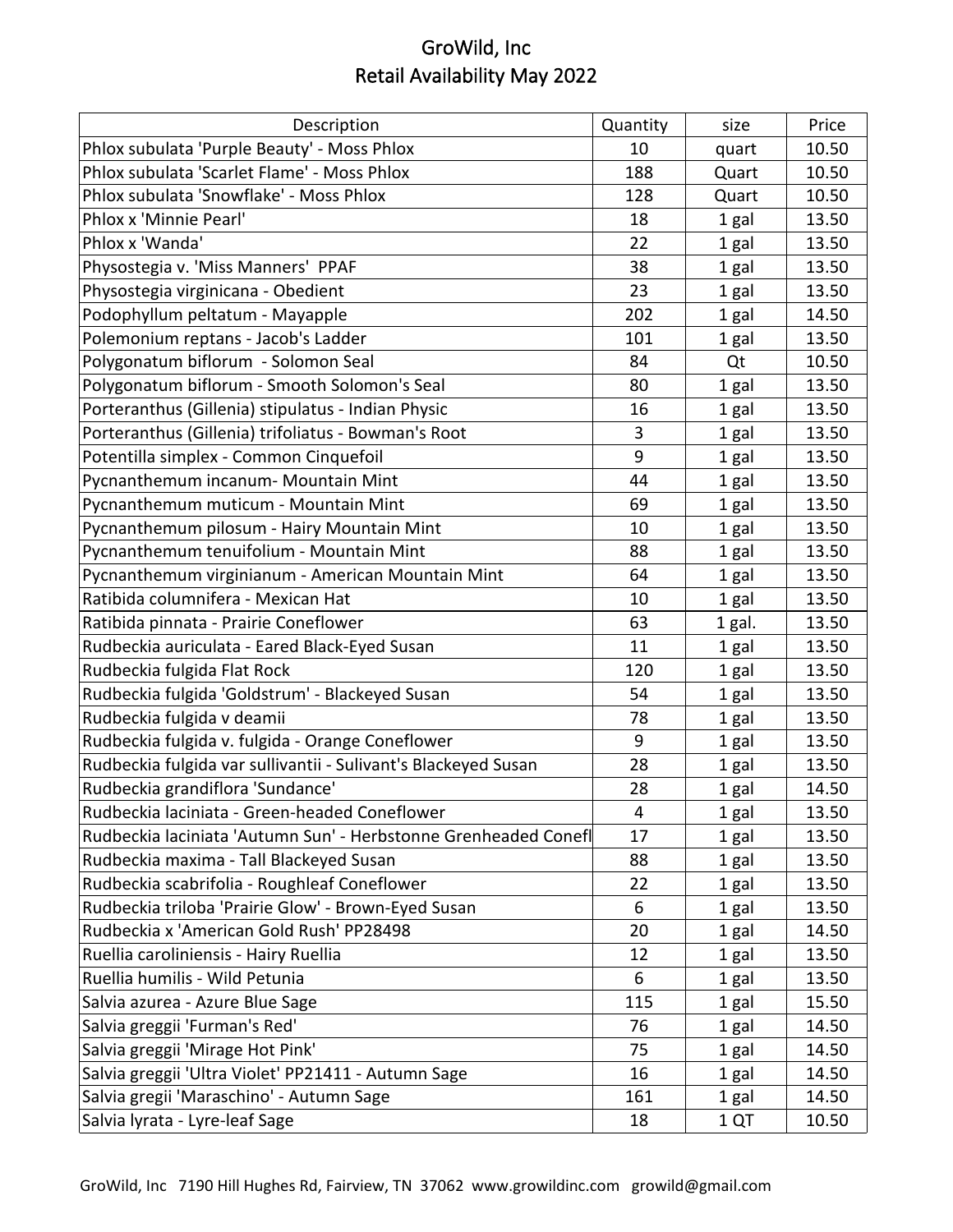| Description                                           | Quantity | size   | Price |
|-------------------------------------------------------|----------|--------|-------|
| Salvia lyrata 'Purple Knockout' - Lyre-leaf Sage      | 57       | 1 gal  | 13.50 |
| Salvia lyrata 'Purple Knockout' - Lyre-leaf Sage      | 98       | 1 QT   | 10.50 |
| Sanguinaria canadensis - Bloodroot                    | 114      | 1 QT   | 11.50 |
| Sanguisorba canadensis - Burnet                       | 45       | Qt     | 10.50 |
| Sanguisorba canadensis - Canadian Burnet              | 67       | 1 gal  | 13.50 |
| Sarracenia flava - Pitcher Plant                      | 27       | 1 gal  | 27.50 |
| Sarracenia purpurea - Pitcher Plant                   | 3        | 1 gal  | 27.50 |
| Sarracenia x - Pitcher Plant                          | 93       | 1 gal  | 27.50 |
| Schoenolirion croceum - Sunnybells                    | 12       | 1 QT   | 15.50 |
| Scutellaria elliptica - Hairy Skullcap                | 3        | 1 gal  | 13.50 |
| Scutellaria incana - Downy Skullcap                   | 87       | 1 gal  | 13.50 |
| Scutellaria parvula - Small Scullcap                  | 33       | 1 gal  | 13.50 |
| Scuttellaria ovata - Heartleaf Skullcap               | 37       | 1 gal  | 13.50 |
| Sedum glaucophylum - Cliff Stonecrop                  | 31       | 1 Qt   | 10.50 |
| Sedum ternatum - Stonecrop                            | 109      | 1 QT   | 10.50 |
| Silene caroliniana - Carolina Pink                    | 175      | 1 gal  | 14.50 |
| Silene regia - Royal Catchfly                         | 81       | 1 gal  | 14.50 |
| Silene subcilliata - Louisiana Catchfly               | 24       | 1 gal  | 14.50 |
| Silene virginica - Firepink                           | 17       | 1 gal  | 15.50 |
| Silphium mohrii - Mohr's Rosinweed                    | 44       | 1 gal  | 13.50 |
| Silphium perfoliatum - Prairie Dock                   | 15       | 1 gal  | 13.50 |
| Silphium sp?                                          | 6        | 1 gal  | 13.50 |
| Silphium terebinthinaceum - Prairie Dock              | 39       | 1 gal  | 13.50 |
| Sisyrinchium sp. 'Suwannee' - Blue-Eyed Grass         | 78       | 1 gal  | 13.50 |
| Solidago - Oligoneuron nitidum - Shiny Goldenrod      | 22       | 1 gal  | 13.50 |
| Solidago auriculata - Eared Goldenrod                 | 58       | 1 gal  | 13.50 |
| Solidago caesia - Woodland Goldenrod                  | 128      | 1 gal  | 13.50 |
| Solidago flexicaulis - Zig-zag Goldenrod              | 53       | 1 gal. | 13.50 |
| Solidago hispida - Hairy Goldenrod                    | 5        | 1 gal  | 13.50 |
| Solidago nemoralis - Common Goldenrod                 | 14       | 1 gal  | 13.50 |
| Solidago odora - Sweet Goldenrod                      | 101      | 1 gal  | 13.50 |
| Solidago patula - Roughleaf Goldenrod                 | 58       | 1 gal  | 13.50 |
| Solidago rigida ssp humilis 'Golden Rockets'          | 100      | 1 gal  | 13.50 |
| Solidago rugosa 'Fireworks' - Goldenrod               | 132      | 1 gal  | 13.50 |
| Solidago shortii - Short's Goldenrod                  | 21       | 1 gal  | 13.50 |
| Solidago sphacelata 'Golden Fleece' - False Goldenrod | 29       | 1 gal  | 13.50 |
| Spigelia marilandica - Indian Pink                    | 135      | 1 gal  | 16.50 |
| Stokesia laevis - Stoke's Aster                       | 110      | 1 gal. | 13.50 |
| Stokesia laevis 'Mary Gregory' - Stokes Aster         | 42       | 1 gal  | 13.50 |
| Stokesia laevis 'Omega Skyrocket' - Stokes Aster      | 22       | 1 gal  | 14.50 |
| Stokesia laevis 'Peachie's Pick'                      | 133      | 1gal   | 14.50 |
| Stylophorum diphyllum - Wood Poppy                    | 78       | 1 QT   | 10.50 |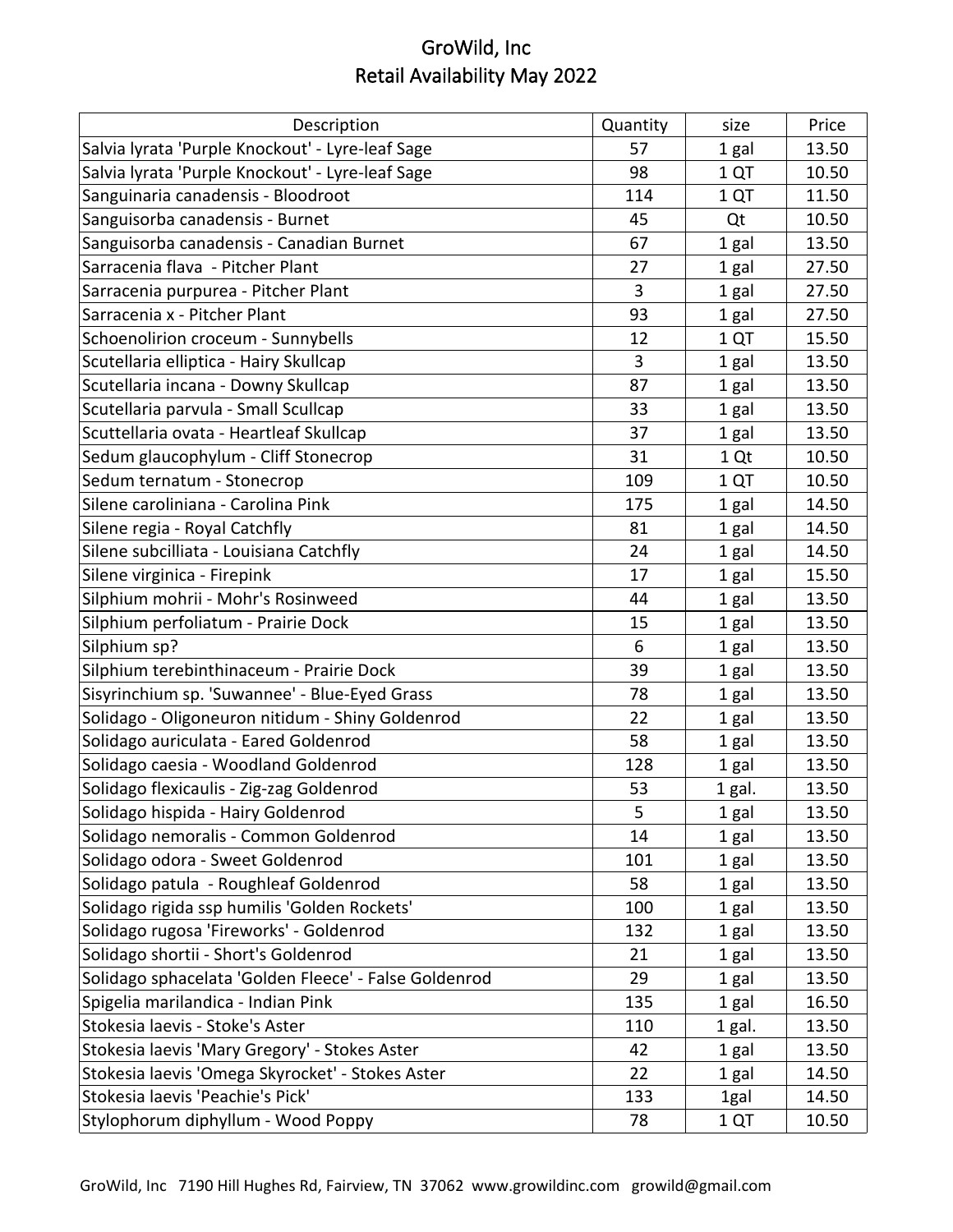| Description                                                         | Quantity | size          | Price  |
|---------------------------------------------------------------------|----------|---------------|--------|
| Talinum calcaricum - Limestone Fameflower                           | 32       | 3.5"          | 10.50  |
| Thalictrum dioicum - Early Meadow-Rue                               | 87       | 1 gal         | 14.50  |
| Thalictrum revolutum - Waxy-leaf Meadow Rue                         | 18       | 1 gal         | 14.50  |
| Thermopsis villosa (T. caroliniana) - Carolina Bushpea              | 66       | 1 gal         | 13.50  |
| Thymus vulgaris - English Thyme                                     | 12       | Qt            | 0.00   |
| Tiarella cordifolia - Foamflower                                    | 5        | 1 gal         | 13.50  |
| Tiarella cordifolia - Foamflower                                    | 101      | 1 QT          | 10.50  |
| Tiarella cordifolia v cordifolia - Foamflower                       | 8        | Qt            | 10.50  |
| Tiarella cordifolia v. collina (Wherryi) - Wherryi Foamflower       | 120      | 1 QT          | 10.50  |
| Tiarella cordifolia v. collina 'Wherryi' - Clumping Foamflower      | 8        | 1 gal.        | 13.50  |
| Tiarella x 'New Moon Motley'                                        | 61       | 1 gal         | 13.50  |
| Tiarella x 'New Moon Motley'                                        | 145      | quart         | 10.50  |
| Tradescantia braceatum - Prairie Spiderwort                         | 31       | 1 gal         | 13.50  |
| Tradescantia 'Concord Grape' - Spiderwort                           | 43       | 1 gal         | 14.50  |
| Tradescantia oheinsis - Spiderwort                                  | 63       | 1 gal         | 13.50  |
| Tradescantia ohiensis 'Mrs. Loewer' - Spiderwort                    | 139      | 1 gal         | 14.50  |
| Tradescantia subaspera -                                            | 49       | 1 gal         | 13.50  |
| Tradescantia virginiana - Spiderwort                                | 28       | 1 gal.        | 13.50  |
| Tradescantia x 'Sweet Kate' - Spiderwort                            | 99       | 1 gal         | 14.50  |
| Trillium?                                                           | 46       | 1QT           | 25.00  |
| Trillium grandiflorum - Showy Wakerobin                             | 116      | 1 QT          | 25.00  |
| Uvularia grandiflora - Large Merrybells                             | 22       | 1 gal         | 17.50  |
| Verbena canadensis - Rose Verbena                                   | 18       | 1 gal         | 13.50  |
| Glandularia (Verbena) canadensis 'Homestead Purple'                 | 10       | 1 gal         | 13.50  |
| Vernonia arkansana - Great Ironweed                                 | 99       | 1 gal         | 13.50  |
| Vernonia gigantea (altissima) - Giant Iron Weed                     | 5        | 1 gal         | 13.50  |
| Vernonia I. 'Iron Butterfly' - Ironweed                             | 58       | 1 gal         | 14.50  |
| Vernonia lettermannii - Letterman's Ironweed                        | 48       | 1 gal         | 13.50  |
| Vernonia novaboracensis -New York Ironweed                          | 17       | 1 gal         | 13.50  |
| Veronicastrum virginicum - Culver's Root                            | 56       | 1 gal         | 13.50  |
| Veronicastrum virginicum f. caeruleum - Culver's Root (blue-violet) | 80       | 1 gal         | 13.50  |
| Viola sororia - Meadow Violet                                       | 93       | Qt            | 10.50  |
| Viola striata                                                       | 14       | 3.5"          | 10.50  |
| Waldsteinia fragaroides - Barren Strawberry                         | 86       | 1 gal         | 13.50  |
| Yucca cernua - Nodding Yucca                                        | 22       | 1 gal         | 13.50  |
| Yucca louisianensis - Gulf Coast Yucca                              | 6        | 1 gal         | 13.50  |
| Zizia trifoliata - Mtn. Golden Alexander                            | 89       | 1 gal         | 13.50  |
| <b>SHRUBS &amp; TREES</b>                                           |          |               |        |
| Acer leucoderme - Chalk Maple                                       | 9        | 15 gal 4'-5'  | 215.00 |
| Acer leucoderme - Chalk Maple                                       | 9        | 15 gal 4'-5'  | 215.00 |
| Acer leucoderme - Chalk Maple                                       | 3        | 15 gal 8'-10' | 250.00 |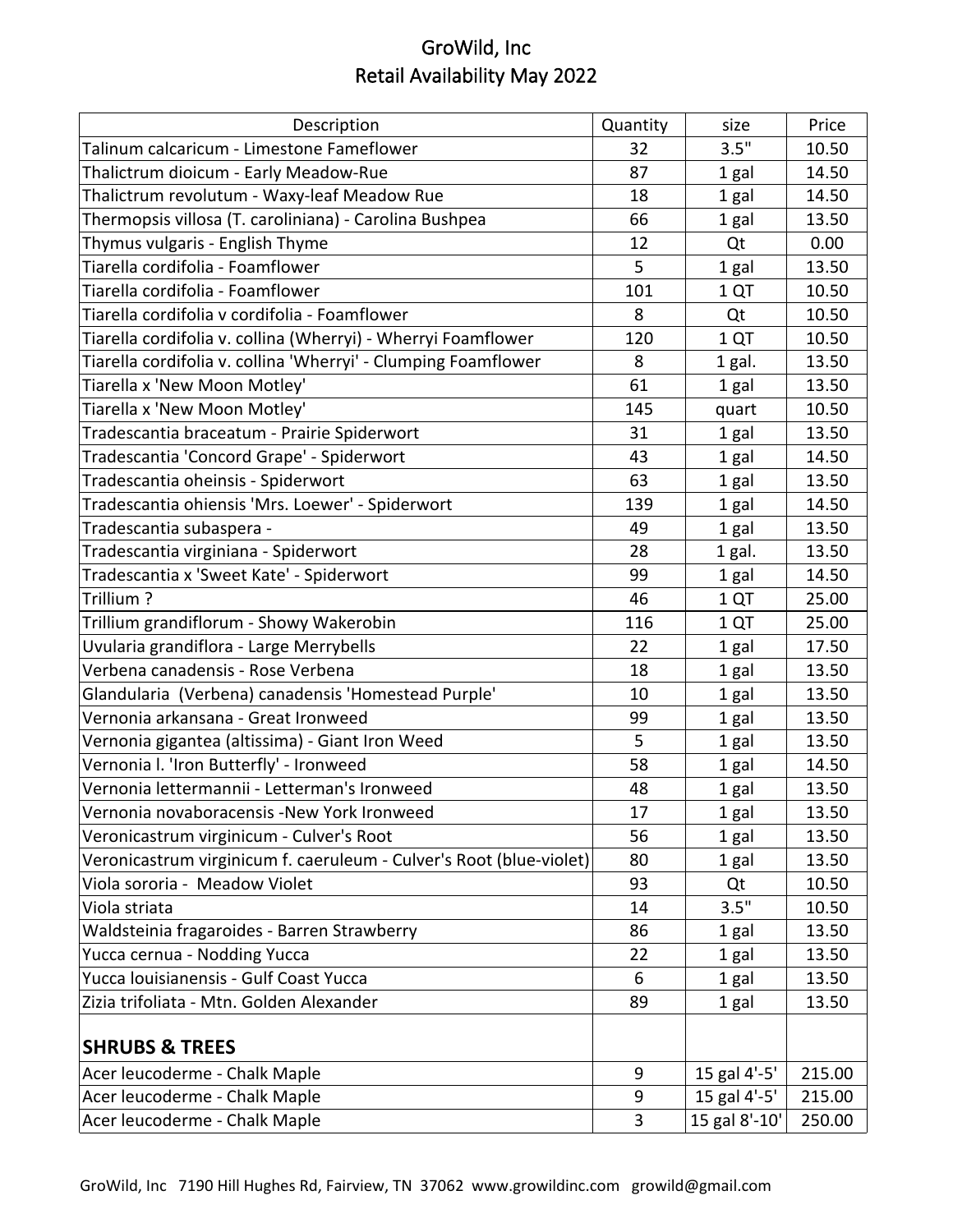| Description                                                         | Quantity       | size             | Price  |
|---------------------------------------------------------------------|----------------|------------------|--------|
| Acer rubrum - Red Maple                                             | 10             | 15 gal 8'-10'    | 205.00 |
| Acer rubrum 'Brandywine' - Red Maple                                | 30             | 15g 6'-8'        | 225.00 |
| Acer saccharum - Sugar Maple                                        | 5              | 15 gal 8'-10'    | 215.00 |
| Aesculus flava - Yellow Buckeye                                     | 7              | 15 gal 6'-8'     | 215.00 |
| Aesculus flava (A. octandra) - Yellow Buckeye                       | 1              | 15 gal 10'-12'   | 225.00 |
| Aesculus glabra - Ohio Buckeye                                      | $\overline{2}$ | 15 gal 5'-6'     | 215.00 |
| Aesculus glabra - Ohio Buckeye                                      | 1              | 25g 10'          | 275.00 |
| Aesculus p. 'Rogers' - Roger's Bottlebrush Buckeye                  | 13             | 15 gal 4'-5'     | 205.00 |
| Aesculus p. 'Rogers' - Roger's Bottlebrush Buckeye                  | 53             | 3 gal            | 55.00  |
| Aesculus parviflora - Bottlebrush Buckeye                           | $\overline{7}$ | 15g 4'-5'        | 195.00 |
| Aesculus parviflora - Bottlebrush Buckeye                           | 17             | 3g 18"-24"       | 45.00  |
| Aesculus parviflora - Bottlebrush Buckeye                           | $\mathbf{1}$   | 15 gal 3'-4'     | 185.00 |
| Aesculus parviflora v. serotina - Late Flowering Bottlebrush Buckey | 3              | 15 gal 5'        | 225.00 |
| Aesculus parviflora v. serotina - Late Flowering Bottlebrush Buckey | 17             | 3 gal            | 55.00  |
| Aesculus pavia - Red Buckeye                                        | 17             | 15 gal 3'        | 195.00 |
| Aesculus pavia - Red Buckeye                                        | 30             | 3 gal            | 45.00  |
| Aesculus x neglecta pubescens - Etowah Painted Buckeye              | 1              | 25 gal 3"        | 250.00 |
| Aesculus x neglecta tomentosa - Oconee Buckeye                      | $\overline{2}$ | 15 gal 8'-10'    | 205.00 |
| Aesculus x neglecta tomentosa - Oconee Buckeye                      | $\overline{2}$ | 25g 4" 15'       | 250.00 |
| Agarista populifolia - Florida Leucothoe                            | 9              | 15 gal 5'-6'     | 205.00 |
| Agarista populifolia - Florida Leucothoe                            | 19             | 3 gal            | 55.00  |
| Agarista populifolia - Florida Leucothoe                            | 4              | 7 gal            | 125.00 |
| Alnus serrulata - Tag Alder                                         | 6              | 3 gal            | 50.00  |
| Alnus serrulata - Tag Alder                                         | 3              | 7 gal            | 95.00  |
| Alnus serrulata - Tag Alder multi trunk                             | 4              | 5g10'-12' mul    | 205.00 |
| Amelanchier alnifolia 'Obelisk'                                     | 3              | 15 gal 5'        | 235.00 |
| Amelanchier arborea - Serviceberry                                  | 55             | 15 gal 6'-8'     | 205.00 |
| Amelanchier laevis - Alleghany Serviceberry multi trunk             | 6              | 5g 8'-10' mul    | 245.00 |
| Amelanchier laevis - Alleghany Serviceberry single trunk            | 4              | $15g 8'-10'$     | 205.00 |
| Amelanchier laevis 'Cumulus'- Serviceberry                          | 30             | 15 gal 10'       | 225.00 |
| Amelanchier x grandiflora 'Autumn Brilliance' PP#5717 - Servicebe   | $\mathbf 1$    | 15g 5' multi     | 245.00 |
| Amelanchier x grandiflora 'Autumn Brilliance' PP#5717 - Serviceber  | 39             | 15 gal 8'-10'    | 215.00 |
| Amelanchier x grandiflora 'Cole's Select' - Serviceberry            | 35             | 15 gal           | 225.00 |
| Amelanchier x grandiflora 'Princess Diana' - Serviceberry - multi   | 11             | $15g$ 6'-8' mult | 245.00 |
| Amorpha fruticosa - Common Indigobush                               | 14             | 3 gal            | 45.00  |
| Amorpha fruticosa - Common Indigobush                               | 3              | 7 gal 6'         | 65.00  |
| Amorpha ouachitensis - Ouachita False Indigo                        | 14             | 3 gal            | 45.00  |
| Aralia racemosa - Spikenard                                         | 5              | 3 gal            | 45.00  |
| Aralia spinosa - Devil's Walking Stick                              | 9              | 15g 5'-6'        | 145.00 |
| Aronia arbutifolia 'Brilliantissima' - Red Chokeberry               | 3              | 3 gal.           | 45.00  |
| Aronia melanocarpa 'Iroquois Beauty' - Chokeberry PP                | 65             | 3 gal            | 45.00  |
| Aronia melanocarpa 'McKenzie'                                       | 66             | 3 gal            | 45.00  |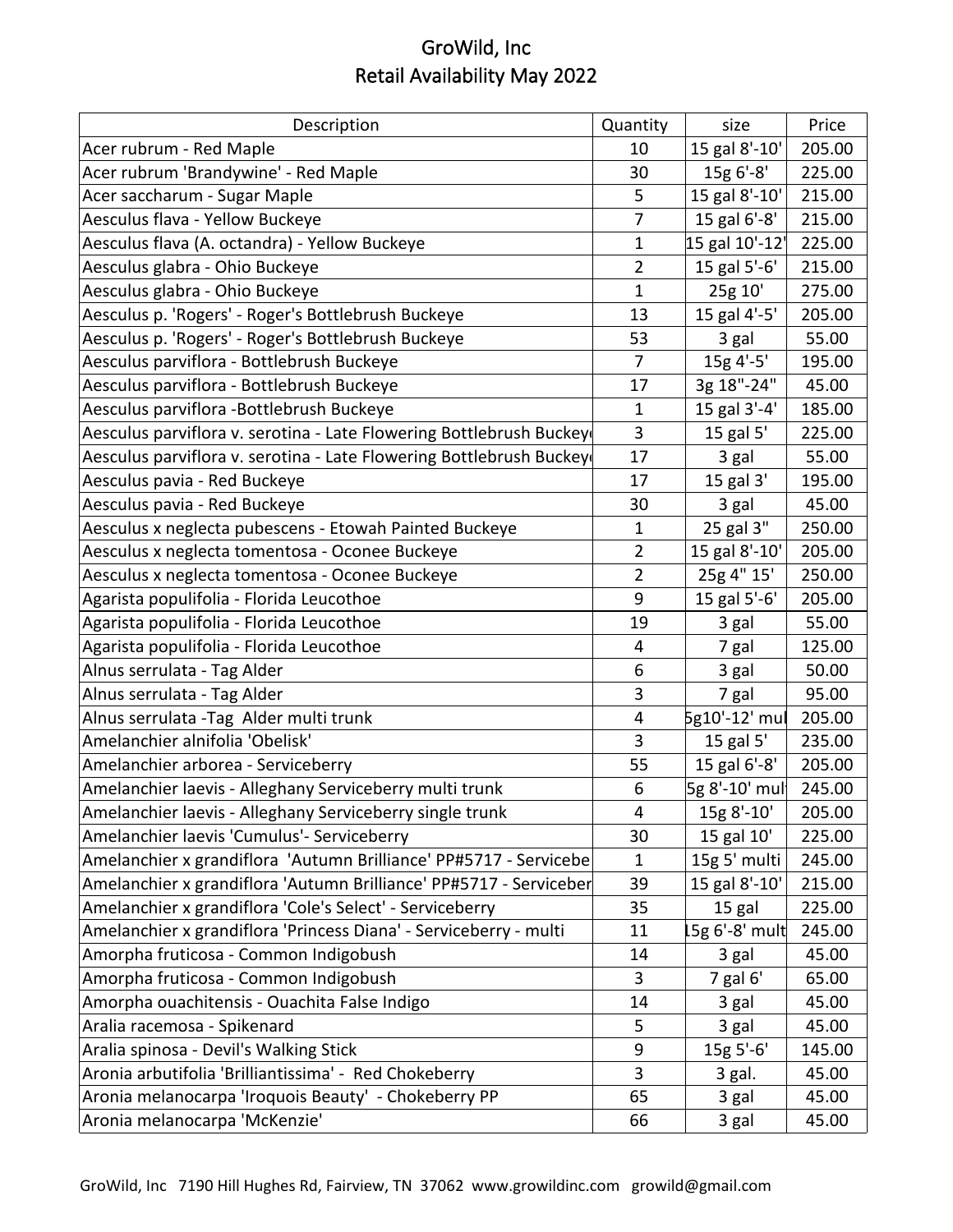| Description                                                      | Quantity       | size           | Price  |
|------------------------------------------------------------------|----------------|----------------|--------|
| Aronia melanocarpa 'Viking' - Black Chokeberry                   | 14             | 3 gal          | 45.00  |
| Aronia melenocarpa Low Scape Mound                               | 90             | 3 gal          | 45.00  |
| Arundinaria gigantea - Giant Native Cane                         | 56             | $10'-12'$      | 175.00 |
| Asimina triloba - Pawpaw                                         | 3              | 15 gal 8'      | 215.00 |
| Asimina triloba - Pawpaw                                         | 24             | 15g 4'-6'      | 195.00 |
| Asimina triloba 'Allegheny' - Pawpaw                             | 5              | 15 gal 4'-5'   | 215.00 |
| Asimina triloba 'Attwood' - Pawpaw                               | $\overline{2}$ | 15 gal 3'-4'   | 215.00 |
| Asimina triloba 'Mango' - Pawpaw                                 | $\overline{2}$ | 15 gal 3'-4'   | 215.00 |
| Asimina triloba 'PA Gold'                                        | $\overline{2}$ | 15 gal 2'-3'   | 215.00 |
| Asimina triloba 'Sunflower'                                      | $\overline{4}$ | 15 g 3'-4'     | 215.00 |
| Asimina triloba 'Wells' - Pawpaw                                 | 4              | 15 gal 3'      | 215.00 |
| Betula lenta - Sweet Birch                                       | 24             | 15 gal 6'-8'   | 205.00 |
| Betula lenta - Sweet Birch                                       | $\mathbf{1}$   | 25 gal 12'     | 275.00 |
| Betula nigra 'Duraheat' - River Birch multi trunk                | 16             | 15g 7'-8'      | 245.00 |
| Betula nigra 'Dura-Heat' - River Birch single trunk              | 4              | 15g 8'-10'     | 215.00 |
| Betula nigra 'Heritage' - River Birch multi trunk                | 7              | 15g 6'-8' mult | 245.00 |
| Betula nigra 'Heritage' - River Birch single trunk               | $\overline{2}$ | 15 g 8'-10'    | 215.00 |
| Callicarpa americana - American Beautyberry                      | 10             | 3 gal          | 45.00  |
| Callicarpa americana - American Beautyberry                      | $\mathbf{1}$   | 15 gal         | 125.00 |
| Callicarpa americana 'Lactea' - White Beautyberry                | 45             | 3 gal          | 50.00  |
| Callicarpa americana 'Welches Pink' - American Beautyberry       | 14             | 3 gal          | 50.00  |
| Calycanthus floridus - Sweet Shrub                               | 36             | 3 gal          | 45.00  |
| Calycanthus floridus 'Athens' - Sweetshrub                       | 15             | 3 gal          | 50.00  |
| Calycanthus floridus 'Michael Lindsay'                           | 50             | 3 gal          | 55.00  |
| Carpinus c. 'Firespire' (JN Upright) - Am. Hornbeam (Musclewood) | 3              | 15 gal 6'-7'   | 245.00 |
| Carpinus caroliniana - American Hornbeam (Musclewood)            | 11             | 15 gal 8'      | 205.00 |
| Carpinus caroliniana 'Ball O' Fire'                              | 9              | 15 gal 6'-7'   | 245.00 |
| Cartrema (Osmanthus) americana - Devil Wood                      | 4              | 15 gal 6'-7'   | 215.00 |
| Carya aquatica - Water Hickory                                   | 3              | 15 gal 5'-6'   | 215.00 |
| Carya cordiformis - Bitternut Hickory                            | 4              | 15 ga 4'-5'    | 215.00 |
| Carya glabra - Pignut Hickory                                    | 3              | $15 g 6'$ -7'  | 215.00 |
| Carya illinoinensis 'Choctaw' - Pecan                            | $\mathbf{1}$   | 15 gal 5'-6'   | 245.00 |
| Carya illinoinensis 'Colby' - Pecan                              | 8              | 15 gal 6'-7'   | 245.00 |
| Carya illinoinensis 'Lakota' - Pecan                             | 8              | 15 gal 6'-7'   | 245.00 |
| Carya illinoinensis 'Peruque' - Pecan                            | 8              | 15 gal         | 245.00 |
| Carya laciniosa - Shellbark Hickory                              | 9              | $15 g 5'-6'$   | 215.00 |
| Carya ovata - Shagbark Hickory                                   | 6              | 15 g 4'        | 215.00 |
| Carya tomentosa - Mockernut Hickory                              | 4              | $15 g 5'-6'$   | 215.00 |
| Castanea pumila - Chinquapin                                     | 3              | 15 gal 6'-8'   | 205.00 |
| Castanea pumila - Chinquapin                                     | $\mathbf{1}$   | 25g 12'-14'    | 295.00 |
| Castanea x dentata - American Chestnut                           | 21             | 15 g 6'-8"     | 225.00 |
| Catalpa speciosa                                                 | 14             | 15g 5'-6'      | 215.00 |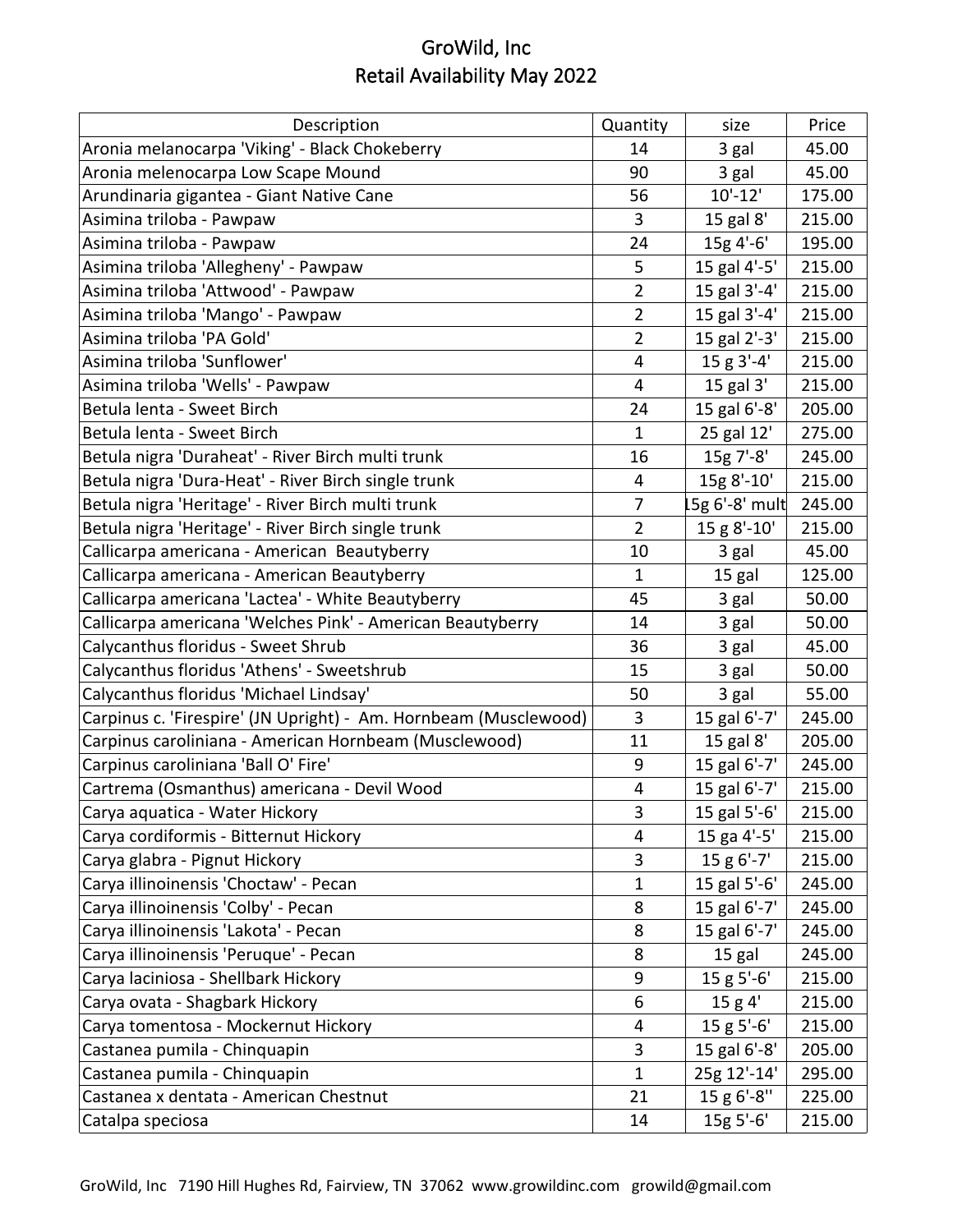| Description                                                      | Quantity       | size           | Price  |
|------------------------------------------------------------------|----------------|----------------|--------|
| Ceanothus americanus - New Jersey Tea                            | 106            | 1 gal          | 25.00  |
| Cephalanthuis occ. 'Keystone' - Buttonbush                       | 3              | 15 gal 6'-8'   | 165.00 |
| Cephalanthus occidentalis - Buttonbush                           | 55             | 3 gal          | 45.00  |
| Cercic canadensis 'Flame' - Redbud                               | 23             | 15 gal 8'-10'  | 215.00 |
| Cercis can. x reniformis 'Traveler' - Weeping Redbud             | 39             | 15 gal 5'-6'   | 215.00 |
| Cercis canadensis - Redbud single                                | 29             | 15 gal 6'-8'   | 195.00 |
| Cercis canadensis - Redbud multi                                 | 15             | 15 gal 6'-8'   | 205.00 |
| Cercis canadensis 'Ace of Hearts' - PP 17161                     | 16             | 15 gal 6'-7'   | 215.00 |
| Cercis canadensis 'Alley Cat' - Variegated Redbud                | 19             | 15 gal 6'-8'   | 215.00 |
| Cercis canadensis 'Appalachian Red' - Redbud                     | 38             | 15g 6'-8'      | 215.00 |
| Cercis canadensis 'Black Pearl' - Redbud                         | 21             | 15 gal 5'-6'   | 215.00 |
| Cercis canadensis Burgundy Hearts 'Greswan' PP19654              | $\overline{2}$ | 15 gal         | 225.00 |
| Cercis canadensis 'Carolina Sweetheart' NCCC1 - Redbud #PPAF     | 50             | 15 gal 8'-10'  | 215.00 |
| Cercis canadensis Flamethrower 'NC2016-2' PP31260                | 28             | $15 g 7' - 8'$ | 245.00 |
| Cercis canadensis 'Forest Pansy' - Redbud                        | 49             | 15 gal 6'-8'   | 215.00 |
| Cercis canadensis 'Hearts of Gold' - Gold Leaf Redbud PP# 17740  | 10             | 15 gal 6'      | 215.00 |
| Cercis canadensis 'Hearts of Gold' - Gold Leaf Redbud PP# 17740  | 8              | 15 gbag8'-10'  | 225.00 |
| Cercis canadensis 'Little Woody' PP15854 - Dwarf Redbud          | 5              | 15 gal 5'-6'   | 215.00 |
| Cercis canadensis Rising Sun 'JN2' PP21451 Redbud                | 38             | 15 gal 6'      | 215.00 |
| Cercis canadensis 'Royal White' - White Redbud                   | 18             | 15g 8'         | 215.00 |
| Cercis canadensis 'Tennessee Pink' - Redbud                      | 21             | 15 gal         | 215.00 |
| Cercis canadensis 'Vanilla Twist' PP#22744 - Weeping White Redbu | 11             | 15 gal 6'-8'   | 215.00 |
| Cercis x 'Merlot' pp22297 - Redbud                               | 27             | 15 gal 8'      | 215.00 |
| Cercis x 'Pink Pom Pom' PPAF                                     | $\mathbf{1}$   | 15 gal 8'-10'  | 215.00 |
| Cercis x 'Ruby Falls' pp22097 - Weeping Redbud                   | 54             | 15 gal 6'-8'   | 215.00 |
| Chamaecyparis thyoides 'Glauca Pendula' - Weeping Atlantic White | $\overline{7}$ | 7 gal          | 125.00 |
| Chionanthus virginicus - Fringetree                              | 25             | 15 gal 4'-6'   | 205.00 |
| Chionanthus virginicus 'Spring Fleecing' - fringetree            | 10             | 15 gal 5'-6'   | 225.00 |
| Chionanthus virginicus 'White Knight' - Fringetree               | 4              | 15 gal 3'-5'   | 225.00 |
| Cladrastis kentuckea - Yellowwood                                | 31             | 15 gal 6'-8'   | 215.00 |
| Cladrastis kentuckea 'Perkins Pink' - Pink Yellowwood            | 12             | 15 gal 8'-10'  | 245.00 |
| Clethra acuminata - Cinnamon Bark Clethra                        | 8              | 15 gal. 5'-6'  | 275.00 |
| Clethra acuminata - Cinnamon Bark Clethra                        | $\overline{7}$ | 3 gal          | 55.00  |
| Clethra alnifolia - Summersweet                                  | 21             | 3 gal          | 45.00  |
| Clethra alnifolia - Summersweet                                  | 1              | 7 gal          | 75.00  |
| Clethra alnifolia 'Ann Bidwell' - Summersweet                    | 1              | 3 gal          | 45.00  |
| Clethra alnifolia 'Compacta'                                     | 19             | 3 gal          | 45.00  |
| Clethra alnifolia 'Hummingbird'                                  | 12             | 3 gal          | 45.00  |
| Clethra alnifolia 'Rosea' - Pink Summersweet                     | 4              | 3 gal          | 45.00  |
| Clethra alnifolia 'Ruby Spice' - Summersweet                     | 69             | 3 gal          | 45.00  |
| Clethra alnifolia 'Sixteen Candles' - Summersweet                | 24             | 3 gal          | 45.00  |
| Clethra alnifolia 'Vanilla Spice' - Summersweet                  | 29             | 5 gal          | 55.00  |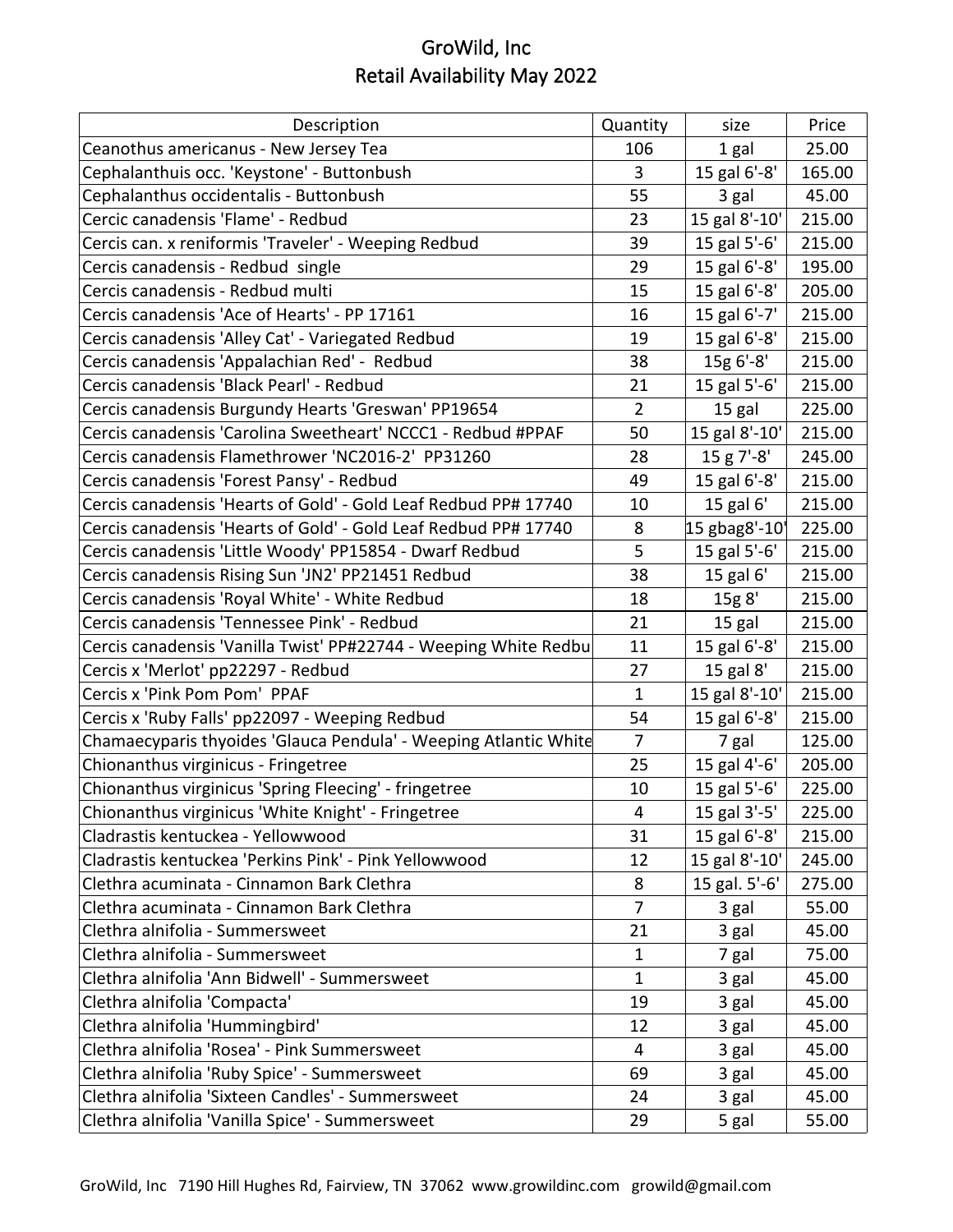| Description                                                        | Quantity       | size           | Price  |
|--------------------------------------------------------------------|----------------|----------------|--------|
| Comptonia peregrina - Sweetfern                                    | 50             | 3 gal          | 45.00  |
| Cornus alternifolia - Pagoda Dogwood                               | 14             | 15 g 6'-7'     | 215.00 |
| Cornus amomum - Silky Dogwood                                      | 36             | 3 gal          | 60.00  |
| Cornus drummondii - Roughleaf Dogwood                              | 71             | 3 gal          | 55.00  |
| Cornus drummondii - Roughleaf Dogwood multi                        | $\mathbf{1}$   | 15 g 6'-7'     | 205.00 |
| Cornus florida - Dogwood                                           | 8              | 15 gal 4'-5'   | 185.00 |
| Cornus florida 'Appalachian Blush' - White Dogwood w/ Pink Edge    | 6              | 15 gal 6'-7'   | 215.00 |
| Cornus florida 'Appalachian Joy' - Dogwood PPAF                    | 25             | 15 gal 6'-7'   | 215.00 |
| Cornus florida 'Appalachian Mist' PP13098- Dogwood                 | 28             | 15 gal 6'-7'   | 215.00 |
| Cornus florida 'Appalachian Snow' - Dogwood pp13099                | 23             | $15 g 5'-6'$   | 215.00 |
| Cornus florida 'Appalachian Spring' - Dogwood                      | 20             | 15 ga 6'       | 215.00 |
| Cornus florida 'Cherokee Brave' - Pink Dogwood PP#10166            | 8              | 15 gal 6'-7'   | 215.00 |
| Cornus florida 'Cherokee Princess' - Dogwood                       | $\overline{7}$ | $15 g 3' - 4'$ | 215.00 |
| Cornus florida 'Cloud 9' - Dogwood                                 | 20             | 15 gal 4'-5'   | 215.00 |
| Cornus florida 'Erica's Appalachian Sunrise' PP32468 - Pink Dogwod | 9              | 15 gal         | 215.00 |
| Cornus florida 'Plena' - Double Flowering Dogwood                  | 6              | 15 gal 6'-7'   | 215.00 |
| Cornus florida 'Pumpkin Patch' - Dogwood                           | 7              | 15 gal 5'-6'   | 215.00 |
| Cornus florida 'Red Pygmy' - Dwarf Pink Dogwood                    | 17             | $15 g 5'-6'$   | 225.00 |
| Cornus florida 'Spring Grove' - Dogwood                            | $\overline{2}$ | 15 gal 6'      | 215.00 |
| Cornus foemina - Swamp Dogwood                                     | 7              | 3 gal          | 45.00  |
| Cornus obliqua Red Rover - Silky Dogwood                           | 73             | 3 gal          | 45.00  |
| Cornus sericea 'Bud's Yellow' - Yellow Twig Dogwood                | 49             | 3 gal          | 45.00  |
| Cornus sericea 'Cardinal' - Red Twig Dogwood                       | 23             | 3 gal          | 45.00  |
| Cornus stolonifera 'Farrow' - Artic Fire Redtwig Dogwood           | 14             | 3 gal          | 45.00  |
| Corylus americana - American Filbert                               | $\overline{2}$ | 3 gal          | 50.00  |
| Cotinus obovatus - American Smoketree                              | 29             | 15g 5'-6'      | 215.00 |
| Cotinus x 'Grace' - Grace Smoketree                                | 11             | 15 gal 5'-6'   | 215.00 |
| Crataegus aestivalis - May Haw                                     | 12             | 15 gal 5'-6'   | 215.00 |
| Crataegus crusgalli var inermis - Cockspur Hawthorn                | 3              | 15 gal 5'-6'   | 215.00 |
| Crataegus marshalli - Parsley Leaf                                 | 14             | 15 gal 8'-10'  | 215.00 |
| Crataegus p. 'Lustre' - Westwood Washington Hawthorn               | 15             | 15 gal 8-10"   | 215.00 |
| Crataegus viridis 'Winter King' - Hawthorne                        | 39             | 15 g 8'-10'    | 215.00 |
| Croton alabamensis - Alabama Croton                                | $\overline{4}$ | 3 gal          | 65.00  |
| Cyrilla racemiflora- Swamp Titi                                    | 16             | 15 gal 6'-7'   | 215.00 |
| Diervilla 'Butterfly' - Bush Honeysuckle                           | 52             | 3 gal          | 45.00  |
| Diervilla lonicera 'Copper'                                        | 42             | 3 gal          | 45.00  |
| Diervilla lonicera 'Michigan Sunset'                               | 11             | 3 gal          | 45.00  |
| Diervilla rivularis 'Troja Black'                                  | 41             | 3 gal          | 45.00  |
| Diervilla x 'Kodiak Black' PPAF cpbraf                             | 17             | 3 gal          | 45.00  |
| Diervilla x 'Kodiak Orange' PPAF cpbraf                            | 67             | 3 gal          | 45.00  |
| Diospyros virginiana - Persimmon                                   | 17             | 15 gal 6'-8'   | 205.00 |
| Diospyros virginiana 'Early Golden'                                | 3              | 15 gal         | 215.00 |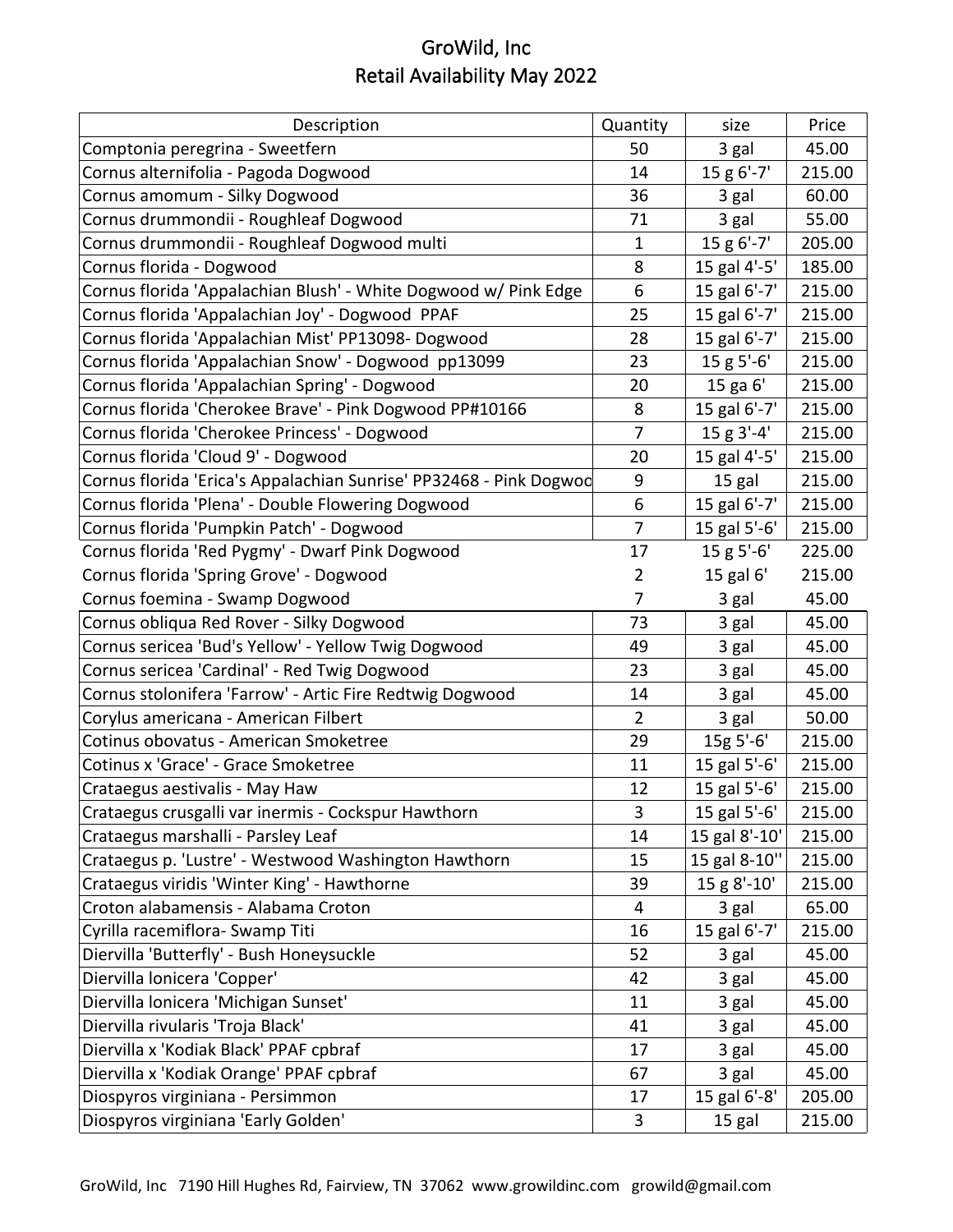| Description                                                       | Quantity       | size          | Price  |
|-------------------------------------------------------------------|----------------|---------------|--------|
| Diospyros virginiana 'Elmo'                                       | $\overline{2}$ | 15 gal 5'-6'  | 215.00 |
| Diospyros virginiana 'Garretson' - female Persimmon               | 13             | 15 gal 5'-6'  | 215.00 |
| Diospyros virginiana 'Valeene Beauty' ('I-94') - Female Persimmon | $\mathbf{1}$   | 15 gal 5'-6'  | 215.00 |
| Dirca palustris - Leatherwood                                     | 4              | 15 gal 4'-5'  | 205.00 |
| Dirca palustris - Leatherwood                                     | 24             | 3 gal         | 65.00  |
| Dirca palustris - Leatherwood                                     | 8              | 7 gal         | 125.00 |
| Euonymus americana - Hearts-a-burstin                             | 43             | 3 gal         | 40.00  |
| Fagus grandifolia - American Beech                                | 10             | 15 gal 6'     | 225.00 |
| Ficus 'Chicago Hardy' - Fig                                       | 76             | 3 gal         | 40.00  |
| Foresteria ligustrina - Glade Privit                              | 4              | 3 gal         | 50.00  |
| Fothergilla gardenii 'Harold Epstein'                             | 16             | 3 gal         | 55.00  |
| Fothergilla gardenii 'Jane Platt' - Dwarf Witchalder              | 22             | 3 gal         | 55.00  |
| Fothergilla gardenii 'Suzanne' - Dwarf Witchalder                 | 56             | 3 gal         | 45.00  |
| Fothergilla gardenii 'Suzanne' - Dwarf Witchalder                 | 1              | 7 gal         | 65.00  |
| Fothergilla milleri - Miller's Witch-alder                        | 10             | 3 gal         | 55.00  |
| Fothergilla x intermedia 'Beaver Creek' - Dwarf Witchalder        | 21             | 3 gal         | 50.00  |
| Fothergilla x intermedia 'Blue Shadow'                            | 92             | 3 gal         | 45.00  |
| Fothergilla x intermedia 'Mt Airey' - Dwarf Witchalder            | 43             | 3 gal         | 45.00  |
| Fothergilla x intermedia 'Red Licorice'                           | 15             | 3 gal         | 50.00  |
| Fragula (Rhamnus) caroliniana - Carolina Buckthorn                | 18             | 15 gal 6'-8'  | 205.00 |
| Franklinia alatamaha - Ben Franklin Tree                          | 59             | 15 gal 6'-8'  | 215.00 |
| Fraxinus americana 'Autumn Purple' - Ash                          | 6              | 15g 10'-12'   | 215.00 |
| Fraxinus caroliniana - Carolina/Swamp Ash                         | $\overline{2}$ | 15g 2" 12'-14 | 215.00 |
| Fraxinus pennsylvanica 'Oconee' - Georgia Gem Green Ash           | 3              | 15G 2" 12'-14 | 215.00 |
| x Gordlinia grandiflora -                                         | 22             | 15 gal 4'-5'  | 215.00 |
| Gymnocladus dioicus - KY Coffeetree                               | 41             | 15 gal 8'-10' | 215.00 |
| Gymnocladus dioicus 'Espresso' - KY Coffeetree                    | 9              | 15 gal        | 245.00 |
| Gymnocladus dioicus 'Espresso' - KY Coffeetree                    | 5              | 25gal 8'-10'  | 295.00 |
| Hamamelis ovalis - Bigleaf Witchhazel                             | 1              | 15 gal 6'     | 215.00 |
| Hamamelis ovalis - Bigleaf Witchhazel                             | 11             | 7 gal         | 125.00 |
| Hamamelis vernalis - Ozark Witchhazel                             | 11             | 15 gal 5'-6'  | 215.00 |
| Hamamelis vernalis - Ozark Witchhazel                             | 5              | 3 gal         | 55.00  |
| Hamamelis vernalis - Ozark Witchhazel                             | $\mathbf{1}$   | 7 gal         | 95.00  |
| Hamamelis vernalis 'Amethyst' - Ozark Witchhazel                  | 10             | 15 gal 6'     | 225.00 |
| Hamamelis vernalis 'Amethyst' - Ozark Witchhazel                  | 29             | 3g4'          | 65.00  |
| Hamamelis vernalis 'Autumn Embers' - Ozark Witchhazel             | 8              | 15 gal 4'-5'  | 225.00 |
| Hamamelis vernalis 'Autumn Embers' - Ozark Witchhazel             | 56             | 3 gal         | 65.00  |
| Hamamelis vernalis 'Goleczam' Golden Eclipse PP                   | $\mathbf{1}$   | 3 gal         | 65.00  |
| Hamamelis vernalis 'Quasimodo' - Dwarf Witchhazel                 | 19             | 3 gal         | 65.00  |
| Hamamelis vernalis 'Sandra' - Ozark Witchhazel                    | 12             | 3 gal         | 65.00  |
| Hamamelis virginiana - Witchhazel                                 | 8              | 15 gal 8'     | 215.00 |
| Hamamelis virginiana 'Green Thumb'                                | $\overline{2}$ | 15 gal 6'     | 225.00 |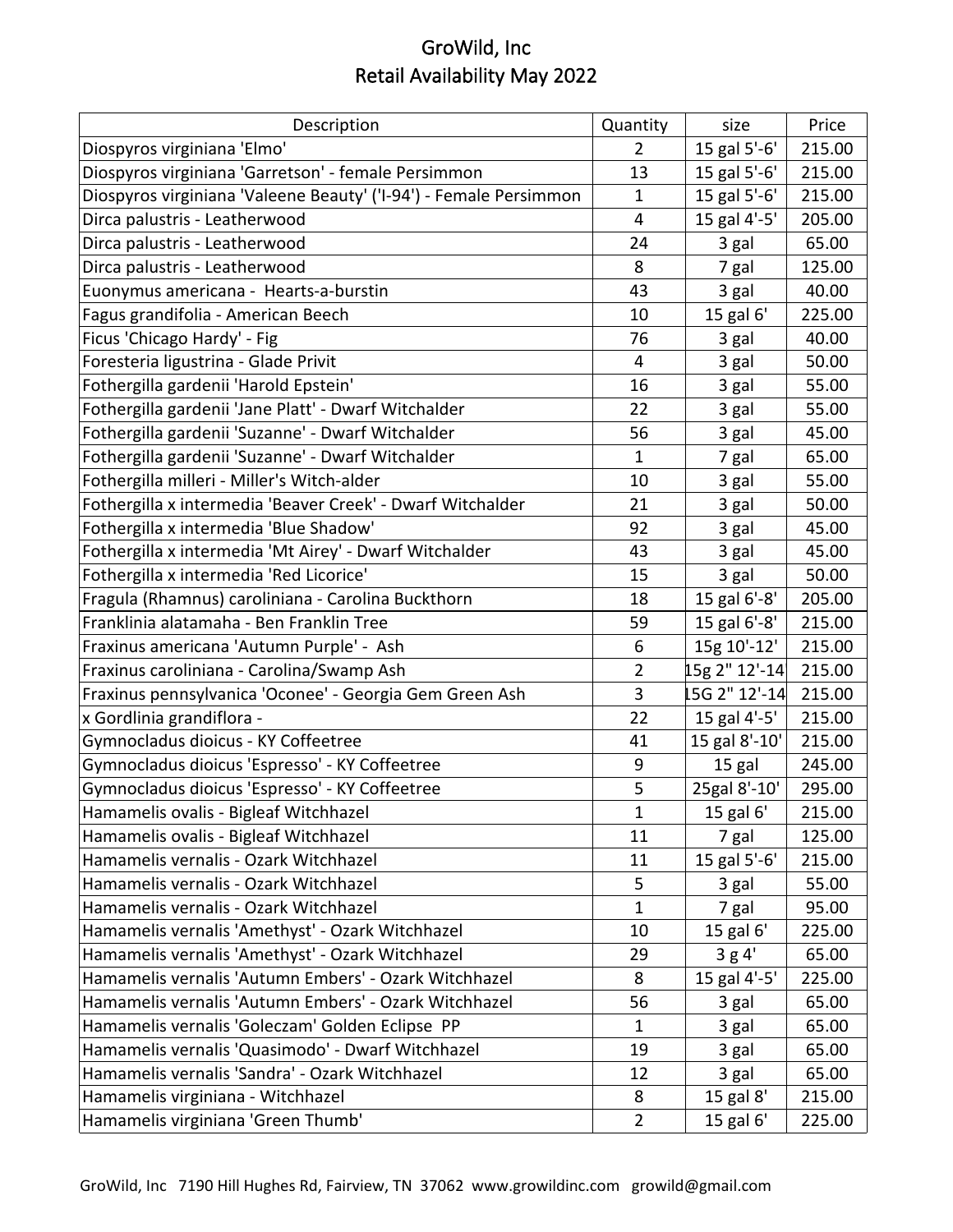| Description                                                        | Quantity       | size         | Price  |
|--------------------------------------------------------------------|----------------|--------------|--------|
| Hamamelis virginiana 'Harvest Moon'                                | 10             | 15 gal 8'    | 225.00 |
| Hamamelis virginiana 'Harvest Moon'                                | 4              | 3 gal        | 65.00  |
| Hamamelis virginiana 'Harvest Moon'                                | $\overline{2}$ | 7 gal        | 125.00 |
| Hamamelis virginiana 'Litlle Prospect'                             | 11             | 15 gal 4'    | 225.00 |
| Hamamelis virginiana 'Litlle Prospect'                             | 47             | 3 gal        | 65.00  |
| Hamamelis virginiana 'Little Suzie' - Witchhazel                   | 7              | 15 gal 5'-6' | 225.00 |
| Hydrangea arborescens - Smooth Hydrangea                           | 6              | 3 gal        | 45.00  |
| Hydrangea arborescens 'Annabelle'                                  | 4              | 3 gal        | 45.00  |
| Hydrangea arborescens 'Bounty' - Smooth Hydrangea                  | 36             | 3 gal        | 45.00  |
| Hydrangea arborescens 'Haas Halo' PPAF - Smooth Hyndragea          | 25             | 3 gal        | 50.00  |
| Hydrangea arborescens 'Hayes Starburst' - Smooth Hydrangea         | 7              | 3 gal        | 45.00  |
| Hydrangea arborescens 'Ryan Gainey' - Smooth Hydrangea             | 53             | 3 gal        | 45.00  |
| Hydrangea arborescens 'White Dome' - Smooth Hydrangea PP1416       | 13             | 3 gal        | 45.00  |
| Hydrangea arborescense 'Riven Lace', 'Green Dragon', 'Emerald La   | 32             | 3 gal        | 45.00  |
| Hydrangea quercifolia 'Alice' - Alice Oakleaf                      | $\overline{2}$ | 3 gal        | 45.00  |
| Hydrangea quercifolia 'Amethyst' - Oakleaf Hydrangea               | 110            | 3 gal        | 45.00  |
| Hydrangea quercifolia 'Dayspring' - Oakleaf Hydrandea              | 9              | 3 gal        | 45.00  |
| Hydrangea quercifolia 'Munchkin' - Dwarf Oakleaf Hydrangea         | 20             | 3 gal        | 50.00  |
| Hydrangea quercifolia 'Pee Wee' - Dwarf Oakleaf Hydrangea          | $\overline{2}$ | 3 gal        | 45.00  |
| Hydrangea quercifolia 'Queen of Hearts' Oakleaf Hydrangea          | 74             | 3 gal        | 45.00  |
| Hydrangea quercifolia 'Ruby slippers' - Oakleaf Hydrangea          | 209            | 3 gal        | 50.00  |
| Hydrangea quercifolia 'Ruby slippers' - Oakleaf Hydrangea          | $\overline{2}$ | 7 gal        | 65.00  |
| Hydrangea quercifolia 'Sikes Dwarf' - Dwarf Oakleaf                | 43             | 3 gal        | 45.00  |
| Hydrangea quercifolia 'Snow Queen' - Oakleaf Hydrangea             | 10             | 3 gal        | 45.00  |
| Hydrangea quercifolia 'Snowflake' - Oakleaf                        | 1              | 7 gal        | 55.00  |
| Hydrangea quercifolia 'Vaughn's Lillie' - PP12982 Oakleaf Hydrange | 30             | 3 gal        | 45.00  |
| Hydrangea radiata -                                                | 29             | 3 gal        | 55.00  |
| Hydranges quercifolia 'Lynn Lowrey' - Oakleaf Hydrangea            | $\overline{2}$ | 3 gal        | 45.00  |
| Hypericum densiflorum - Dense Hypericum                            | 26             | 3 gal        | 45.00  |
| Hypericum densiflorum 'Creel's Gold Star' - Dwarf Dense Hypericun  | 9              | 3 gal        | 45.00  |
| Hypericum frondosum 'Sunburst'                                     | 8              | 3 gal        | 45.00  |
| Hypericum prolificum - Shrubby St. John's Wort                     | 17             | 3 gal        | 45.00  |
| Hypericum x 'Blue Velvet' - St. Johns Wort                         | 15             | 3 gal        | 45.00  |
| Ilex amelanchier - Sarvis Holly                                    | 1              | 15 gal 5'-6' | 225.00 |
| Ilex decidua - Possomhaw                                           | 30             | 3 gal        | 45.00  |
| Ilex decidua - Possomhaw (Male)                                    | 3              | 15g 5'-6'    | 215.00 |
| Ilex decidua 'Sentry' - Possomhaw                                  | $\mathbf 1$    | 15 gal 6'-7' | 225.00 |
| Ilex decidua 'Warren's Red' - Possumhaw (female)                   | 7              | 15 gal 6'-8' | 225.00 |
| Ilex decidua 'Warren's Red' - Possumhaw (female)                   | 4              | 3 gal        | 30.00  |
| Ilex glabra 'Gem Box' - Dwarf Inkberry                             | 1              | 3 gal        | 55.00  |
| Ilex glabra 'Nigra' - Inkberry                                     | 23             | 3 gal        | 45.00  |
| Ilex glabra 'Red Tip' - Inkberry                                   | 81             | 3 gal        | 45.00  |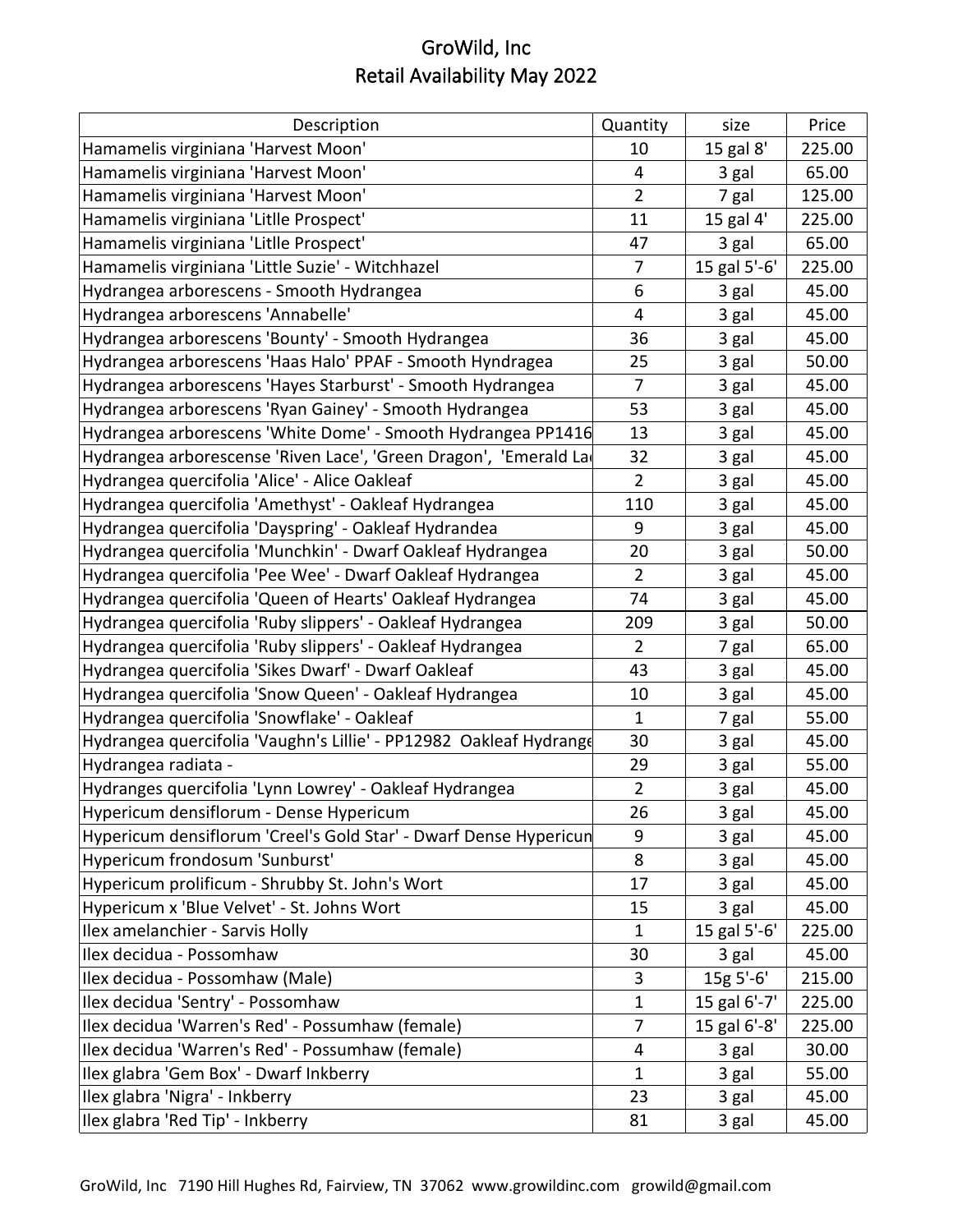| Description                                                 | Quantity       | size         | Price  |
|-------------------------------------------------------------|----------------|--------------|--------|
| Ilex glabra 'Shamrock' - Inkberry                           | 51             | 3 gal        | 45.00  |
| Ilex glabra 'StongBox' -                                    | 89             | 3 gal        | 55.00  |
| Ilex montana - female                                       | $\overline{2}$ | 15 gal 6'    | 205.00 |
| Ilex montana - Male                                         | $\mathbf{1}$   | 15 gal       | 205.00 |
| Ilex opaca - American Holy                                  | $\overline{2}$ | 15 gal 5'-6' | 245.00 |
| Ilex opaca 'Arden' - American Holly                         | $\mathbf{1}$   | 15 g 6'-8'   | 265.00 |
| Ilex opaca 'Croonenburg' - American Holly                   | 1              | 15 gal 8'    | 265.00 |
| Ilex opaca 'Jersey Knight' - American Holly (Male)          | $\overline{2}$ | 15g 3'-4'    | 250.00 |
| Ilex opaca 'Jersey Knight' - American Holly (Male)          | 6              | 3 gal        | 65.00  |
| Ilex opaca 'Jersey Princess' - American Holly               | 3              | 15g 4'-5'    | 265.00 |
| Ilex opaca 'Jersey Princess' - American Holly               | $\mathbf 1$    | 15g 6'-8'    | 265.00 |
| Ilex opaca 'Maryland Spreader' - American Holly             | $\mathbf{1}$   | 15g 3'x4'    | 265.00 |
| Ilex opaca 'Maryland Spreader' - spreading American Holly   | 14             | 3 gal        | 65.00  |
| Ilex opaca 'Satyr Hill' - American Holly                    | 5              | 15 g 4'-5'   | 250.00 |
| Ilex opaca 'Satyr Hill' - American Holly                    | 3              | 15 g 6'-8'   | 265.00 |
| Ilex opaca 'Vera' - American Holly                          | $\mathbf{1}$   | 15 gal 6'-7' | 250.00 |
| Ilex opaca 'William Hawkins' - American Holly (male)        | $\mathbf{1}$   | 15 g 8'      | 275.00 |
| Ilex verticilatta 'Winter Red' - Winterberry                | 13             | 3 gal        | 45.00  |
| Ilex verticillata 'Berry Nice' - Winterberry                | 5              | 15 gal 6'-8' | 195.00 |
| Ilex verticillata 'Jim Dandy' - Winterberry (male)          | $\mathbf 1$    | 15 gal       | 195.00 |
| Ilex verticillata 'Jim Dandy' - Winterberry (male)          | 29             | 3 gal        | 45.00  |
| Ilex verticillata 'Maryland Beauty' - Winterberry           | 31             | 3 gal        | 45.00  |
| Ilex verticillata 'Shaver' - Winterberry                    | $\overline{2}$ | 15 gal 4'-5' | 195.00 |
| Ilex verticillata 'Southern Gentleman' - Winterberry (male) | $\mathbf{1}$   | 15 g 5'-6'   | 195.00 |
| Ilex verticillata 'Southern Gentleman' - Winterberry (male) | 11             | 3 gal        | 45.00  |
| Ilex verticillata 'Winter Gold' - Golden Winterberry        | 21             | 15 gal 3'-4' | 195.00 |
| Ilex verticillata 'Winter Gold' - Golden Winterberry        | 18             | 3 gal        | 45.00  |
| Ilex verticillata 'Winter Red' - Winterberry                | 15             | 15 gal 6'    | 195.00 |
| Ilex verticillata 'Winter Red' - Winterberry                | 13             | 7 gal        | 95.00  |
| Ilex vometoria 'Nana' (Schillings) - Youpon Holly           | 43             | 3 gal        | 45.00  |
| Ilex vomitoria - Yaupon Holly Male                          | $\overline{2}$ | 15 gal 6'    | 195.00 |
| Ilex vomitoria - Yaupon Holly Female                        | 15             | 15 gal 3'-6' | 195.00 |
| Ilex vomitoria - Yaupon Holly Female                        | 11             | 3 gal        | 55.00  |
| Ilex vomitoria - Yaupon Holly female                        | $\mathbf{1}$   | 7 gal        | 95.00  |
| Ilex vomitoria - Yaupon Holly male                          | 17             | 3 gal        | 55.00  |
| Ilex vomitoria - Yaupon Holly male                          | 4              | 7 gal        | 85.00  |
| Ilex vomitoria 'Lynn Lowery' - Youpon Holly (female)        | 12             | 3 gal        | 45.00  |
| Ilex vomitoria 'Pendula' - Weeping Youpon                   | 15             | 15 gal 4'-6' | 215.00 |
| Ilex vomitoria 'Pendula' - Weeping Youpon                   | 19             | 3 gal        | 65.00  |
| Ilex vomitoria 'Pendula' - Weeping Youpon                   | 7              | 7 gal        | 95.00  |
| Ilex vomitoria 'Shadow's Female' - Youpon Holly             | 11             | 15 gal 5'    | 225.00 |
| Ilex vomitoria 'Shadow's Female' - Youpon Holly             | $\mathbf 1$    | 7 gal        | 125.00 |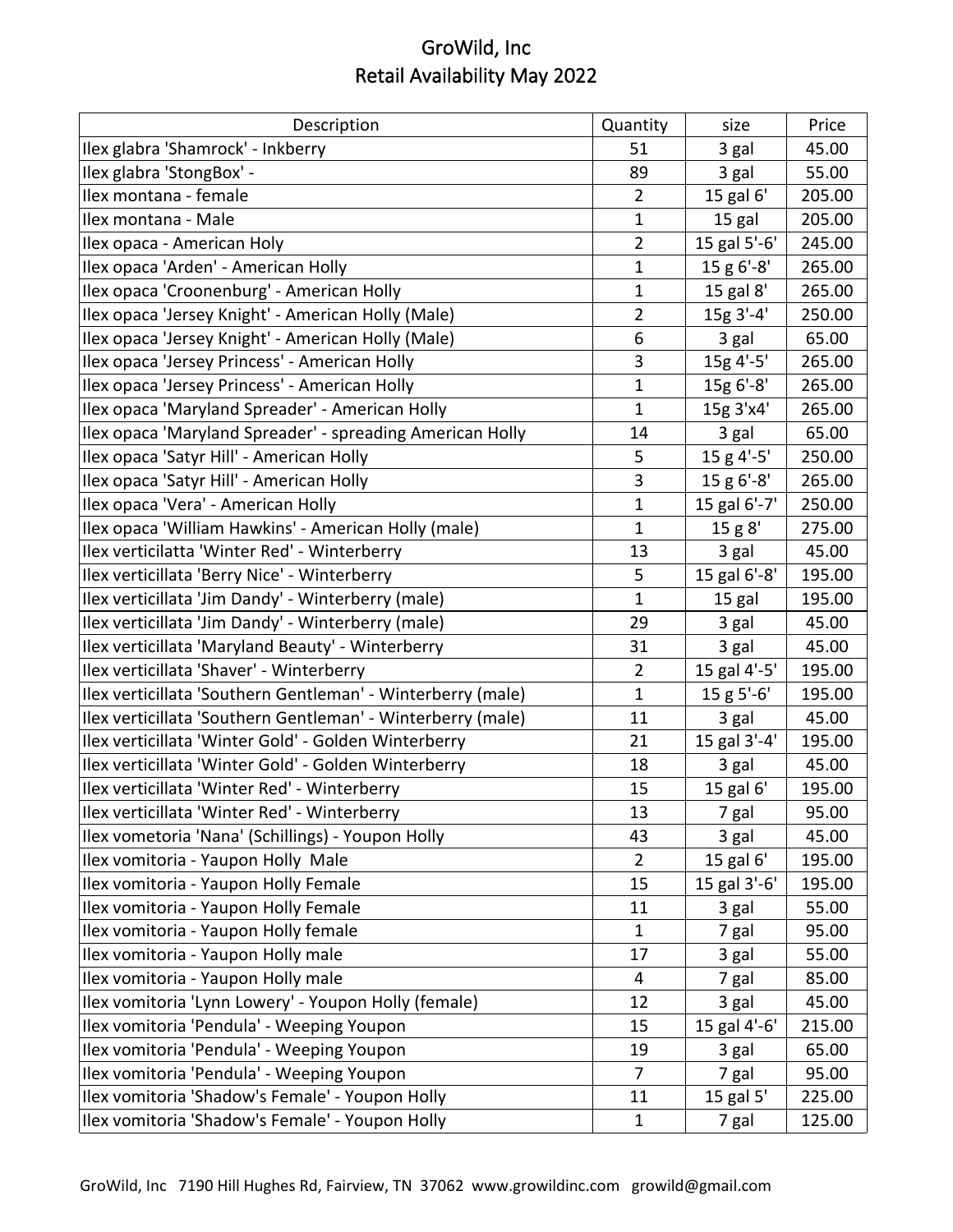| Description                                                       | Quantity       | size           | Price  |
|-------------------------------------------------------------------|----------------|----------------|--------|
| Ilex vomitoria 'Taylor's Rudolf' - Female Dwarf Youpon            | 8              | 3 gal          | 45.00  |
| Ilex x 'Greenleaf' -                                              | $\overline{2}$ | 15 g 6'-8'     | 265.00 |
| Illicium f. 'Alba' - White Florida Anise                          | 23             | 3 gal          | 60.00  |
| Illicium floridanum - Florida Anise                               | 16             | 15 gal         | 185.00 |
| Illicium floridanum ' Halley's Comet' - Florida Anise             | 26             | 3 gal          | 60.00  |
| Illicium floridanum 'Alba' - White Flowering Florida Anise        | 14             | 15 gal 5'-6'   | 195.00 |
| Illicium floridanum 'Halley's Comet' - Florida Anise              | $\mathbf{1}$   | 15 gal 4'      | 195.00 |
| Illicium floridanum 'Pebblebrook' - Dwarf Florida Anise           | 4              | 15 gal 4'      | 195.00 |
| Illicium floridanum 'Pebblebrook' - Dwarf Florida Anise           | 86             | 3 gal          | 60.00  |
| Illicium floridianum - Florida Anise-tree                         | 48             | 3 gal          | 45.00  |
| Illicium parviflorum - Small Anise-tree                           | 6              | 15 gal 4'-6'   | 185.00 |
| Illicium parviflorum - Small Anise-tree                           | 23             | 3 gal          | 55.00  |
| Illicium parviflorum 'Florida Sunshine' - Florida Anise Tree      | 5              | 15 gal 3'-4'   | 195.00 |
| Illicium parviflorum 'Florida Sunshine' - Florida Anise Tree      | 11             | 3 gal          | 65.00  |
| Itea virginica - Virginia Sweetspire                              | 65             | 3 gal          | 40.00  |
| Itea virginica 'Davis Falls' - Dwarf Sweetspire                   | 36             | 3 gal          | 45.00  |
| Itea virginica 'Davis Falls' - Dwarf Sweetspire                   | 16             | 7 gal          | 45.00  |
| Itea virginica 'Henry's Garnet' - Virginia Sweetspire             | 6              | 3 gal          | 45.00  |
| Itea virginica 'Little Henry' - Dwarf Virginia Sweetspire PP10988 | 41             | 3 gal          | 45.00  |
| Itea virginica 'Merlot' - Dwarf Virginia Sweetspire               | 157            | 3 gal          | 45.00  |
| Itea virginica 'Sarah's Eve' - Virginia Sweetspire                | 130            | 3 gal          | 45.00  |
| Itea virginica 'Saturnalia' - Virginia Sweetspire                 | 63             | 3 gal          | 45.00  |
| Itea virginica 'Scarlet Beauty' - Virginia Sweetspire (TM)        | 5              | 3 gal          | 45.00  |
| Itea virginica 'Theadore Klein' - Virginia Sweetspire             | 32             | 3 gal          | 45.00  |
| Juglans cinerea - Butternut, White Walnut                         | 20             | $15 g 4'-6'$   | 205.00 |
| Juniperus silicicola 'Brodie'                                     | 33             | 15 gal 6'      | 235.00 |
| Juniperus silicicola 'Brodie'                                     | $\mathbf{1}$   | 25 gal 8'      | 295.00 |
| Juniperus virginiana - Eastern Red Cedar                          | 29             | 1 <sub>g</sub> | 15.00  |
| Juniperus virginiana - Eastern Red Cedar                          | $\overline{4}$ | 25 gal         | 195.00 |
| Juniperus virginiana - Eastern Red Cedar                          | 10             | 3 gal          | 35.00  |
| Juniperus virginiana - Eastern Red Cedar                          | 17             | $5' - 6'$      | 185.00 |
| Juniperus virginiana 'Burkii' - Burki Cedar                       | 29             | 15g 6'-7'      | 225.00 |
| Juniperus virginiana 'Burkii' - Burkii Cedar                      | 40             | 1 gal          | 20.00  |
| Juniperus virginiana 'Burkii' - Burkii Cedar                      | 59             | 3 gal          | 55.00  |
| Juniperus virginiana 'Canaertii'                                  | 24             | 15 gal 5'-6'   | 225.00 |
| Juniperus virginiana 'Emerald Sentinel' - Red Cedar               | 4              | 15 gal         | 225.00 |
| Juniperus virginiana 'Greenpont'                                  | 9              | 15 gal 5'-6'   | 225.00 |
| Juniperus virginiana 'Grey Owl' - Dwarf Eastern Red Cedar         | 22             | 3 gal          | 45.00  |
| Juniperus virginiana 'Lebrotni'                                   | 7              | 15 gal 6'      | 225.00 |
| Juniperus virginiana 'Lebrotni'                                   | 3              | 7 gal          | 125.00 |
| Juniperus virginiana 'Royo' - Dwarf Eastern Red Cedar             | 59             | 1 gal          | 20.00  |
| Juniperus virginiana 'Royo' - Dwarf Eastern Red Cedar             | 4              | 15 gal         | 155.00 |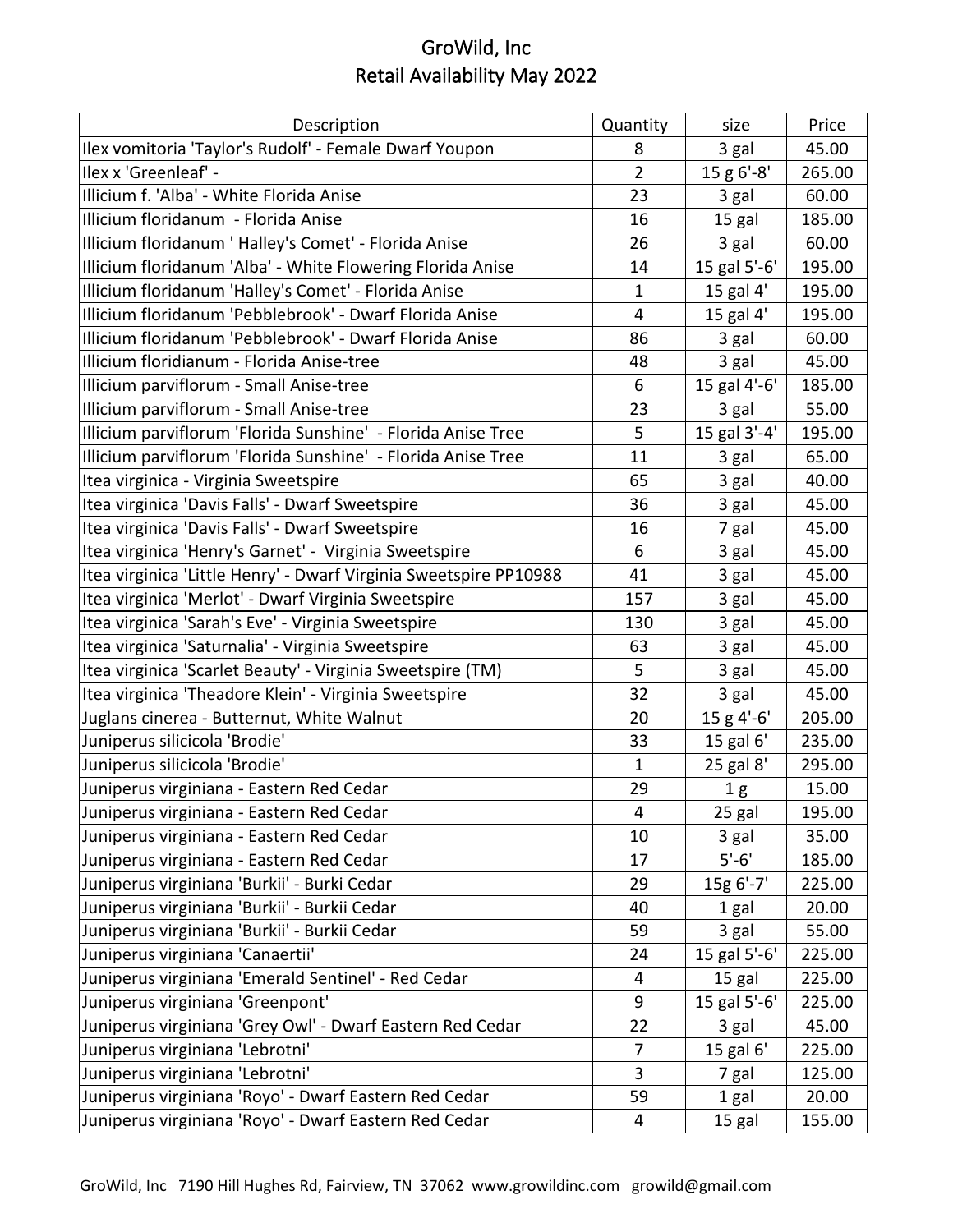| Description                                                        | Quantity       | size            | Price  |
|--------------------------------------------------------------------|----------------|-----------------|--------|
| Juniperus virginiana 'Royo' - Dwarf Eastern Red Cedar              | 219            | 3 gal           | 45.00  |
| Juniperus virginiana 'Taylor'                                      | 166            | 3 gal           | 65.00  |
| Juniperus virginiana 'Taylor' - Columnar Eastern Red Cedar         | 3              | 15 gal 6'-8'    | 285.00 |
| Kalmia latifolia - Mountain, Laurel                                | 5              | 48"             | 215.00 |
| Kalmia latifolia - Mountain. Laurel                                | 20             | $5'-6'$         | 295.00 |
| Kalmia latifolia - Mountain Laurel                                 | 20             | $4 - 5'$        | 250.00 |
| Kalmia latifolia - Mountain Laurel                                 | 4              | 8'              | 325.00 |
| Leitnena floridana - Florida Corkwood                              | 29             | 15 gal 6'-8'    | 205.00 |
| Leucothoe axillaris - Coastal Leucothoe                            | 14             | 3 gal           | 50.00  |
| Leucothoe axillaris 'Margie Jenkins' - Coastal Leucothoe           | 33             | 3 gal           | 60.00  |
| Leucothoe axillaris 'Sarah's Choice' - Coastal Leucothoe           | 9              | 3 gal           | 60.00  |
| Leucothoe axillaris 'Scarletta'                                    | 4              | 3 gal           | 60.00  |
| Leucothoe fontanesiana - Doghobble                                 | 4              | 3 gal           | 50.00  |
| Leucothoe fontanesiana - Doghobble                                 | $\overline{2}$ | $3'-4'$         | 105.00 |
| Leucothoe fontanesiana - Doghobble                                 | 20             | 6'              | 195.00 |
| Lindera benzoin - Spicebush                                        | 22             | 15 gal 5'-6'    | 195.00 |
| Liquidambar s. 'Gold Beacon'                                       | 18             | 15 gal 4'-5'    | 215.00 |
| Liquidambar s. 'Happidaze' - Sweetgum                              | 10             | 15 gal 8'-10'   | 215.00 |
| Liquidambar s. 'Oconee' - Dwarf Shrubby Sweetgum                   | 8              | 15 gal 4'-6'    | 225.00 |
| Liquidambar s. 'Oconee' - Dwarf Shrubby Sweetgum                   | 6              | 25 gal          | 285.00 |
| Liquidambar s. 'Slender Silhouette' - Columnar Sweetgum            | 44             | 15 gal 10'-12'  | 250.00 |
| Liriodendron t. 'Aureogariminatum' - Variegated Tulop Poplar       | 10             | 15 gal 8'-10'   | 215.00 |
| Liriodendron tulipifera - Tulip Poplar                             | 30             | 15 gal 8'-10'   | 205.00 |
| Liriodendron tulipifera 'Arnold' - Tulip Poplar (columnar)         | 26             | 15 gal 6'-8'    | 245.00 |
| Liriodendron tulipifera 'Little Volunteer' - Tulip Poplar PP19581  | 15             | 15 gal 6'-7'    | 225.00 |
| Lyonia lucida 'Roundlake' - Dwarf Fetterbush Lyonia                | 14             | 3 gal           | 65.00  |
| Lyonia lucida 'Roundlake' - Dwarf Fetterbush Lyonia                | 18             | 7 gal           | 105.00 |
| Magnolia ashei - Ashe Magnolia                                     | 10             | 15 gal 5'-6'    | 215.00 |
| Magnolia grandiflora 'DD Blanchard'                                | 12             | 15g 6'          | 215.00 |
| Magnolia grandiflora 'Little Gem'                                  | 10             | 15 gal 6'-7'    | 225.00 |
| Magnolia grandiflora 'TMGH' Alta pp11612 - Southern Magnolia       | 18             | 15 g 3'-4'      | 215.00 |
| Magnolia grandiflora 'TMGH' Alta pp11612 - Southern Magnolia       | $\overline{2}$ | 15 gal 6'       | 225.00 |
| Magnolia macrophyllla - Bigleaf Magnolia                           | 8              | 15 gal 6'       | 215.00 |
| Magnolia pyramidata - Pyramid Magnolia                             | 3              | 15 gal 6'-7'    | 215.00 |
| Magnolia tripetala - Umbrella Magnolia                             | 5              | 15 gal 6'-7'    | 225.00 |
| Magnolia virginiana 'Green Mile' - Sweetbay Magnolia               | 20             | 15 gal 6'       | 215.00 |
| Magnolia virginiana 'Green Shadow' - Sweetbay Magnolia             | 11             | 15 gal 6'-7'    | 215.00 |
| Magnolia virginiana 'Henry Hicks' - Evergreen Sweetbay Magnolia    | 1              | 15 gal 6'-7'    | 225.00 |
| Magnolia virginiana var australis 'Sweet Thing' PP7814 - Dwarf Swe | 12             | 15 g 5'-6'      | 225.00 |
| Magnolia virginiana var. australis - Evergreen Sweetbay Magnolia   | 1              | 15 gal 8'       | 205.00 |
| Magnolia virginica 'Moonglow' - Sweetbay Magnolia                  | 20             | 15 <sub>g</sub> | 225.00 |
| Malus angustifolia - American Crabapple                            | 24             | 15 gal 6'-8'    | 215.00 |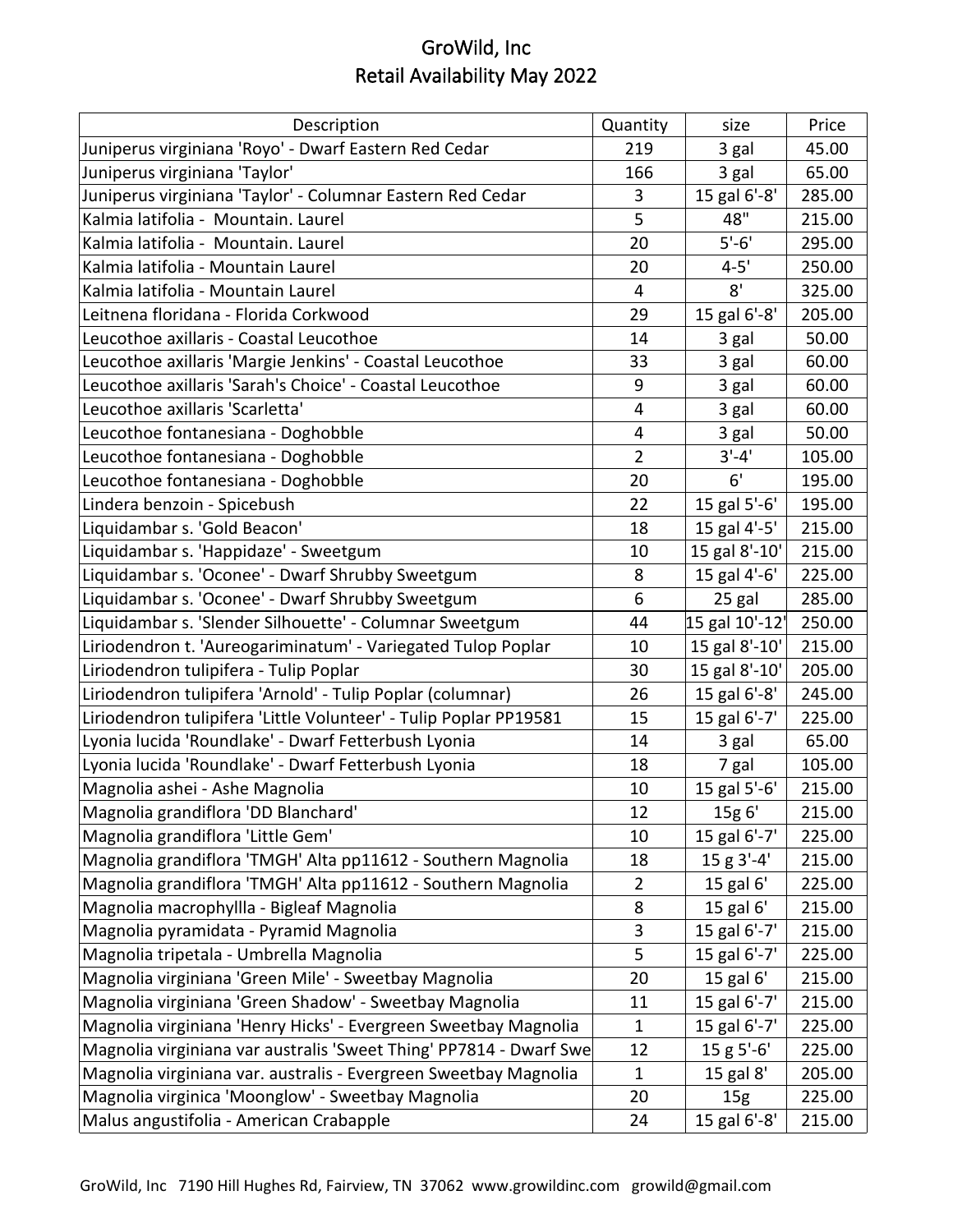| Description                                                       | Quantity       | size          | Price  |
|-------------------------------------------------------------------|----------------|---------------|--------|
| Malus domestica 'Arkansas Black' - Heirloom Apple                 | 12             | 15 gal 6'-7'  | 215.00 |
| Malus domestica 'Blacktwig' - Heirloom Apple                      | $\mathbf 1$    | 15 gal 5'-6'  | 215.00 |
| Malus domestica 'Buckingham' - Heirloom Apple                     | $\mathbf{1}$   | 15 gal 6'-7'  | 215.00 |
| Malus domestica 'Crow Egg' - Heirloom Apple                       | $\overline{2}$ | 15 gal        | 215.00 |
| Malus domestica 'Early Harvest' - Heirloom Apple                  | $\overline{7}$ | 15 gal 6'-7'  | 215.00 |
| Malus domestica 'Grimes Golden' - Heirloom Apple                  | 13             | 15 gal 6'-7'  | 215.00 |
| Malus domestica 'Hewe's Crab' - Heirloom Apple                    | $\mathbf{1}$   | 15 gal $6'$   | 215.00 |
| Malus domestica 'Horse' - Heirloom Apple                          | 10             | 15 gal        | 215.00 |
| Malus domestica 'King David' - Heirloom Apple                     | $\overline{3}$ | 15 gal 6'-7'  | 215.00 |
| Malus domestica 'Kinnard's Choice' - Heirloom Apple               | 24             | 15 gal 6'-7'  | 215.00 |
| Malus domestica 'Lady Williams' - Heirloom Apple                  | 11             | 15 gal 6'-7'  | 215.00 |
| Malus domestica 'Magnum Bonum' - Heirloom Apple                   | 5              | 15 gal 6'-7'  | 215.00 |
| Malus domestica 'Original Winesap' - Heirloom Apple               | $\overline{2}$ | 15 gal 6'-7'  | 215.00 |
| Malus domestica 'Red June' - Heirloom Apple                       | 3              | $15$ gal $6'$ | 215.00 |
| Malus domestica 'Red June' Dwarf - Heirloom Apple                 | $\mathbf{1}$   | 15 gal 6'     | 215.00 |
| Malus domestica 'Roxbury Russet' - Heirloom Apple                 | 5              | 15 gal 6'-7'  | 215.00 |
| Malus domestica 'Royal Limbertwig' - Heirloom Apple               | $\overline{7}$ | 15 gal 6'-7'  | 215.00 |
| Malus domestica 'Summer Banana' - Heirloom Apple                  | 16             | 15 gal 6'-8'  | 215.00 |
| Malus domestica 'Summer Queen' - Heirloom Apple                   | 9              | 15 gal 6'-7'  | 215.00 |
| Malus domestica 'Westfield Seek No Further' - Heirloom Apple      | 5              | 15 gal 4'     | 215.00 |
| Malus donestica 'Yates' - Heirloom Apple                          | $\mathbf{1}$   | 15 gal        | 215.00 |
| Morella (Myrica) cerifera - Southern Wax Myrtle                   | 8              | 10 gal        | 195.00 |
| Morella (Myrica) cerifera - Southern Wax Myrtle                   | $\mathbf{1}$   | 15 gal        | 235.00 |
| Morella (Myrica) cerifera 'Don's Dwarf' - Dwarf Southern Wax Myrt | 11             | 3 gal         | 65.00  |
| Morella (Myrica) cerifera 'Hiawassee'                             | 16             | 3 gal         | 65.00  |
| Morella (Myrica) cerifera 'Varnadoe' -                            | 8              | 15 gal 5'-6'  | 235.00 |
| Morus rubra - Red Mulberry - Female                               | 6              | 15 gal 8'-10' | 215.00 |
| Morus rubra - Red Mulberry - Male                                 | $\overline{2}$ | 15 gal        | 215.00 |
| Neviusia alabamensis - Alabama Snowreath                          | 80             | 3 gal         | 40.00  |
| Neviusia alabamensis - Alabama Snowreath                          | 5              | 7 gal         | 55.00  |
| Nyssa sylvatica 'Green Gable' (NSUHH) - Columnar Black Gum PP#2   | 9              | 15 gal 6'-8'  | 245.00 |
| Nyssa sylvatica var. biflora - Swamp Tupelo                       | 13             | 15g 8'-10'    | 215.00 |
| Nyssa sylvatica var. biflora - Swamp Tupelo                       | $\overline{2}$ | 25g 2" 12'-14 | 295.00 |
| Nyssa sylvatica 'Wildfire' - Black Gum                            | 9              | 15g 6'-7'     | 225.00 |
| Nyssa sylvatica 'Wildfire' - Black Gum                            | 3              | 25g 2" 10'-12 | 295.00 |
| Nyssa sylvatica 'Wildfire' - Black Gum                            | $\overline{2}$ | 25g 3"        | 285.00 |
| Nyssa sylvatica 'Zydeco Twist' - Black Gum                        | 11             | 15 gal 5'-6'  | 245.00 |
| Ostrya virginiana - Ironwood/Hophornbeam                          | 6              | 15g 8'-10'    | 215.00 |
| Philadelphus inordorus - Mockorange                               | 5              | 3 gal         | 45.00  |
| Physocarpus o. 'Summer Wine' PP14821 - Ninebark                   | 32             | 3 gal         | 45.00  |
| Physocarpus opulifolius - Ninebark                                | 6              | 3 gal         | 45.00  |
| Physocarpus opulifolius 'Coppertina' - Ninebark ppaf              | 31             | 3 gal         | 45.00  |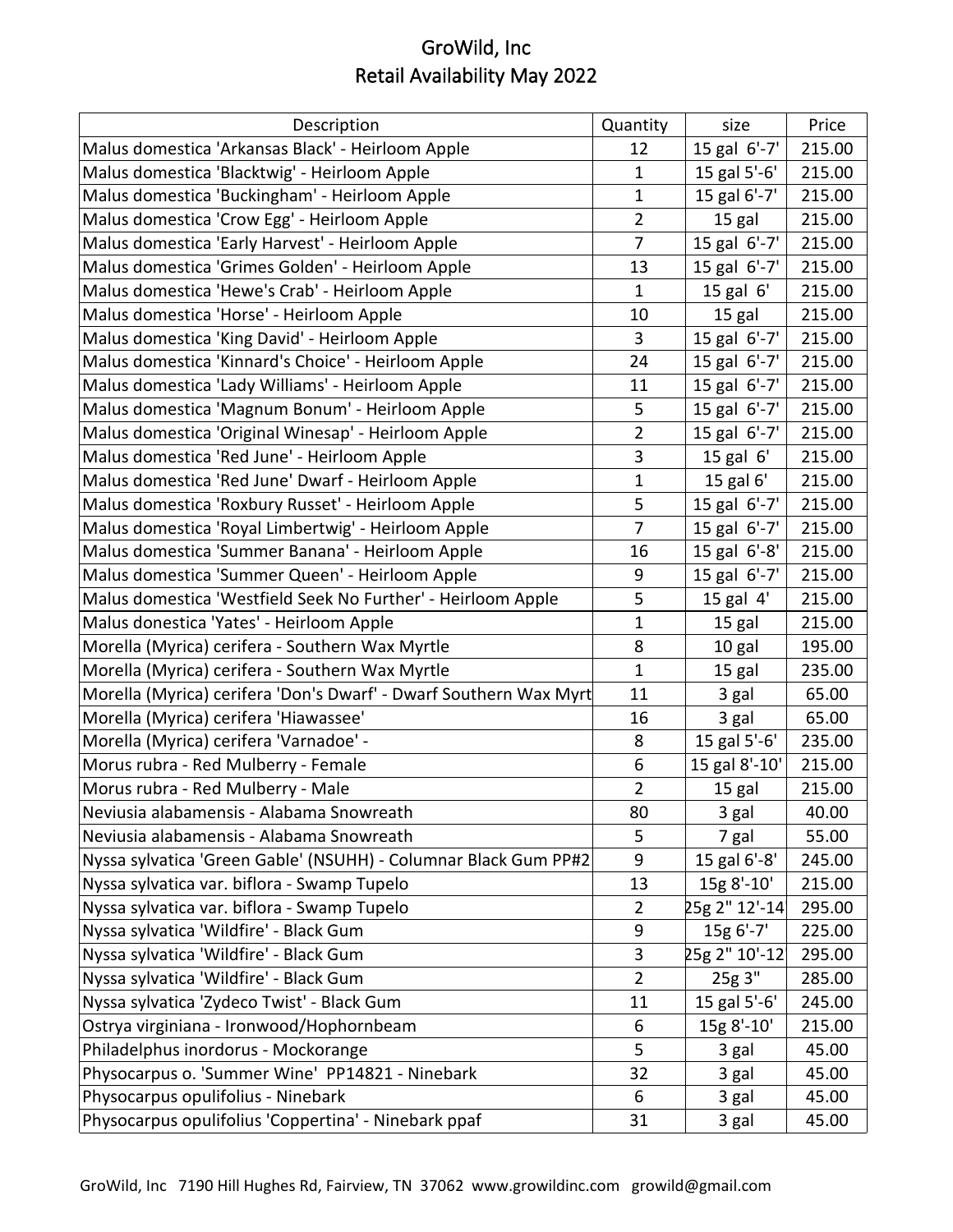| Description                                            | Quantity       | size           | Price  |
|--------------------------------------------------------|----------------|----------------|--------|
| Physocarpus opulifolius 'Dart's Golden' - Ninebark     | 49             | 3 gal          | 45.00  |
| Physocarpus opulifolius 'Diablo' - Ninebark            | $\overline{2}$ | 3 gal          | 45.00  |
| Physocarpus opulifolius 'Nanus' - Dwarf Ninebark       | 11             | 3 gal          | 45.00  |
| Picea rubens - Red Spruce                              | $\mathbf{1}$   | 15 g 4'-5'     | 215.00 |
| Pinus echinata - Shortleaf Pine                        | 14             | 15 gal 5'-6'   | 215.00 |
| Pinus echinata - Shortleaf Pine                        | 15             | 3 gal          | 65.00  |
| Pinus glabra - Spruce Pine                             | 6              | 15 gal         | 215.00 |
| Pinus glabra - Spruce Pine                             | 4              | 7 gal          | 115.00 |
| Pinus palustris - Longleaf Pine                        | 10             | 15 gal 8'-10'  | 215.00 |
| Pinus palustris - Longleaf Pine                        | 1              | 3 gal          | 65.00  |
| Pinus palustris - Longleaf Pine                        | 20             | 7 gal          | 115.00 |
| Pinus virginiana - Virginia Pine                       | 18             | 15 gal 6'-8'   | 215.00 |
| Pinus virginiana - Virginia Pine                       | $\overline{4}$ | $2"$ clp       | 295.00 |
| Pinus virginiana - Virginia Pine                       | 17             | 3 gal          | 65.00  |
| Pinus virginiana - Virginia Pine                       | 4              | $3" 8'-9'$     | 325.00 |
| Pinus virginiana - Virginia Pine                       | 17             | 7 gal          | 125.00 |
| Platanus occidentalis - Sycamore                       | 8              | 15 gal 10'-12' | 215.00 |
| Populus deltoides - Eastern Cottonwood                 | 12             | 15 gal 6'      | 215.00 |
| Populus heterophylla - Swamp Cottonwood                | 3              | 15 gal 6'      | 215.00 |
| Prunus americana - American Plum                       | 9              | 15 gal 6'-7'   | 215.00 |
| Prunus angustifolia - Chickasaw Plum                   | 13             | 15 gal 6'-7'   | 215.00 |
| Prunus caroliniana - Carolina Cherry Laurel            | 22             | 15 gal 6'      | 215.00 |
| Prunus caroliniana 'Compacta' - Carolina Cherry Laurel | 13             | 15 gal 6'      | 225.00 |
| Prunus mexicanus - Mexican Plum                        | 10             | 15 gal 6'-7'   | 215.00 |
| Prunus munsoniana - Wild Goose Plum                    | 20             | 15 gal 6'-7'   | 215.00 |
| Prunus serotina - Wild Black Cherry                    | 17             | 15 gal 8'-10'  | 215.00 |
| Ptelea trifoliata - Wafer Ash / Hoptree                | 6              | 15 gal 6'-8'   | 215.00 |
| Pyrus communis 'Ayers' - Heirloom Pear                 | 10             | 15 g 8'-10'    | 215.00 |
| Pyrus communis 'Magness' - Heirloom Pear               | 10             | 15 g 8'-10     | 215.00 |
| Pyrus communis 'Warren' - Heirloom Pear                | 10             | 15 gal 8'-10'  | 215.00 |
| Quercus alba - White Oak                               | 22             | 15 gal 6'-8'   | 215.00 |
| Quercus bicolor - White Swamp Oak                      | 11             | 15 gal 7'-8'   | 215.00 |
| Quercus bicolor - White Swamp Oak                      | $\mathbf 1$    | 25g 2" 10'-12  | 315.00 |
| Quercus coccinea - Scarlet Oak                         | 16             | $15$ gal $8'$  | 215.00 |
| Quercus falcata - Southern Red Oak                     | 8              | 15 gal 6'-8'   | 215.00 |
| Quercus hemisphaerica - Laurel Oak                     | 4              | 15 gal 6'-8'   | 215.00 |
| Quercus imbricaria - Shingle Oak                       | 15             | 15g 8'         | 215.00 |
| Quercus laurifolia - Swamp Laurel Oak                  | 5              | 15 gal         | 215.00 |
| Quercus lyrata - Overcup Oak                           | 12             | 15 gal 8'-10   | 215.00 |
| Quercus macrocarrpa - Burr Oak                         | 27             | 15g 8'         | 225.00 |
| Quercus marilandica - Blackjack Oak                    | $\overline{2}$ | 15g 6'-7'      | 215.00 |
| Quercus marilandica - Blackjack Oak                    | $\overline{2}$ | 25g 10'        | 305.00 |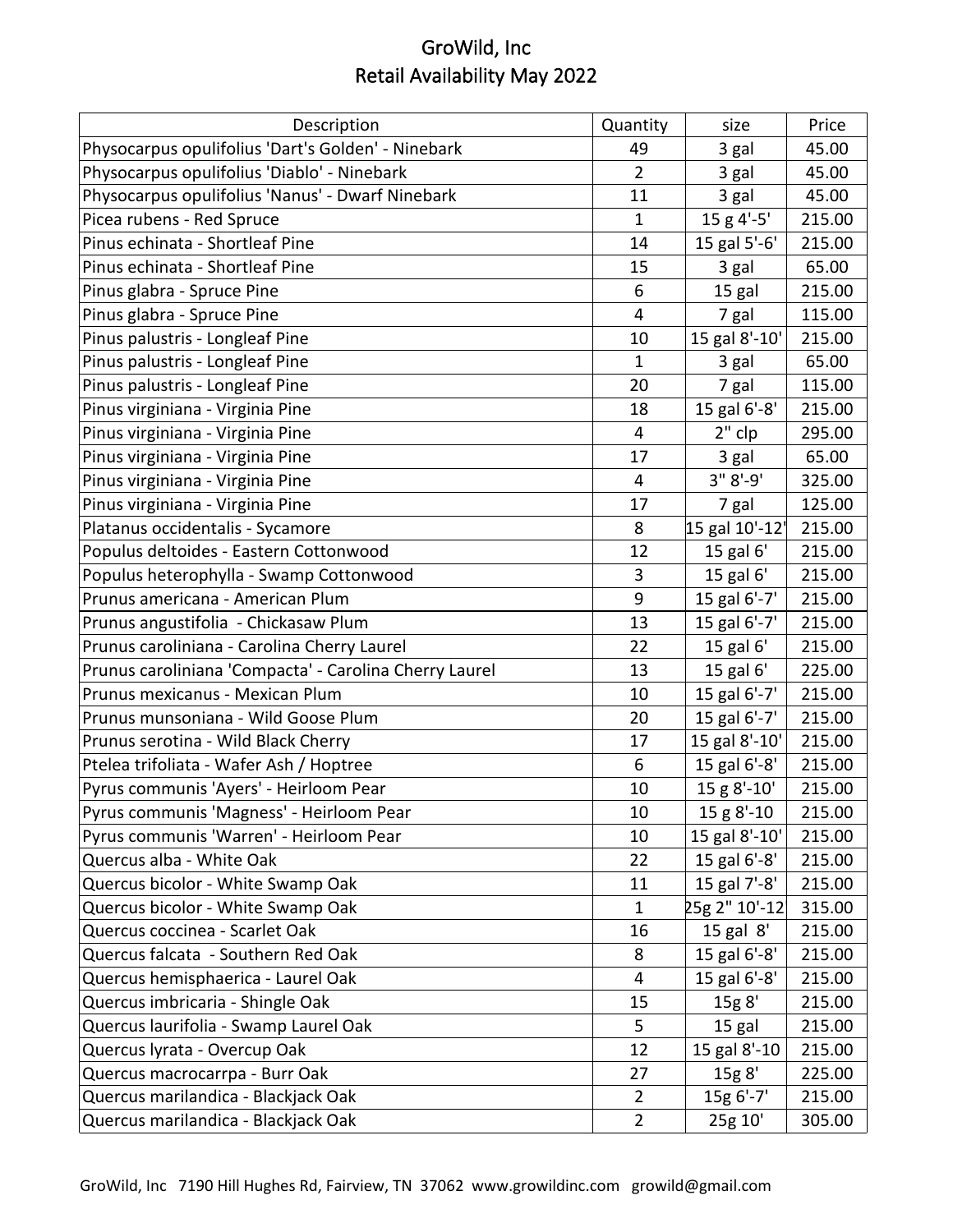| Description                                                        | Quantity       | size               | Price  |
|--------------------------------------------------------------------|----------------|--------------------|--------|
| Quercus michauxii - Swamp Chestnut Oak                             | 24             | 15 gal 8'-10'      | 215.00 |
| Quercus muhlenbergii - Chinkapin Oak                               | 10             | 15 gal 8'-10'      | 205.00 |
| Quercus nigra - Water Oak                                          | 9              | 15 gal 8'-10'      | 215.00 |
| Quercus pagodifolia - Cherrybark Oak                               | 12             | 15 gal 8'-10'      | 215.00 |
| Quercus palustris - Pin Oak                                        | 10             | 15 gal 8'          | 215.00 |
| Quercus palustris 'Green Pillar' - Columnar Pin Oak                | 13             | 5g 1.5"clp 10      | 285.00 |
| Quercus palustris 'Green Pillar' - Columnar Pin Oak                | $\overline{2}$ | 15g 8'             | 235.00 |
| Quercus phellos - Willow Oak                                       | 11             | 15 gal 6-8'        | 215.00 |
| Quercus pinus - Chestnut Oak                                       | $\mathbf{1}$   | $5g10' - 12'$ 2.5  | 275.00 |
| Quercus prinoides - Dwarf Chinquapin Oak                           | 4              | 15 gal 6'-7'       | 225.00 |
| Quercus prinoides - Dwarf Chinquapin Oak                           | 4              | 15g <sub>5</sub> ' | 215.00 |
| Quercus prinus - Chestnut Oak                                      | 7              | 15 gal 8'-10'      | 225.00 |
| Quercus pumila - Running Oak                                       | 20             | 3 gal              | 65.00  |
| Quercus rubra - Northern Red                                       | 12             | 15 gal 6'-8'       | 215.00 |
| Quercus shumardii - Shumard Oak                                    | 26             | 15 gal 8'-10'      | 215.00 |
| Quercus shumardii - Shumard Oak                                    | 4              | 15g 10'            | 225.00 |
| Quercus stellata - Post Oak                                        | 5              | 15 gal 6'-8'       | 215.00 |
| Quercus texana (Q. nuttallii) - Nuttall Oak                        | 16             | 15 gal 8'-10'      | 215.00 |
| Quercus velutina - Black Oak                                       | 14             | 15g 6'-7'          | 215.00 |
| Quercus virginiana - Live Oak                                      | 8              | 15 gal 6'-8'       | 215.00 |
| Rhodo - Unknown Native Azalea                                      | 14             | 3 gal              | 55.00  |
| Rhodo austrinum 'Cheerleader' - Florida Flame Azalea               | $\overline{2}$ | 15 gal 5'          | 195.00 |
| Rhodo austrinum 'Cheerleader' - Florida Flame Azalea               | $\overline{7}$ | 3 gal              | 55.00  |
| Rhodo. arbor. x bakerii x calen x viscosum - 'Gregory Bald' Azalea | 13             | 15g 5'-6'          | 195.00 |
| Rhodo. arbor. x bakerii x calen x viscosum - 'Gregory Bald' Azalea | 1              | 25g 4'             | 275.00 |
| Rhodo. alabamense - Alabama Azalea                                 | 5              | 15g 4'-5'          | 195.00 |
| Rhodo. alabamense 'Catherine' - Alabama Azalea                     | 5              | 15 gal             | 195.00 |
| Rhodo. alabamense 'Catherine' - Alabama Azalea                     | $\overline{2}$ | 3 gal              | 55.00  |
| Rhodo. alabamense 'Sweet September' - Alabama azalea               | 2              | 3 gal              | 55.00  |
| Rhodo. arbor x cumberland 'Honey'                                  | 3              | 15g 4'-5'          | 195.00 |
| Rhodo. arborescens - Sweet Azalea                                  | 10             | 3 gal              | 55.00  |
| Rhodo. arborescens - Sweet Azalea                                  | 8              | 15g 5'-6'          | 195.00 |
| Rhodo. arborescens x prunifolium - Sweet Plumleaf Azalea           | $\overline{2}$ | 15 g 6'            | 195.00 |
| Rhodo. arborescens x prunifolium - Sweet Plumleaf Azalea           | 21             | 3 gal              | 55.00  |
| Rhodo. atlan. x peric. x aust. 'My Mary' - Native Azalea           | $\overline{2}$ | 15 gal             | 195.00 |
| Rhodo. atlan. x peric. x aust. 'My Mary' - Native Azalea           | 27             | 3 gal              | 55.00  |
| Rhodo. atlanticum - Coast Azalea                                   | 23             | 3 gal              | 55.00  |
| Rhodo. aust. 'Don's Variegata' - Variegated Azalea                 | 7              | 15g 5'-6'          | 195.00 |
| Rhodo. aust. 'Don's Variegata' - Variegated Azalea                 | 10             | 3 gal              | 55.00  |
| Rhodo. austrinum - Florida Flame Azalea                            | 9              | 15 gal             | 195.00 |
| Rhodo. austrinum - Florida Flame Azalea                            | $\mathbf 1$    | 25g 6'             | 275.00 |
| Rhodo. austrinum - Florida Flame Azalea                            | 13             | 3 gal              | 55.00  |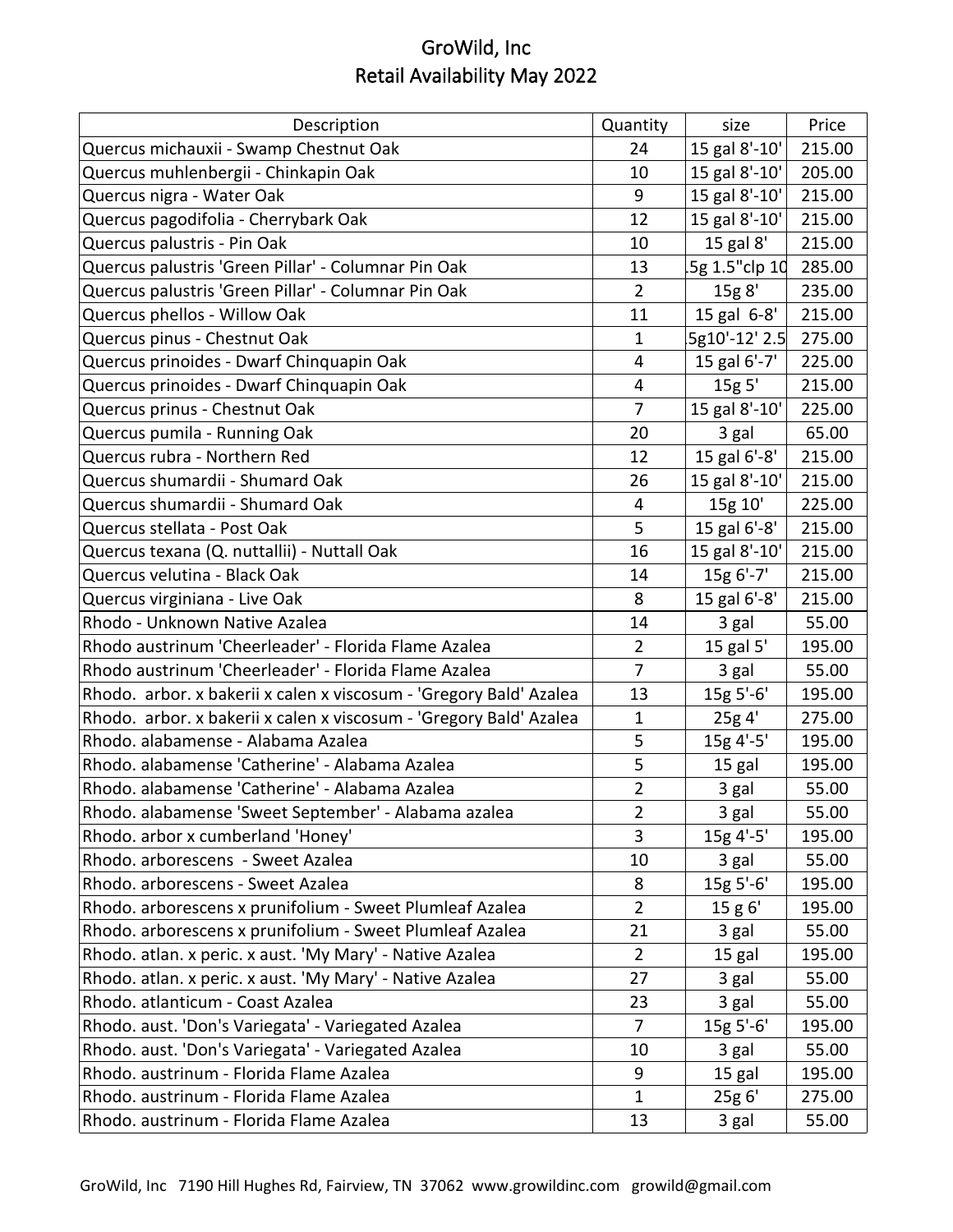| Description                                                     | Quantity       | size            | Price  |
|-----------------------------------------------------------------|----------------|-----------------|--------|
| Rhodo. austrinum 'Millie Mac' - Florida Flame Azalea            | 21             | 3 gal           | 55.00  |
| Rhodo. austrinum 'Moonbeam' - Yellow Florida Flame              | 14             | 3 gal           | 55.00  |
| Rhodo. austrinum 'Pure Yellow' - Florida Flame Azalea           | 3              | 15g 5'-6'       | 195.00 |
| Rhodo. austrinum 'Pure Yellow' - Florida Flame Azalea           | $\overline{2}$ | 3 gal           | 55.00  |
| Rhodo. austrinum 'Reagan' - Reddish Florida Flame               | 3              | 15 gal          | 195.00 |
| Rhodo. austrinum 'Reagan' - Reddish Florida Flame               | 17             | 3 gal           | 55.00  |
| Rhodo. austrinum 'Super Truss Pink' - Florida Flame Azalea      | 8              | 15 gal          | 195.00 |
| Rhodo. austrinum 'Super Truss Pink' - Florida Flame Azalea      | 24             | 3 gal           | 55.00  |
| Rhodo. calendulaceum - Flame Azalea                             | $\overline{2}$ | 15g 5'          | 195.00 |
| Rhodo. calendulaceum - Flame Azalea                             | 8              | 3 gal           | 55.00  |
| Rhodo. canescens - Piedmont Azalea                              | $\overline{4}$ | 15g 6'          | 195.00 |
| Rhodo. canescens 'Camilla's Blush' - Piedmont Azalea            | 9              | 3 gal           | 55.00  |
| Rhodo. canescens Compact Form - Piedmont Azalea                 | 2              | 15g 6'          | 195.00 |
| Rhodo. canescens 'Early Canescens' - Piedmont Azalea            | 3              | 15g 6'          | 195.00 |
| Rhodo. canescens 'Varnadoe' - Piedmont Azalea                   | 14             | 15g 4'          | 195.00 |
| Rhodo. canescens 'Varnadoe' - Piedmont Azalea                   | 25             | 3 gal           | 55.00  |
| Rhodo. carolinianum - Carolina Rhododendron                     | $\overline{2}$ | $3' - 4'$       | 215.00 |
| Rhodo, carolinianum - Carolina Rhododendron                     | 22             | 5'              | 305.00 |
| Rhodo. catawbiense 'Roseum Elegans'                             | 33             | $4' - 5'$       | 275.00 |
| Rhodo. catawbiense 'Roseum Elegans'                             | 34             | $5' - 6'$       | 315.00 |
| Rhodo. chapmanii                                                | $\mathbf{1}$   | 15 g 3'         | 295.00 |
| Rhodo. flammeum 'Best Neel Red' - Brightest Red Oconee Flame A  | $\mathbf{1}$   | 15 <sub>g</sub> | 195.00 |
| Rhodo. flammeum 'Best Neel Red' - Brightest Red Oconee Flame Az | 10             | 3 gal           | 55.00  |
| Rhodo. flammeum 'Elberta' - Oconee Azalea                       | 3              | 15 gal 5'       | 195.00 |
| Rhodo. flammeum 'Elberta' - Oconee Azalea                       | 15             | 3 gal           | 55.00  |
| Rhodo. flammeum 'Florence' - Oconee Azalea                      | $\overline{7}$ | 3 gal           | 55.00  |
| Rhodo. flammeum 'Jack Melton' - Florida Flame Red               | 5              | 15 g 6'         | 195.00 |
| Rhodo. flammeum 'Jake's Red' - Flame Azalea - dwarf             | 13             | 3 gal           | 55.00  |
| Rhodo. flammeum 'Magenta' - Oconee Flame Azalea                 | $\overline{2}$ | 15g 4'-5'       | 195.00 |
| Rhodo. flammeum 'Red' - Oconee Flame Azalea                     | 8              | 3 gal           | 55.00  |
| Rhodo. flammeum 'Red Devil' - Oconee flame Azalea               | $\overline{2}$ | 3 gal           | 55.00  |
| Rhodo. maximum var. roseum - Rosebay Rhododendron               | $\overline{2}$ | 5 gal           | 125.00 |
| Rhodo. periclymenoides - Pinxterbloom Azalea                    | $\overline{7}$ | 3 gal           | 55.00  |
| Rhodo. prunifolium - Plumleaf Azalea                            | 2              | 15 gal          | 195.00 |
| Rhodo. prunifolium - Plumleaf Azalea                            | 3              | 3 gal           | 55.00  |
| Rhodo. serrulatum - Hammocksweet Azalea                         | 9              | 3 gal           | 55.00  |
| Rhodo. viscosum - Swamp Azalea                                  | 3              | 3 gal           | 55.00  |
| Rhodo. viscosum var. montana                                    | 16             | 3 gal           | 55.00  |
| Rhodo. x (alabamense) 'Addison' - Native Azalea                 | 3              | 15 gal 5'       | 195.00 |
| Rhodo. x alabamense 'Addison' - Native Azalea                   | 3              | 15g 4'          | 195.00 |
| Rhodo. x alabamense 'Addison' - Native Azalea                   | 15             | 3 gal           | 55.00  |
| Rhodo. x austrinum - Native Azalea hybrid                       | $\mathbf 1$    | 15 gal          | 195.00 |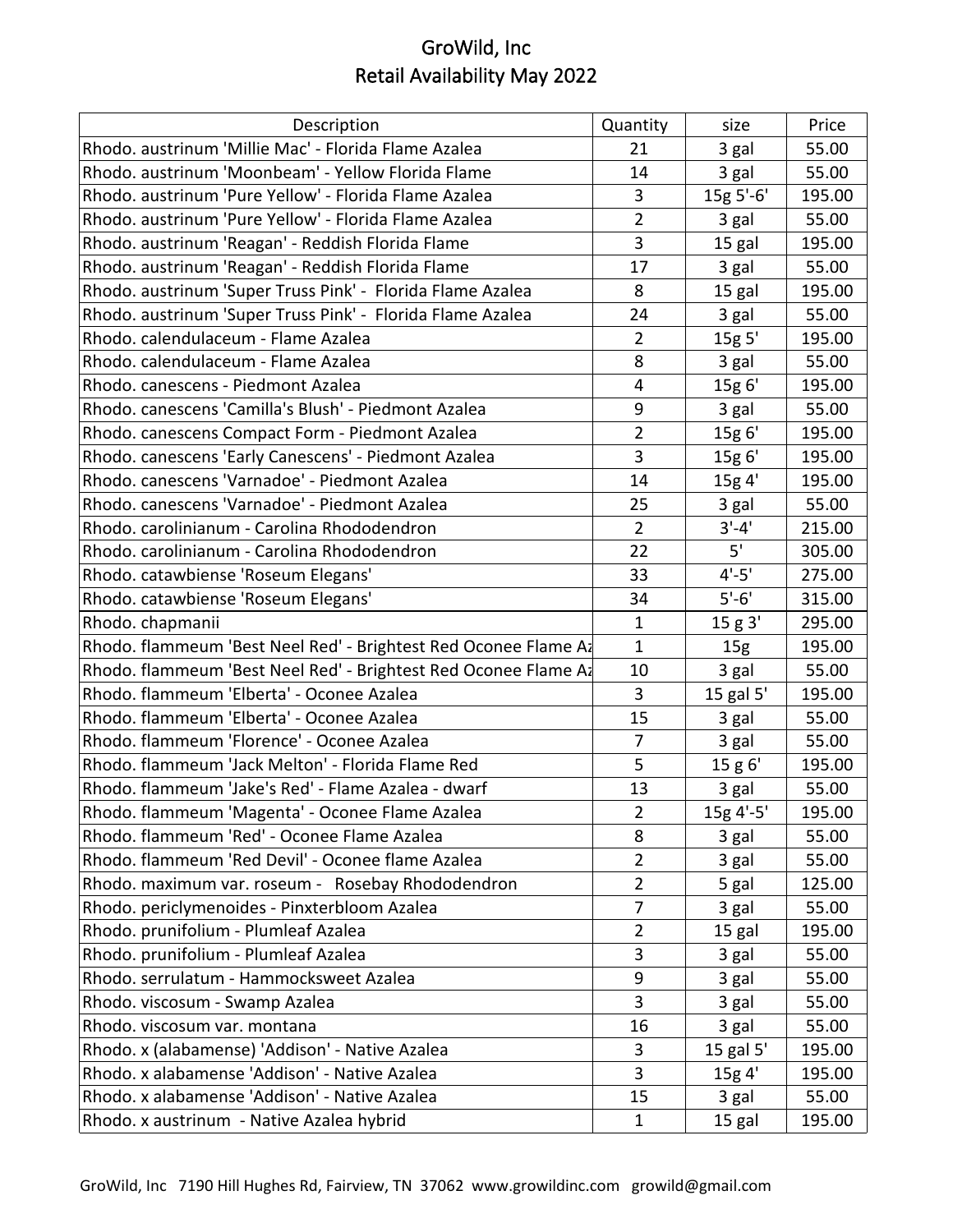| Description                                                | Quantity       | size      | Price  |
|------------------------------------------------------------|----------------|-----------|--------|
| Rhodo. x austrinum - Native Azalea hybrid                  | 1              | 3 gal     | 55.00  |
| Rhodo. x colemanii - Red Hills Azalea (Red)                | $\overline{7}$ | 3 gal     | 60.00  |
| Rhodo. x 'Fred Galle'                                      | $\overline{2}$ | 15 gal 5' | 195.00 |
| Rhodo. x 'Heads Up' - Aromi Hybrid Azalea                  | $\mathbf{1}$   | 15 gal 6' | 195.00 |
| Rhodo. x 'Heads Up' - Aromi Hybrid Azalea                  | 3              | 3 gal     | 55.00  |
| Rhodo. x Lollipop - Azalea                                 | 3              | 15 gal    | 195.00 |
| Rhodo. x Lollipop - Azalea                                 | 28             | 3 gal     | 55.00  |
| Rhodo. x 'Red Pepper' - Hybrid Native Azalea               | 3              | 15 gal 5' | 195.00 |
| Rhodo. x 'Red Pepper' - Hybrid Native Azalea               | 9              | 3 gal     | 55.00  |
| Rhodo.arbores. x prunif. 'Fred Galle'                      | 19             | 3 gal     | 55.00  |
| Rhododendron austrinum (Orange) - Florida Flame            | $\overline{2}$ | 15 gal    | 195.00 |
| Rhus aromatica - Aromatic Sumac                            | 7              | 3 gal     | 45.00  |
| Rhus aromatica 'Gro-low' - Gro-low Sumac                   | 16             | 3 gal     | 45.00  |
| Rhus aromatica 'Gro-low' - Sumac                           | 15             | 1 gal     | 25.00  |
| Rhus aromatica 'Lacette' - Lance Leaf Aromatic Sumac       | 37             | 3 gal     | 45.00  |
| Rhus coppalina - Flame/Shining Sumac                       | 34             | 3 gal     | 45.00  |
| Rhus coppalina - Flame/Shining Sumac                       | 8              | 7g 6'-8'  | 75.00  |
| Rhus coppalina - Shining Sumac                             | 10             | 5 gal     | 55.00  |
| Rhus coppalina 'Prairie Flame' - Dwarf Flame/Shining Sumac | 26             | 7 gal     | 95.00  |
| Rhus glabra - Smooth Sumac                                 | 23             | 3 gal     | 45.00  |
| Rhus typhina - Staghorn Sumac                              | 3              | 3 gal     | 45.00  |
| Rhus typhina 'Laciniata' - Lance leaf sumac                | 12             | 7 gal     | 95.00  |
| Ribes americanum - American Black Current                  | 13             | 7 gal     | 60.00  |
| <b>Ribes missouriensis</b>                                 | 4              | 3 gal     | 45.00  |
| Ribes odoratum - Clove Current                             | 20             | 3 gal     | 45.00  |
| Rosa carolina - Carolina Rose                              | 70             | 1 gal     | 25.00  |
| Rosa carolina - Carolina rose                              | 59             | 3 gal     | 45.00  |
| Rosa palustris - Swamp Rose                                | 26             | 3 gal     | 45.00  |
| Rosa virginiana - Virginia Rose                            | 4              | 3 gal     | 45.00  |
| Rubus 'Apache' - Thornless Blackberry                      | 4              | 1 gal     | 25.00  |
| Rubus 'Arapaho' - Thornless Blackberry                     | 4              | 1 gal     | 25.00  |
| Rubus 'Arapaho' - Thornless Blackberry                     | 28             | 3 gal     | 45.00  |
| Rubus 'Black Diamond' - Thornless Blackberry               | 4              | 3 gal     | 45.00  |
| Rubus 'Durman Red' - Red Raspberry                         | 1              | 3 gal     | 45.00  |
| Rubus 'Navjo' - Thornless Blackberry                       | 11             | 3 gal     | 45.00  |
| Rubus odorata - Flowering Raspberry                        | 76             | 3 gal     | 45.00  |
| Rubus 'Ouachita' - Thornless blackberry                    | 95             | 1 gal     | 25.00  |
| Rubus 'Ouachita' - Thornless blackberry                    | $\overline{2}$ | 3 gal     | 45.00  |
| Rubus x Boysenberry - Thornless Boysenberry                | 4              | 3 gal     | 45.00  |
| Rubus x 'Natchez' - Thornless Blackberry PP20891           | 31             | 1 gal     | 15.00  |
| Salix caroliniana 'Webb Compact' - Webb's Willow           | $\mathbf{1}$   | 1 gal     | 25.00  |
| Sambucus canadensis - Elderberry                           | 9              | 3 gal     | 45.00  |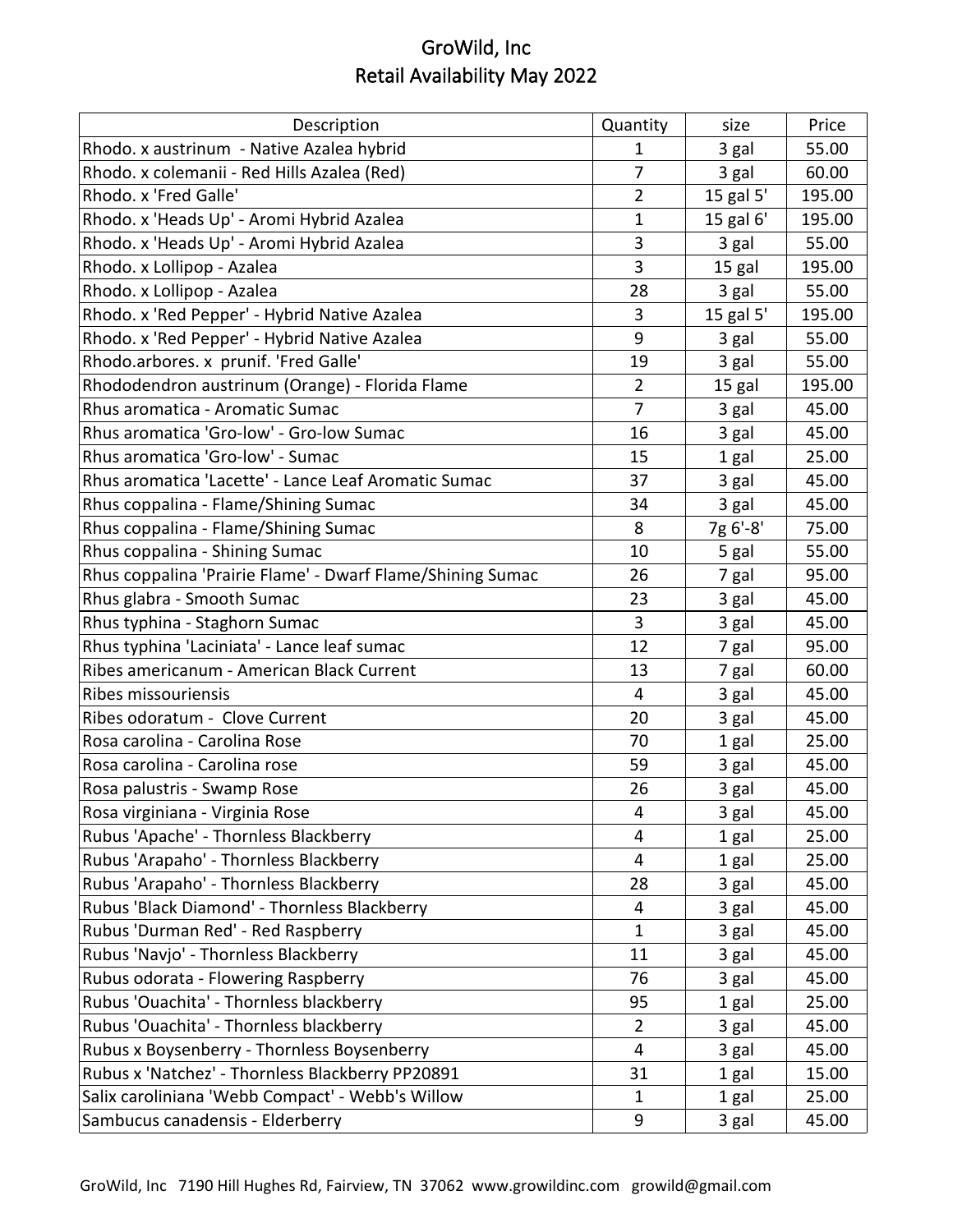| Description                                                     | Quantity       | size          | Price  |
|-----------------------------------------------------------------|----------------|---------------|--------|
| Sambucus canadensis 'Adams' - Elderberry                        | 11             | 3 gal         | 55.00  |
| Sambucus canadensis 'Laciniata' -Lance-leaf Elderberry          | 32             | 3 gal         | 55.00  |
| Sambucus canadensis 'Wyldewood'                                 | 14             | 3 gal         | 55.00  |
| Sambucus canadensis 'York' - Elderberry                         | 6              | 3 gal         | 55.00  |
| Sambusuc canadensis - Elderberry                                | 1              | 7 gal         | 60.00  |
| Sassafrass albidum - Sassafrass                                 | 9              | 15 g 6'-7'    | 215.00 |
| Spirea latifolia - Meadowsweet                                  | 67             | 3 gal         | 45.00  |
| Spirea tomentosa - Hardhack / Steeplebush                       | 22             | 3 gal         | 45.00  |
| Spirea virginiana - Virginia Meadowsweet                        | 47             | 3 gal         | 45.00  |
| Staphylea trifolia - American Bladdernut                        | 4              | 15 gal 5'-6'  | 195.00 |
| Staphylea trifolia - American Bladdernut                        | 5              | 3 gal         | 45.00  |
| Stewartia malacodendron - Silky Camellia                        | 23             | 3 gal         | 65.00  |
| Styrax americanum - Snowbell                                    | 14             | 15 gal 4'-5'  | 195.00 |
| Styrax americanum - Snowbell                                    | 8              | 3 gal         | 50.00  |
| Symphoricarpos orbiculatus - Coralberry                         | 70             | 3 gal         | 40.00  |
| Symphoricarpos orbiculatus 'Variegatius'                        | 18             | 3 gal         | 45.00  |
| Taxodium ascenden 'Debonair' (Morris)                           | 40             | 15 gal 6'-8'  | 225.00 |
| Taxodium ascendens - Pond Cypress                               | 8              | 15 gal 6'-8'  | 215.00 |
| Taxodium d. 'Shawnee Brave' - Mickleson Bald Cypress (columnar) | 33             | 15 gal 6'-8'  | 225.00 |
| Taxodium distichum - Bald Cypress                               | 17             | 15 gal 6'-7'  | 205.00 |
| Taxodium distichum 'Fallingwaters'                              | 3              | 15 g 6'       | 225.00 |
| Taxodium distichum 'Lindsey's Skyward' PP22812 - Columnar Bald  | 12             | 15 gal 6'-7'  | 225.00 |
| Taxodium distichum 'Peve Minaret'                               | 3              | 15 gal 6'-7'  | 225.00 |
| Taxodium distichum 'Peve Minaret'                               | $\mathbf 1$    | 25g 2" 10'    | 315.00 |
| Thuja occ. 'Wandsdyke Silver'                                   | 6              | 15 gal 6'-7   | 225.00 |
| Tilia americana - Basswood                                      | 50             | 15 gal 8'     | 215.00 |
| Tilia americana 'American Sentry' - Basswood                    | 4              | 15 gal 8'     | 225.00 |
| Tilia americana 'Fastigiata'                                    | 5              | 15 gal 6'     | 225.00 |
| Torreya taxifolia - Stinking Cedar                              | 8              | $15g 5'-6'$   | 215.00 |
| Tsuga canadensis - Canadian Hemlock                             | 43             | 15g 5'-6'     | 235.00 |
| Tsuga canadensis - Canadian Hemlock                             | $\mathbf 1$    | 25g 8-10'     | 300.00 |
| Tsuga caroliniana - Carolina Hemlock                            | 4              | 15 gal        | 295.00 |
| Ulmus alata - Winged Elm                                        | 5              | 15 gal 10' 2" | 235.00 |
| Ulmus alata - Winged Elm                                        | 24             | 15 gal 6'     | 205.00 |
| Ulmus alata 'Lace Parasol'                                      | 16             | 15 gal 6'-7'  | 265.00 |
| Ulmus americana 'Princeton' - Princeton Elm                     | 23             | 15 g 10'-12'  | 225.00 |
| Vaccinium arboreum - Farkleberry                                | $\overline{2}$ | 15 gal 4'-5'  | 315.00 |
| Vaccinium arboreum - Farkleberry                                | 32             | 3 gal         | 65.00  |
| Vaccinium corymbosum 'Berkeley' - Highbush Blueberry            | 8              | 3 gal         | 45.00  |
| Vaccinium corymbosum 'Bluecrop' - Blueberry                     | 19             | 3 gal         | 45.00  |
| Vaccinium corymbosum 'Duke' - Blueberry                         | 58             | 3 gal         | 45.00  |
| Vaccinium corymbosum 'Elliott' - Blueberry                      | 14             | 3 gal         | 45.00  |